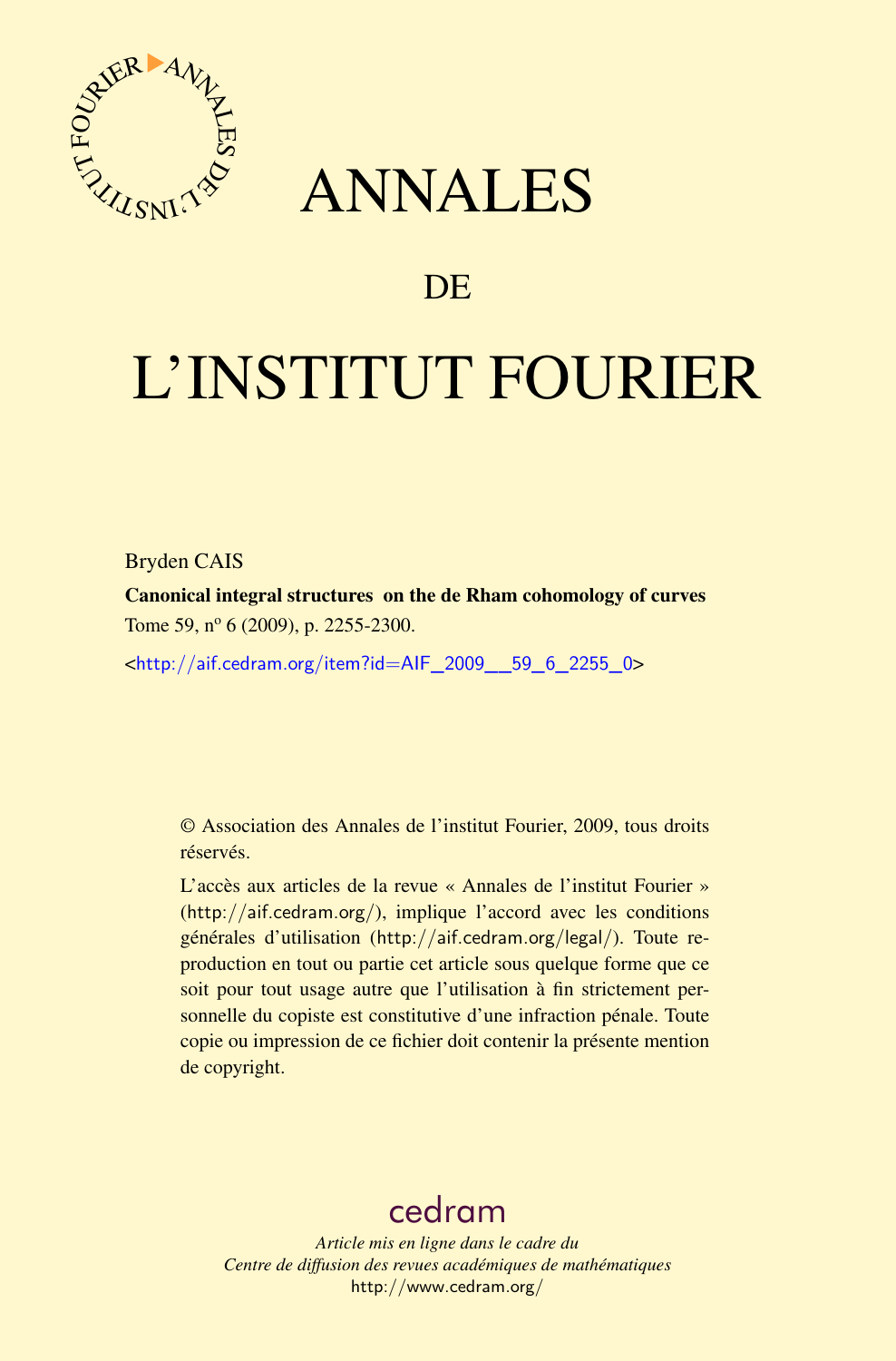#### CANONICAL INTEGRAL STRUCTURES ON THE DE RHAM COHOMOLOGY OF CURVES

#### **by Bryden CAIS (\*)**

ABSTRACT. — For a smooth and proper curve  $X_K$  over the fraction field K of a discrete valuation ring *R*, we explain (under very mild hypotheses) how to equip the de Rham cohomology  $H_{dR}(X_K/K)$  with a canonical integral structure:<br>i.e., an *R*-lattice which is functorial in finite (generically étale) *K*-morphisms of  $X_K$  and which is preserved by the cup-product auto-duality on  $H^1_{dR}(X_K/K)$ . Our construction of this lattice uses a certain class of normal proper models of *X<sup>K</sup>* and relative dualizing sheaves. We show that our lattice naturally contains the lattice furnished by the (truncated) de Rham complex of a regular proper *R*-model of *X<sup>K</sup>* and that the index for this inclusion of lattices is a numerical invariant of  $X_K$  (we call it the de Rham conductor). Using work of Bloch and of Liu-Saito, we prove that the de Rham conductor of  $X_K$  is bounded above by the Artin conductor, and bounded below by the efficient conductor. We then study how the position of our canonical lattice inside the de Rham cohomology of  $X_K$  is affected by finite extension of scalars.

Résumé. — Soit *R* un anneau de valuation discrète de corps de fractions *K* et soit *X<sup>K</sup>* une courbe propre et lisse sur *K*. Nous montrons qu'on peut munir (sous certaines hypothèses faibles) la cohomologie de de Rham de *X<sup>K</sup>* sur *K* d'une structure entière canonique : c'est-à-dire, d'un sous-*R*-réseau qui est fonctoriel pour les morphismes finis (et génériquement étales) de courbes sur *K*, et qui est son propre dual par rapport au cup-produit sur  $H^1_{\text{dR}}(X_K/K)$ . Notre construction de ce réseau utilise une classe de *R*-modèles normaux et propres de *X<sup>K</sup>* et les faisceaux dualisants relatifs. Nous montrons que notre réseau contient le réseau fourni par le complexe de de Rham (tronqué) d'un *R*-modèle propre et régulier de *XK*. L'indice pour cette inclusion est un invariant numérique de *XK*, qu'on appelle le conducteur de de Rham. Partant d'un travail de Bloch et de Liu-Saito, nous prouvons que le conducteur de de Rham est majoré par le conducteur d'Artin, et minoré par le conducteur efficace. Nous étudions ensuite comment la position de notre réseau canonique varie sous les extensions finies de scalaires.

Keywords: de Rham cohomology, *p*-adic local Langlands, curve, rational singularities, arithmetic surface, Grothendieck duality, Artin conductor, efficient conductor, simultaneous resolution of singularities.

Math. classification: 14F40, 11G20, 14F30, 14G20, 14H25.

<sup>(\*)</sup> This work was partially supported by the NSF grant DMS-0502170 and by a Rackham Predoctoral Fellowship.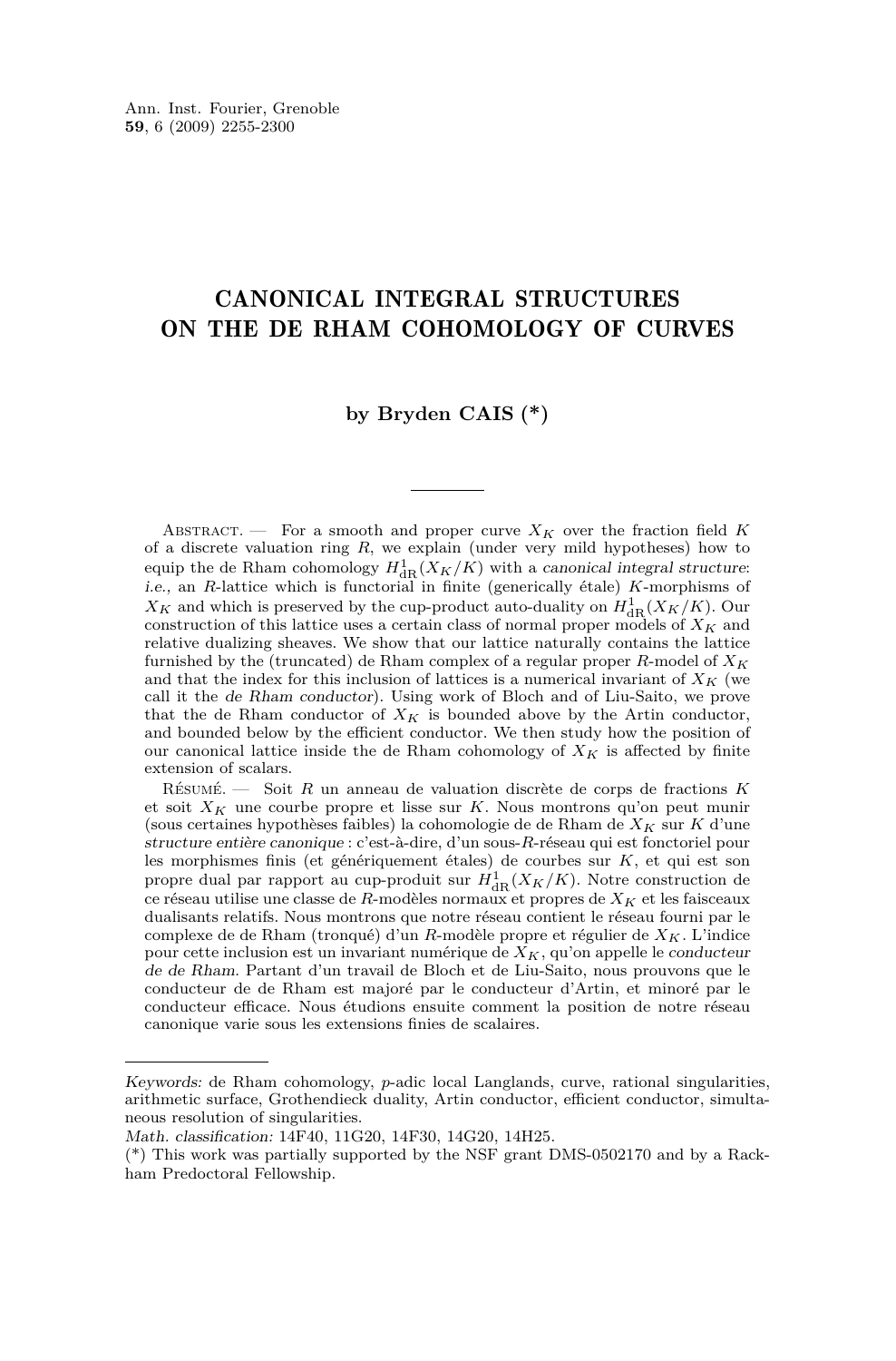#### **1. Introduction**

<span id="page-2-0"></span>Let *R* be a discrete valuation ring with field of fractions *K* and residue field *k*, and consider a smooth proper (not necessarily connected) curve  $X_K$  over *K*. The Hodge to de Rham spectral sequence degenerates [\[13\]](#page-45-0), so there is a short exact sequence of finite dimensional *K*-vector spaces

$$
(1.1) \qquad 0 \to H^0(X_K, \Omega^1_{X_K/K}) \to H^1_{\text{dR}}(X_K/K) \to H^1(X_K, \mathcal{O}_{X_K}) \to 0.
$$

This exact sequence is auto-dual with respect to the cup-product pairing, and is both contravariantly and covariantly functorial (via pullback and trace) in finite generically étale<sup>(1)</sup> morphisms of smooth curves, so in particular is equipped with an action of the **Z**-algebra of correspondences on *XK*.

By an integral structure on (1.1), we mean a short exact sequence of free *R*-modules that recovers (1.1) after extending scalars to *K*. The main aim of this paper is to equip (1.1) with a canonical integral structure, i.e., one that is functorial in both pullback and trace by finite generically étale *K*-morphisms of  $X_K$ , hence stable by the action of correspondences, and which is self-dual with respect to the cup-product pairing.

Our main result is Theorem [5.11,](#page-29-0) which states that when  $X_K$  has an admissible model over  $R$  (see Definition [2.4\)](#page-7-0), then there is a canonical integral structure on  $(1.1)$ . We remark that  $X_K$  has such a model when, for example, each connected component has a  $K'$ -rational point for some tamely ramified extension  $K'$  of  $K$  (so a fortiori when  $X_K$  has good or semistable reduction), or more generally when  $X_K$  has a regular model which is cohomologically flat (see Remark [3.2](#page-11-0) and Proposition [3.3\)](#page-12-0). In particular, our theorem holds for modular curves over *p*-adic fields with arbitrary  $p^n$ -level, which in general can be very far from having semistable reduction; see Remark [2.11.](#page-10-0) Furthermore, we point out that the formation of our canonical integral structure on (1.1) commutes with base change to the closed fiber; i.e., the reduction of our integral structure modulo a uniformizer of  $R$  can be described in terms of the geometry of the closed fiber of any admissible model  $X$  of  $X_K$ .

Let us briefly explain our motivation for studying canonical integral structures in the de Rham cohomology of curves. Consider the tower of modular curves  $\{X(\Gamma_r)\}_r$  over  $\mathbf{Q}_p$  where  $\Gamma_r$  is the congruence subgroup  $\Gamma(p^r) \cap \Gamma_1(N)$  for some fixed integer *N* coprime to *p*. For each *r*, the *p*-adic étale cohomology groups  $H^1_{\text{\'et}}(X(\Gamma_r)_{\overline{\mathbf{Q}}_p}, \mathbf{Z}_p)$  are finite  $\mathbf{Z}_p$ -modules equipped

 $(1)$  Note that generic étaleness is needed in order to have a trace morphism on functions.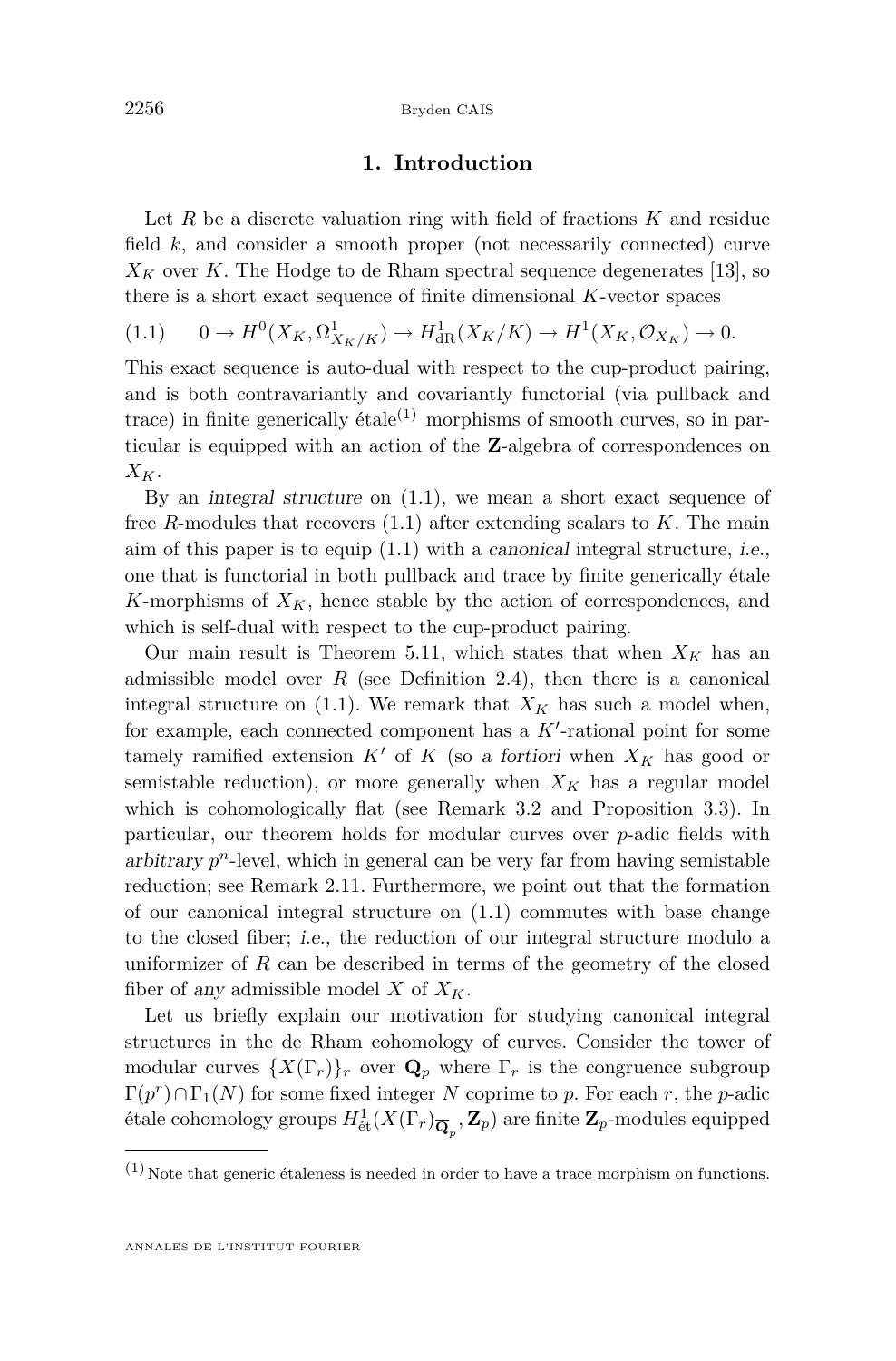with a natural action of  $G_{\mathbf{Q}_p} := \text{Gal}(\overline{\mathbf{Q}}_p/\mathbf{Q}_p)$ . Since the "forget the  $p^r$ -level structure" map  $X(\Gamma_r) \to X(\Gamma_0)$  is Galois with Galois group  $GL_2(\mathbf{Z}/p^r\mathbf{Z})$ , one obtains a *p*-adic Banach space representation of  $GL_2(\mathbf{Q}_p)$ 

$$
\widetilde{H}^1_{\mathbf{Q}_p} := \left(\varprojlim_s \varinjlim_r H^1_{\text{\'et}}(X(\Gamma_r)_{\overline{\mathbf{Q}}_p}, \mathbf{Z}_p) / (p^s) \right) \otimes_{\mathbf{Z}_p} \mathbf{Q}_p
$$

that is moreover equipped with an action of  $G_{\mathbf{Q}_p}$ . In [\[17\]](#page-46-0), Emerton shows that  $H^1_{\mathbf{Q}_p}$  is an admissible representation of  $GL_2(\mathbf{Q}_p)$  (in the sense of Schneider-Teitlebaum [\[33\]](#page-46-0)) which encodes many deep properties about *p*adic families of modular forms and their Galois representations. Note that for each *r*, the (Galois) representations  $H^1_{\text{\'et}}(X(\Gamma_r), \mathbf{Q}_p)$  are de Rham, so *p*adic Hodge theory provides a natural isomorphism of filtered  $GL_2(\mathbf{Z}/p^r\mathbf{Z})$ representations

(1.2) 
$$
\left(H_{\text{\'et}}^1(X(\Gamma_r),\mathbf{Q}_p)\otimes_{\mathbf{Q}_p}B_{\text{dR}}\right)^{G_{\mathbf{Q}_p}}\simeq H_{\text{dR}}^1(X(\Gamma_r)/\mathbf{Q}_p)
$$

With (1.2) in mind, it is natural to ask if one can define a de Rham analogue of  $H_{\mathbf{Q}_p}^1$ . This analogue should be an admissible (*p*-adic Banach)  $GL_2(\mathbf{Q}_p)$ representation equipped with a decreasing filtration by admissible  $GL_2(\mathbf{Q}_p)$ sub-representations. In order to *p*-adically complete, one needs an integral version of  $H^1_{\text{dR}}(X(\Gamma_r)/\mathbf{Q}_p)$  and its Hodge filtration that is "sufficiently functorial" so as to be equipped with a  $GL_2(\mathbf{Z}/p^r\mathbf{Z})$ -action. For large *r*, the Galois representations  $H^1_{\text{\'et}}(X(\Gamma_r), \mathbf{Q}_p)$  are very far from being semistable in the sense that they become semistable only after a large, wildly ramified extension of  $\mathbf{Q}_p$ . Thus, the issue of an appropriate integral structure on  $H^1_{\text{dR}}(X(\Gamma_r)/\mathbf{Q}_p)$  is a subtle one; in particular, integral de Rham cohomology seems to be the "wrong" lattice (i.e., integral structure) to use, for a variety of reasons. Our lattices have three favorable features: they are stable under the action of correspondences on the curve, they are auto-dual with respect to cup-product, and their reductions modulo *p* can be described in terms of the geometry of the closed fiber of any admissible model of *X*. For these reasons, it is our hope that the canonical integral structures studied in this paper will enable us to construct the right de Rham analogue of  $\widetilde{H}^1_{\mathbf{Q}_p}$ , and that some "completed" analogue of the *p*-adic Hodge theory isomorphism (1.2) will hold.

There are essentially two ways to construct a canonical integral structure on [\(1.1\)](#page-2-0). One method proceeds via the Néron model of the Jacobian of *X<sup>K</sup>* and the theory of canonical extensions of Néron models (see [\[29,](#page-46-0) I,§5]). The other method employs a careful study of a certain class of models of *XK*, and works directly with the geometry of arithmetic surfaces. We take the second approach in this paper, which has the advantage that many aspects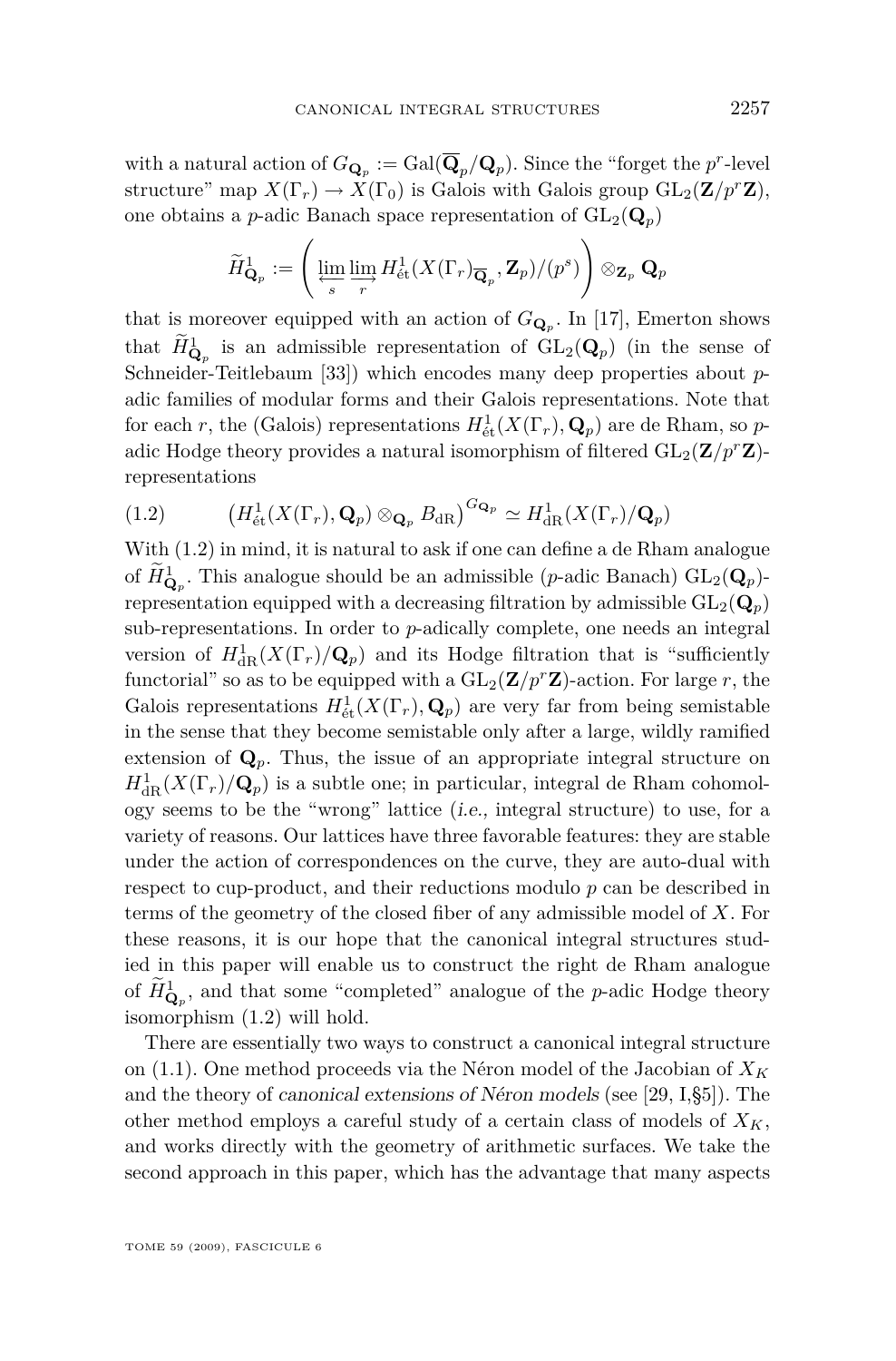of the lattices we obtain seem simpler to analyze via models of curves than via Néron models of Jacobians; in particular, we can prove quite a bit more via this method. We refer the reader to [\[8\]](#page-45-0) for the first approach, and note that when  $X_K$  has a model over R with generically smooth closed fiber, the two methods yield lattices which are naturally isomorphic (see [\[8\]](#page-45-0)).

We now explain the main idea of our construction. When  $X_K$  has good reduction over *R*, a simple argument with minimal regular models shows that the Hodge filtration of the de Rham cohomology of a smooth proper model over *R* yields a canonical integral structure on  $(1.1)$ . When  $X_K$  does not have good reduction, the (relative) de Rham cohomology of a proper and flat (even regular!) model *X* can in general be rather pathological. Roughly, there are two problems: first, the sheaf of relative differentials of a proper flat regular model X is not generally a flat  $\mathcal{O}_X$ -module, resulting in various torsion phenomena in de Rham cohomology. Second, and perhaps more seriously, when *X* is not *R*-smooth, the sheaf of relative differentials  $\Omega^1_{X/R}$  is not the relative dualizing sheaf, so one can not expect integral de Rham cohomology to have a good duality theory (i.e., trace maps attached to finite morphisms of curves and cup-product auto-duality). To remedy the situation, for a proper flat and normal model  $X$  of  $X_K$  over  $R$ , we will study a certain sub-complex  $d: \mathcal{O}_X \to \omega_{X/R}$  of the de Rham complex of  $X_K$ , where  $\omega_{X/R}$  is the relative dualizing sheaf of X over R. We will show that when *X* is cohomologically flat over *R*, the hypercohomology of this complex provides an integral structure on [\(1.1\)](#page-2-0). In general, this integral structure may depend on the choice of model *X*, but we will show that when *X* is admissible (Definition [2.4\)](#page-7-0), the resulting integral structure is independent of the choice of admissible model. Given such independence, proving that the resulting integral structure is functorial in finite *K*-morphisms of *X<sup>K</sup>* then comes down to the problem of showing that a finite morphism of curves over  $K$  (that have admissible models over  $R$ ) may be extended to a finite morphism of admissible models. This is established in Theorem [3.4](#page-13-0) using the flattening techniques of Gruson-Raynaud [\[32\]](#page-46-0). We note that the corresponding extension property of finite morphisms is false if one insists on working with regular models [\[26\]](#page-46-0), [\[1\]](#page-45-0); thus, it is essential that we do not require our admissible models to be regular (only normal).

The major technical tool in what we do is Grothendieck duality ([\[19\]](#page-46-0), [\[9\]](#page-45-0)). Thus, after a brief study of the geometry and properties of the class of admissible curves and models in [§2–](#page-5-0)[§3,](#page-11-0) for the convenience of the reader and for lack of an adequate reference in the literature, we work out in detail Grothendieck duality for relative curves in [§4.](#page-15-0) The heart of this work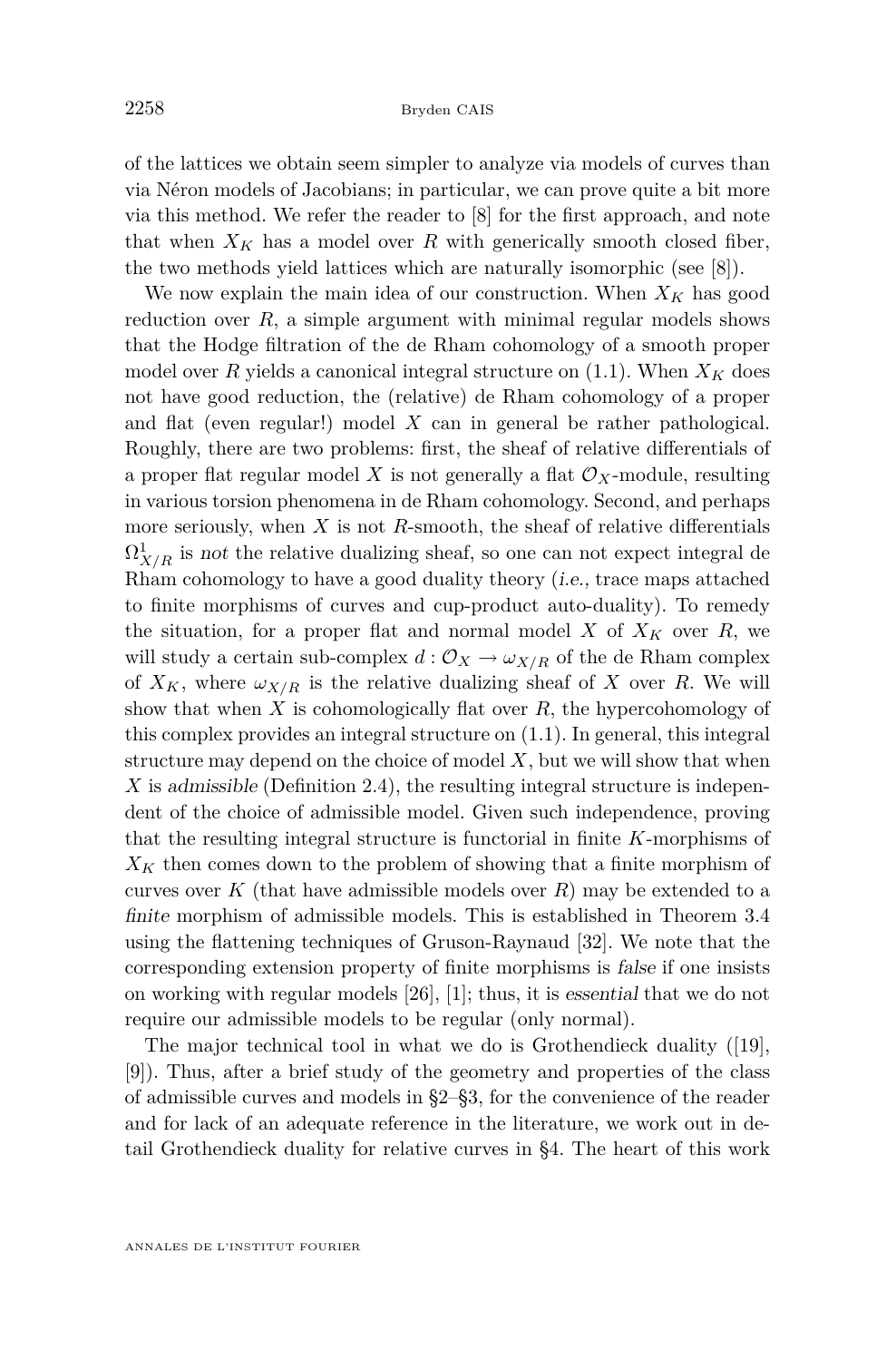<span id="page-5-0"></span>is [§5,](#page-21-0) where we study the two-term complex  $\mathcal{O}_X \to \omega_{X/R}$  and its hypercohomology. When *R* is the localization at some finite place of the ring of integers in a number field and *X* is regular, this hypercohomology occurs in Bloch's work  $[5, §2]$  $[5, §2]$  on the Artin conductor of  $X/R$ . In [§6,](#page-32-0) assuming that *R* has perfect residue field and that  $X_K$  is geometrically connected, we use Bloch's results (and subsequent work of Liu-Saito [\[27\]](#page-46-0)) to define a numerical invariant, the de Rham conductor of  $X_K/K$  (Definition [6.6\)](#page-37-0), which measures how far our lattice in  $H^1_{\text{dR}}(X_K/K)$  is from the lattice furnished by the image of integral de Rham cohomology, and we prove that this invariant is bounded above by the Artin conductor of  $X_K/K$  (see Theorem [6.7\)](#page-37-0). We conclude in [§7](#page-41-0) by addressing the following natural question: if  $K'/K$  is any finite separable extension, then what is the relationship between the canonical integral structure on  $H_{\text{dR}}^1(X_{K'}/K')$  and the lattice furnished (via extension of scalars) by the canonical integral structure on  $H_{\text{dR}}^1(X_K/K)$ ? When  $K'$  is an unramified extension of  $K$ , these two lattices coincide, while for general (ramified) extensions, they need not agree (nor is it the case that one lattice necessarily contains the other; see Remark [7.2\)](#page-44-0). Theorem [7.1](#page-42-0) provides precise estimates for the relative positions of these two lattices inside  $H_{\text{dR}}^1(X_{K'}/K')$  in general.

Throughout, our hypotheses and methods are kept as general as possible, so that our results will apply to many curves of arithmetic interest. In particular, we do not require  $K$  to have characteristic zero. Moreover, we wish to emphasize that our constructions work for quite general curves; in particular, we do not impose any semi-stability hypotheses. As we have indicated, one of the main applications of our theory that we have in mind is to the case of the modular curves  $X(\Gamma_r)$  over  $\mathbf{Q}_p$ . These curves do not have geometrically connected generic fiber. Moreover, it is natural in proofs to have to extend the ground field, which may destroy connectivity, and so (with the exception of [§6](#page-32-0) where we need geometric connectivity) we do not assume that *X<sup>K</sup>* connected.

It is a pleasure to thank Spencer Bloch, Matthew Emerton, Dino Lorenzini, Bill Messing, Martin Olsson, Takeshi Saito, and Karen Smith for several helpful exchanges and conversations. I would especially like to thank Brian Conrad, both for advising the author's Ph.D thesis—which was the genesis of this manuscript—and for many clarifications and corrections on an earlier version. I heartily thank the referee for correcting a number of errors and for suggesting several improvements.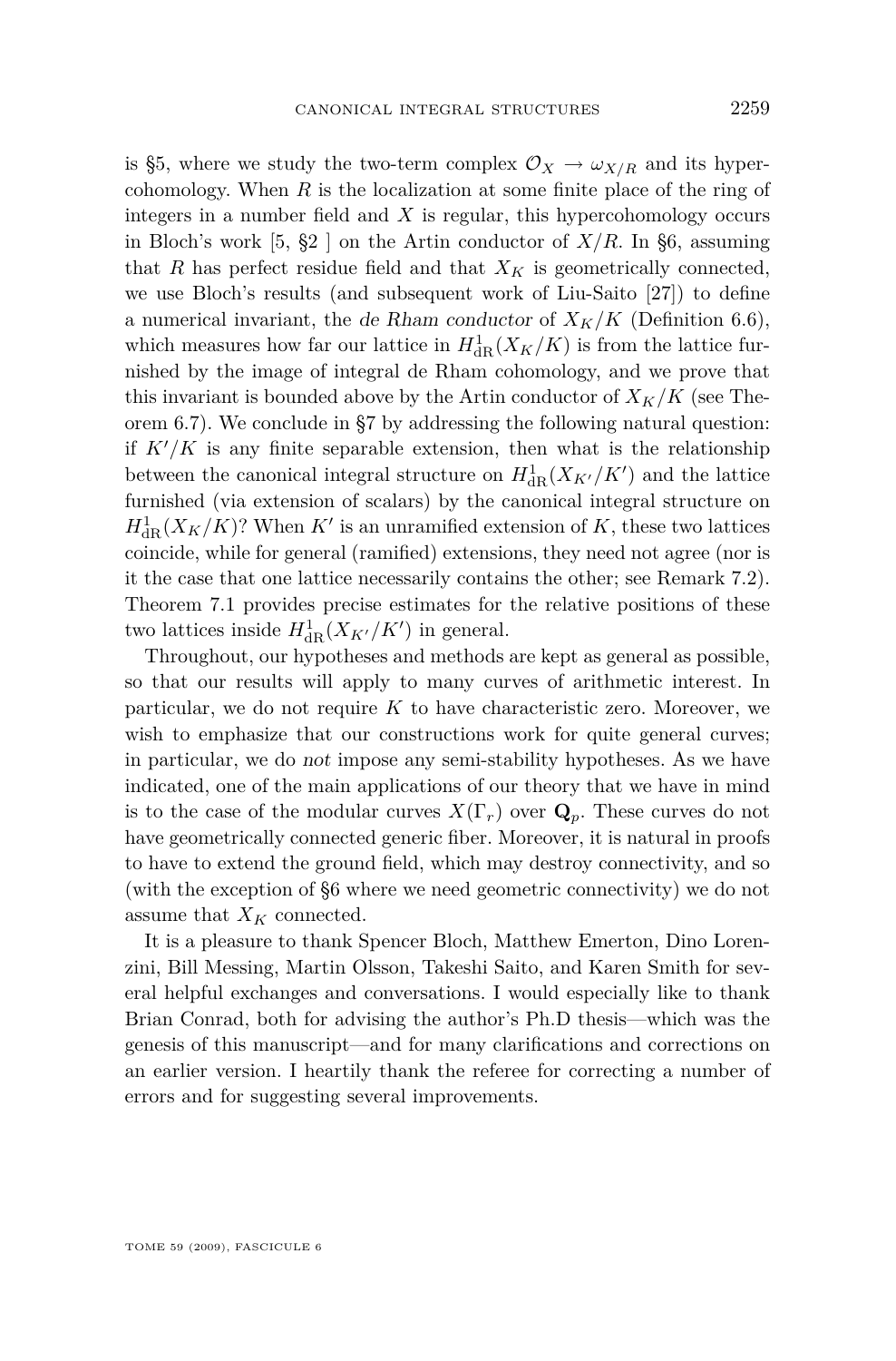#### **2. Admissible curves**

<span id="page-6-0"></span>We keep the notation from the introduction, and we put  $S = \text{Spec } R$ . In this section, we will introduce and study the class of models of  $X_K$  over  $S$ that we will use to equip the de Rham cohomology of  $X_K$  with a canonical integral structure.

By a (relative) curve over *S* we mean a flat, finite type, and separated *S*-scheme  $f: X \rightarrow S$  of pure relative dimension 1 that is normal with smooth generic fiber. For technical convenience, we do not require relative curves to be proper or connected over *S*. Note that the non-regular locus of a curve is a finite subset of closed points of the closed fiber: when *R* is excellent this is well-known [\[18,](#page-46-0) IV<sub>2</sub>, 7.8.6 (iii)], and in general—since  $X_K$  is smooth— it follows from the corresponding statement for the base change  $X \otimes_R \widehat{R}$  to the excellent completion  $\widehat{R}$  of  $R$  by [\[11,](#page-45-0) Lemma 2.1.1] (note that this uses the fact that a local noetherian ring is regular if it admits a regular faithfully flat extension [\[28,](#page-46-0) Theorem 23.7])

In order to define the class of relative curves that we consider, we must first recall the definitions of cohomological flatness and of rational singularities.

Fix a proper relative curve  $f: X \to S$ . Recall that *f* is said to be cohomologically flat (in dimension zero) if the formation of  $f_*\mathcal{O}_X$  commutes with arbitrary base change. For our purposes, the significance of cohomological flatness is the following:

LEMMA 2.1. — Let f be as above, and let  $\mathcal F$  be any *S*-flat coherent sheaf on *X*. Then the formation of  $f_*\mathcal{F}$  commutes with arbitrary base change if and only if  $H^1(X, \mathcal{F})$  is torsion-free; in particular, f is cohomologically flat in dimension zero if and only if the *R*-module  $H^1(X, \mathcal{O}_X)$  is torsion-free.

Proof. — Let  $i: X_k \hookrightarrow X$  be the inclusion of the closed fiber and let  $\pi \in R$  be a uniformizer. Since  $\mathcal F$  is *S*-flat, we have a short exact sequence

$$
0 \longrightarrow H^0(X,\mathcal{F}) \otimes_R k \longrightarrow H^0(X_k,i^*\mathcal{F}) \longrightarrow H^1(X,\mathcal{F})[\pi] \longrightarrow 0,
$$

where  $H^1(X, \mathcal{F})[\pi]$  denotes the  $\pi$ -torsion submodule of  $H^1(X, \mathcal{F})$ . We conclude that the formation of  $f_*\mathcal{F}$  commutes with the base change Spec  $k \to S$ (and hence arbitrary base change) if and only if  $H^1(X, \mathcal{F})$  is torsionfree.  $\Box$ 

By resolution of singularities for excellent surfaces [\[22\]](#page-46-0) and descent arguments from  $\hat{R}$  (see [\[11,](#page-45-0) Theorem 2.2.2]) it follows that  $X$  admits a resolution of singularities; i.e., there exists a proper birational morphism  $\rho: X' \to X$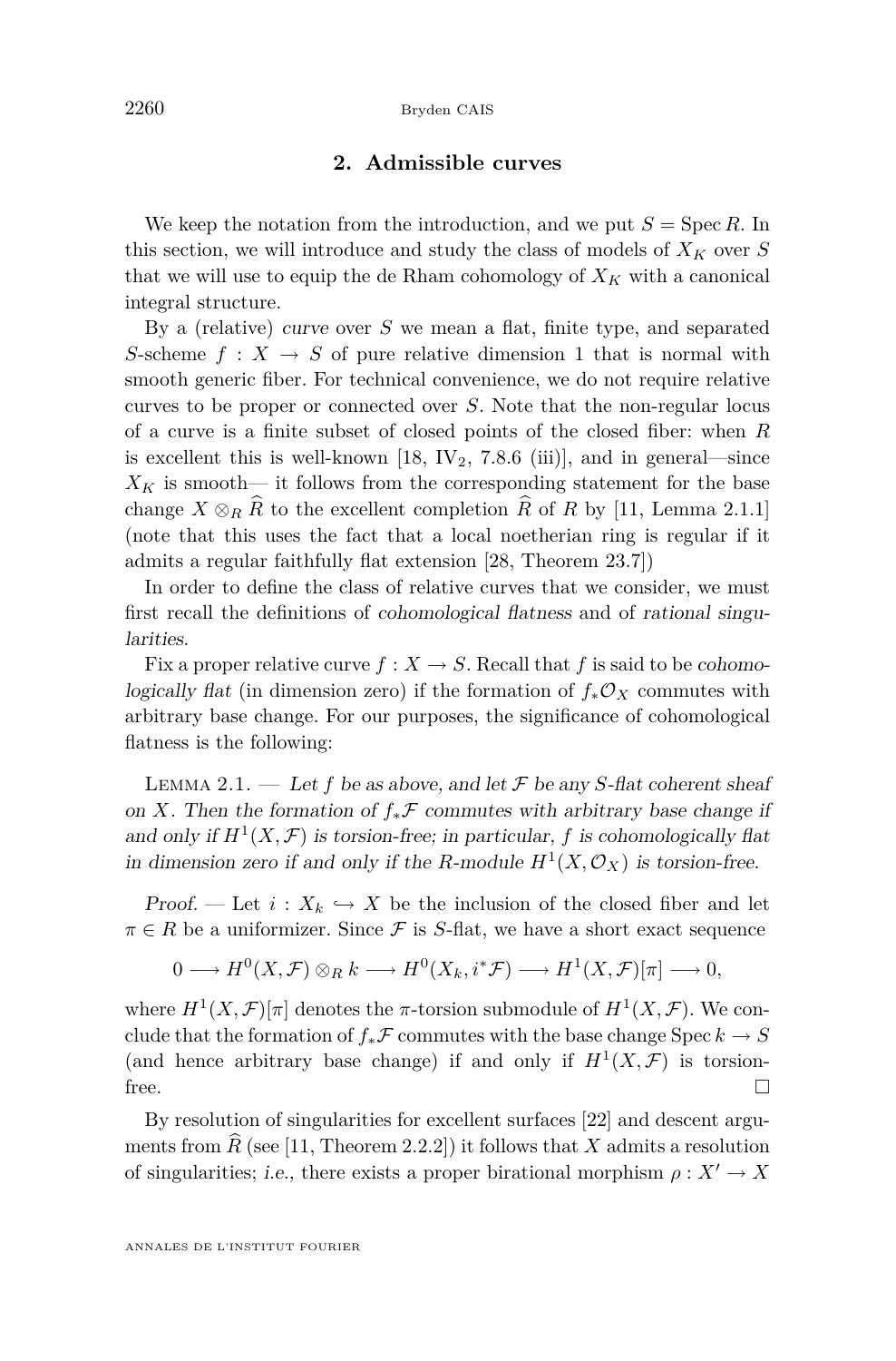<span id="page-7-0"></span>with  $X'$  regular.<sup>(2)</sup> The higher direct image sheaf  $R^1 \rho_* \mathcal{O}_{X'}$  is then supported at the finitely many non-regular points of *X*; we say that *X* has rational singularities if there exists some such resolution with  $R^1 \rho_* \mathcal{O}_{X'} = 0$ . Trivially, any regular *X* has rational singularities. We will make frequent use of the following fact due to Lipman  $[21,$  Proposition 1.2,  $(2)$ , which shows in particular that whether or not  $X$  has rational singularities may be checked using any resolution of singularities.

PROPOSITION 2.2. — The scheme *X* has rational singularities if and only if for every proper birational morphism  $\rho: X' \to X$  with X<sup>*i*</sup> normal, we have  $R^1 \rho_* \mathcal{O}_{X'} = 0$ .

Remark 2.3. — Since we require *X* to be normal, an equivalent formulation of rational singularities is that the natural derived category map  $\mathcal{O}_X \to \mathbf{R}\rho_* \mathcal{O}_{X'}$  is a quasi-isomorphism for every proper birational map  $\rho: X' \to X$  with  $X'$  normal.

We can now introduce our primary object of study in this section:

DEFINITION 2.4. — A proper relative curve  $f: X \rightarrow S$  is admissible provided *f* is cohomologically flat and *X* has rational singularities.

Remark 2.5. — Our definition of admissible generalizes that of Mazur and Ribet [\[30,](#page-46-0) §2] in that we impose weaker conditions on the possible singularities of *X* and we do not require the closed fiber to be reduced. Any proper semistable curve over *S* is admissible, but the class of admissible curves is strictly larger than the class of proper semistable curves (see Example [2.10](#page-10-0) and Remark [2.11\)](#page-10-0).

We have formulated the notion of admissibility to ensure that every admissible curve over *S* possesses certain properties. For example, in order for the *R*-module  $H^1(X, \mathcal{O}_X)$  to yield a "good" integral structure on  $H^1(X_K, \mathcal{O}_{X_K})$ , it is crucial that it be torsion free (such freeness will also be essential for later proofs to work). The hypothesis that *X* has rational singularities is also critical for our purposes, as it enables us to blow up *X* at closed points of the closed fiber (and then normalize) without changing the cohomology  $H^1(X, \mathcal{O}_X)$ :

PROPOSITION 2.6. — Let  $f: X \to S$  be a proper relative curve with rational singularities and let  $\rho: X' \to X$  be any proper birational morphism

 $(2)$  This fact was first proved by Deligne and Mumford [\[14,](#page-45-0) §2], using the same descent arguments from  $\widehat{R}$  together with results of Abhyankar [\[2\]](#page-45-0) and of Hironaka.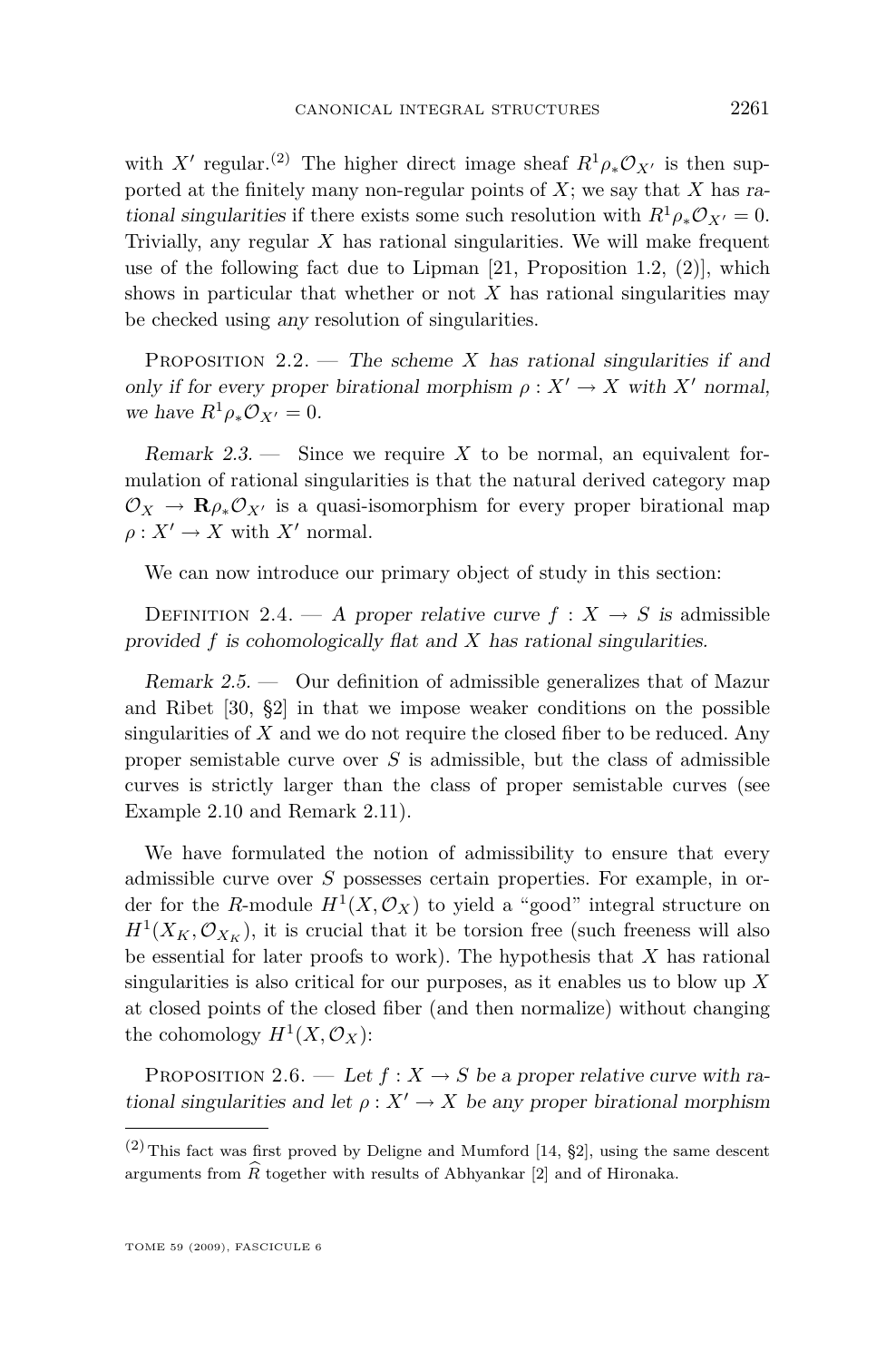<span id="page-8-0"></span>with  $X'$  normal. Then  $X'$  has rational singularities, and the canonical pullback map  $H^1(X, \mathcal{O}_X) \to H^1(X', \mathcal{O}_{X'})$  is an isomorphism. In particular,  $X'$ is admissible if and only if *X* is.

Proof. — Since  $X$  has rational singularities and  $X'$  is normal, Proposi-tion 3.2 (ii) of [\[4\]](#page-45-0) ensures<sup>(3)</sup> that  $X'$  has rational singularities. Denoting by  $f' : X' \to S$  the structural morphism, the exact sequence of terms of low degree of the spectral sequence  $R^m f_* R^n \rho_* \mathcal{O}_{X'} \implies R^{m+n} f'_* \mathcal{O}_{X'}$  reads

$$
0 \longrightarrow R^1f_*(\rho_*\mathcal{O}_{X'}) \longrightarrow R^1f'_*\mathcal{O}_{X'} \longrightarrow f_*R^1\rho_*\mathcal{O}_{X'}.
$$

By Proposition [2.2,](#page-7-0) we have  $R^1 \rho_* \mathcal{O}_{X} = 0$ . Thus, since the canonical map  $\mathcal{O}_X \to \rho_* \mathcal{O}_{X'}$  is an isomorphism (as  $\rho$  is proper birational and X is normal), we deduce that the pullback map  $H^1(X, \mathcal{O}_X) \to H^1(X', \mathcal{O}_{X'})$  is an isomorphism. It now follows from Lemma [2.1](#page-6-0) that  $X'$  is admissible if and only if  $X$  is.  $\Box$ 

As both cohomological flatness and rational singularities have somewhat abstract definitions, we wish to record some useful criteria that can be used in practice to show that many curves of arithmetic interest are admissible (see Example [2.10](#page-10-0) and Remark [2.11\)](#page-10-0).

PROPOSITION 2.7 (Raynaud). — Let *X* be a connected proper relative *S*-curve. If char( $k$ ) = 0 then *X* is cohomologically flat. If char( $k$ ) =  $p$  > 0 then *X* is cohomologically flat if the greatest common divisor of the geometric multiplicities of the components of the closed fiber is prime to *p*, or a fortiori if *X* admits an étale quasi-section.

Proof. — By standard arguments (see, for example, the proof of Corol-lary 9.1.24 in [\[24\]](#page-46-0)), we may reduce to the case that  $X_K$  is geometrically connected. With this assumption we have  $f_*\mathcal{O}_X \simeq \mathcal{O}_S$ , so since X is normal it follows [\[31,](#page-46-0) 6.1.6] that *X* satisfies the hypotheses of Raynaud's "critère de platitude cohomologique" [\[31,](#page-46-0) Théorème 7.2.1], which immediately implies the proposition.

PROPOSITION 2.8. — Let  $f: X' \to X$  be a finite generically étale surjective map of 2-dimensional excellent schemes that are normal and integral, and assume that *X'* has rational singularities. If  $\rho: Y \to X$  is a resolution of singularities, then deg f annihilates  $R^1 \rho_* \mathcal{O}_Y$ . In particular, if deg f is a unit in  $\mathcal{O}_X$  then  $R^1 \rho_* \mathcal{O}_Y = 0$ 

Note that a resolution of singularities  $\rho: Y \to X$  always exists thanks to Lipman [\[22\]](#page-46-0).

 $^{(3)}$  Note that the *proof* given there does not require  $R$  to be excellent.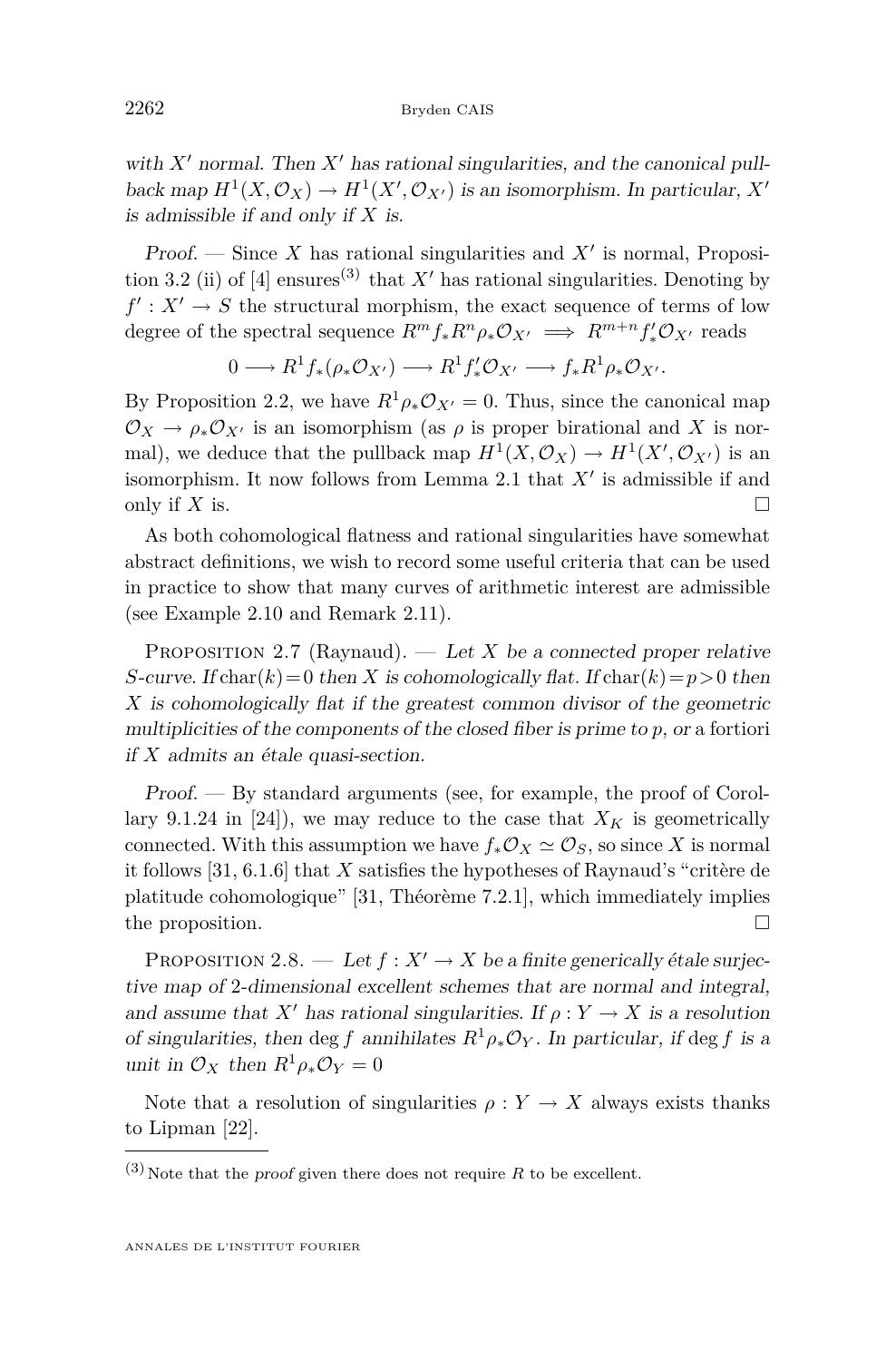<span id="page-9-0"></span>Proof. — Let  $g: Y' \to Y$  be the normalization of Y in the function field of  $X'$ . As  $f$  is generically étale, the function field of  $X'$  is a separable extension of the function field of X, so the map  $q$  is finite. Setting  $n :=$  $\deg q = \deg f$  (generic degree), we thus have a commutative diagram



of normal 2-dimensional noetherian excellent schemes with *g* and *f* finite of generic degree *n*.

Since *Y* is regular and  $Y'$  is normal (hence Cohen-Macaulay, as  $Y'$  has dimension 2) and the map  $g$  is finite, we conclude by [\[28,](#page-46-0) Theorem 23.1] that *g* is flat. Thus,  $g_*\mathcal{O}_{Y'}$  is finite locally free over  $\mathcal{O}_Y$ , and we have a (ring-theoretic) trace map

$$
\mathrm{tr}_g: g_* \mathcal{O}_{Y'} \to \mathcal{O}_Y
$$

with the property that the composite map

(2.1) 
$$
\mathcal{O}_Y \xrightarrow{g^*} g_* \mathcal{O}_{Y'} \xrightarrow{\text{tr}_g} \mathcal{O}_Y
$$

is multiplication by *n*.

We have quasi-isomorphisms

$$
\mathbf{R}\rho_*\mathbf{R}g_*\mathcal{O}_{Y'}\simeq\mathbf{R}(\rho\circ g)_*\mathcal{O}_{Y'}=\mathbf{R}(f\circ \rho')_*\mathcal{O}_{Y'}\simeq\mathbf{R}f_*\mathbf{R}\rho'_*\mathcal{O}_{Y'}\simeq f_*\rho'_*\mathcal{O}_{Y'},
$$

where the last quasi-isomorphism results because  $f$  is finite and  $X<sup>1</sup>$  has rational singularities (see Remark [2.3\)](#page-7-0). Thus,  $\mathbf{R}\rho_*\mathbf{R}q_*\mathcal{O}_{Y'} \simeq \rho_*q_*\mathcal{O}_{Y'}$ , so by applying the functor  $\mathbf{R}\rho_*$  to the composite map (2.1) and recalling that *g* is finite (so  $g_*\mathcal{O}_{Y'} \simeq \mathbf{R}g_*\mathcal{O}_{Y'}$ ) we deduce that multiplication by *n* on  $\mathbf{R}\rho_*\mathcal{O}_{Y'}$  factors through  $\rho_*q_*\mathcal{O}_{Y'}$ . Applying the functor  $H^1$  on complexes gives the result.

The following corollary is usually attributed to Elkik [\[16,](#page-45-0) II, Lemme 1]:

Corollary 2.9. — Let *A* be an excellent 2-dimensional regular domain that is essentially of finite type over a noetherian domain *R*, and let *G* be a finite group acting on A by R-algebra automorphisms. If  $#G$  is a unit in *A* then the ring of *G*-invariants  $A^G$  has rational singularities.

Proof. — It is easy to see that  $A^G$  is normal, and our assumptions ensure that  $A^G \to A$  is finite. Thus, the corollary follows at once from Proposi-tion [2.8](#page-8-0) with  $X = \text{Spec}(A^G)$  and  $X' = \text{Spec } A$ , using Artin's lemma to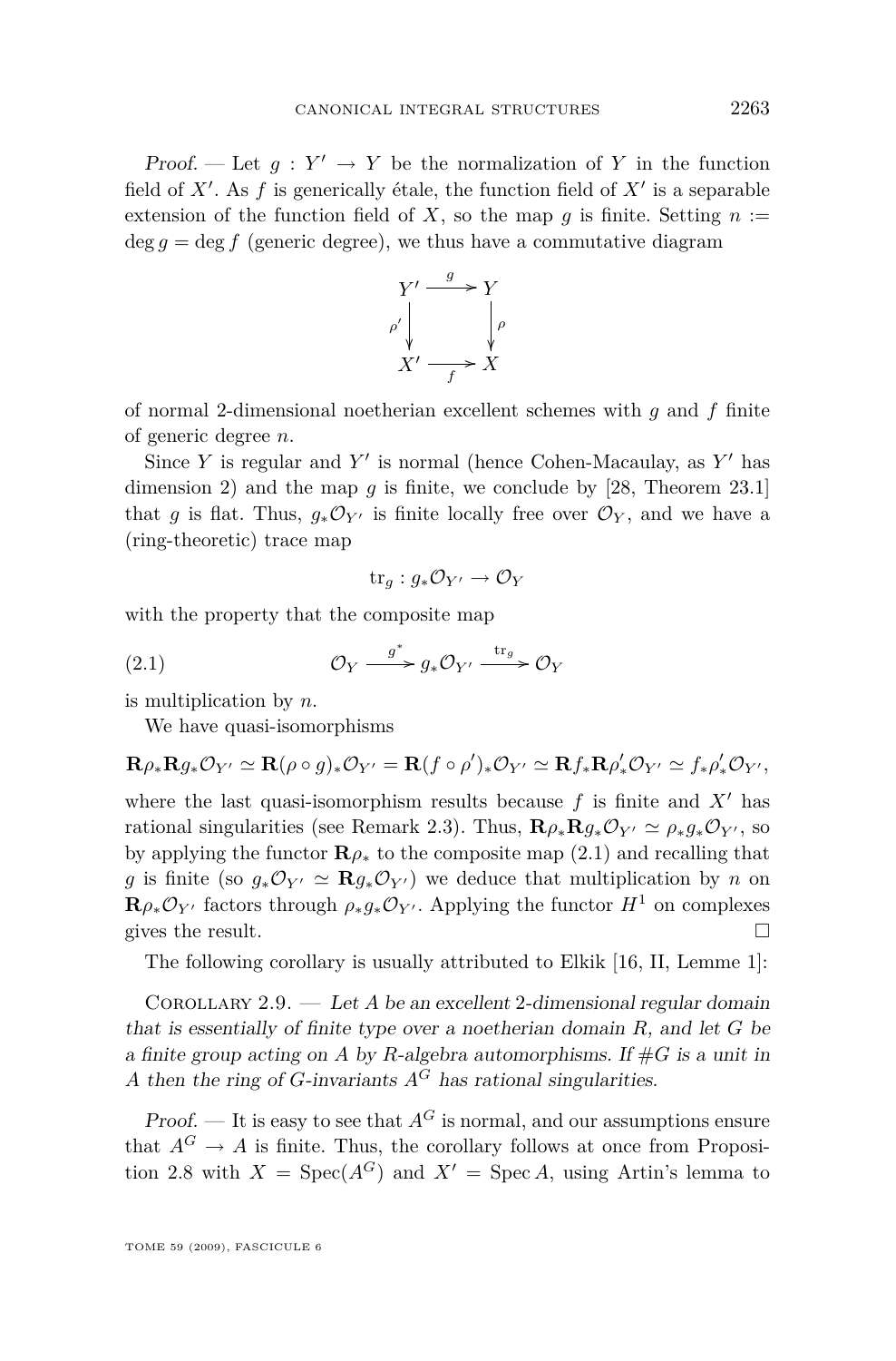<span id="page-10-0"></span>ensure that  $\text{Frac}(A)^G = \text{Frac}(A^G) \rightarrow \text{Frac}(A)$  is finite Galois of degree dividing  $\#G$ .

Example 2.10. — Using Corollary [2.9,](#page-9-0) we can show that many relative *S*-curves of arithmetic interest have rational singularities. Quite generally, let  $X$  be any regular separated Deligne-Mumford stack of finite type and relative dimension one over *S* and suppose that the finite order of the automorphism group at each geometric point of  $\mathcal X$  is a unit in  $R$ . If the underlying coarse moduli space  $X$  is a scheme, then it is a relative curve over  $S$  with all strictly henselian local rings of the form  $A^G$  with  $A$  regular and *G* a finite group of *R*-linear automorphisms of *A* with order a unit in *R*. Since whether or not a local ring has a rational singularity can be checked on a strict henselization (as the formation of a resolution commutes with ind-étale base change), it follows that in this situation *X* has rational singularities.

Remark 2.11. — Consider the modular curve  $X(N)_{\mathbf{Q}}$  over **Q**. It is smooth and proper, and is the **Q**-fiber of the coarse moduli space  $X(N)$  associated to a certain regular Deligne-Mumford stack  $\mathcal{M}_{\Gamma(N)}$  that is proper and flat over **Z** [\[10\]](#page-45-0). Since the automorphism group of any geometric point must divide 24 (as the automorphism group of an elliptic curve has order dividing 24 and the automorphism groups at cuspidal geometric points have order dividing 2) we conclude from the example above that  $X(N)_{\mathbf{Z}_{(p)}}$  has rational singularities for  $p > 3$ . Furthermore, the cusp  $\infty$  is a **Q**-rational point of  $X(N)_{\mathbf{Q}}$ , so by Proposition [2.7](#page-8-0) we see that  $X(N)_{\mathbf{Q}}$  has an admissible model over  $\mathbf{Z}_{(p)}$  for  $p > 3$ .

Similar reasoning shows that the modular curve  $X_0(N)_{\mathbf{Q}}$  has an admissible model over  $\mathbf{Z}_{(p)}$  when  $p > 3$  (see Proposition 3 of [\[7,](#page-45-0) §9.7]).

Remark 2.12.  $\longrightarrow$  For a proper relative *S*-curve *X*, both the properties of "being cohomologically flat" and of "having rational singularities" have nice interpretations in terms of the relative Picard functor  $Pic_{X/S}$  of X over *S*. On the one hand, thanks to Artin [\[3,](#page-45-0) Theorem 7.3] and Raynaud [\[31,](#page-46-0) Proposition 5.2], the functor Pic*X/S* is an algebraic space if and only if *f* is cohomologically flat. On the other hand, let  $Pic^0_{X/S}$  be the identity component (see [\[7,](#page-45-0) pg. 154]) of the relative Picard functor and denote by  $J^0$  the identity component of the Néron model of the Jacobian of  $X_K$ . Let us suppose that  $Pic^0_{X/S}$  is a scheme (which holds, for example, when the greatest common divisor of the geometric multiplicities of the components of the closed fiber of *X* is 1; see [\[7,](#page-45-0) §9.4 Theorem 2 (b)]). Then the canonical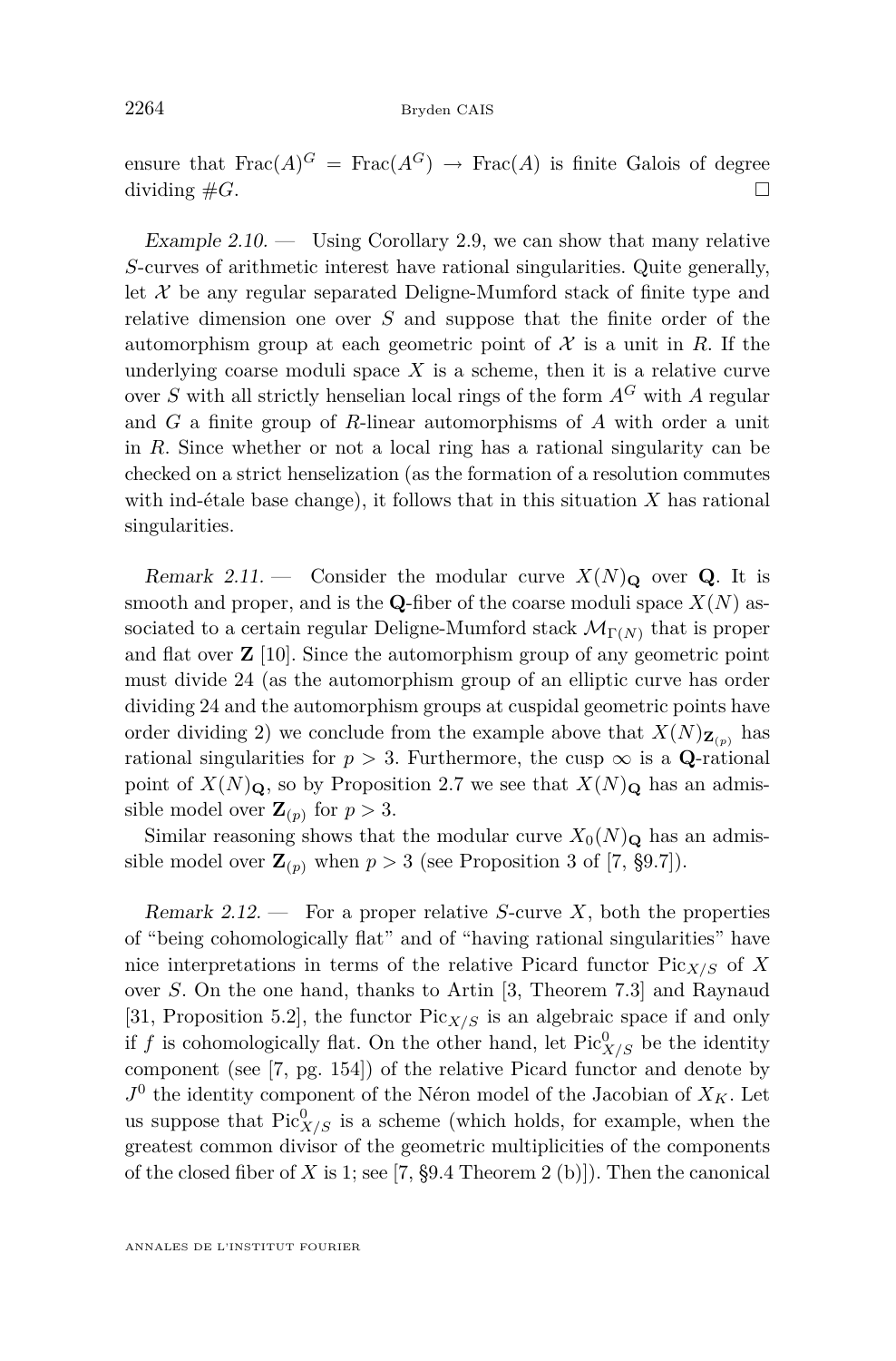<span id="page-11-0"></span>map

$$
\operatorname{Pic}^0_{X/S} \longrightarrow J^0
$$

deduced (via the Néron mapping property) from the identification of  $Pic_{X_K/K}$ with  $J_K$  is an isomorphism if and only if  $X$  has rational singularities. We will not need either of these characterizations in this paper (but they both play an essential role in the main comparison theorem of [\[8\]](#page-45-0)).

#### **3. Admissible models**

Fix a smooth proper curve  $X_K$  over K. By a model of  $X_K$ , we mean a proper curve (recall our conventions) *X* over *S* whose generic fiber is isomorphic to  $X_K$  (although we will not explicitly keep track of the generic fiber identification). A model *X* of  $X_K$  is admissible if the relative curve *X* is admissible in the sense of Definition [2.4.](#page-7-0) In this section, we study the admissible models of *XK*.

LEMMA  $3.1.$   $-$  Any two admissible models can be dominated by a third.

Proof. — First note that if *C* is any flat, finite type, and separated *S*scheme of pure relative dimension 1 having smooth generic fiber then the normalization map  $\widetilde{C} \to C$  is finite. Indeed, by smoothness of  $C_K$  we see that the base change of the normalization  $(C)_{\widehat{R}} \to C_{\widehat{R}}$  is dominated by the normalization of the base change  $(\widetilde{C_1}) \to C_2$  and the latter man is finite normalization of the base change  $(\widetilde{C_{\widehat{R}}}) \to C_{\widehat{R}}$ , and the latter map is finite<br>as  $\widehat{R}$  is excellent as  $R$  is excellent.

If  $X_1$  and  $X_2$  are admissible models of  $X_K$ , we let  $\Gamma_K$  denote the graph of the generic fiber isomorphism  $(X_1)_K \simeq (X_2)_K$  in the fiber product  $(X_1)_K \times_K (X_2)_K$ . Let  $\Gamma$  be the closure of  $\Gamma_K$  in  $X_1 \times_S X_2$ . Then  $\Gamma$  has *K*-fiber  $\Gamma_K$  because each  $X_i$  is *S*-separated. We take  $X_3$  to be the normalization of Γ. The normalization map  $X_3 \to \Gamma$  is finite since  $\Gamma_K$  is smooth, so the natural maps  $X_3 \implies X_i$  induced by the projection maps  $pr_i: X_1 \times_S X_2 \implies X_i$  for  $i = 1, 2$  are proper and birational. Thus, by Proposition [2.6,](#page-7-0)  $X_3$  is an admissible model of  $X_K$ .

Remark 3.2.  $\qquad$  It is natural to ask if every smooth proper curve  $X_K$ over *K* has an admissible model over *R*. Quite generally, we claim that  $X_K$  has an admissible model over *R* if and only if every regular proper model *X* of  $X_K$  is cohomologically flat (*i.e.*, admissibe). Indeed, if *X* is any regular proper model of  $X_K$  and  $X'$  is an admissible model of  $X_K$ , then by resolution of singularities and the argument of Lemma 3.1, one knows that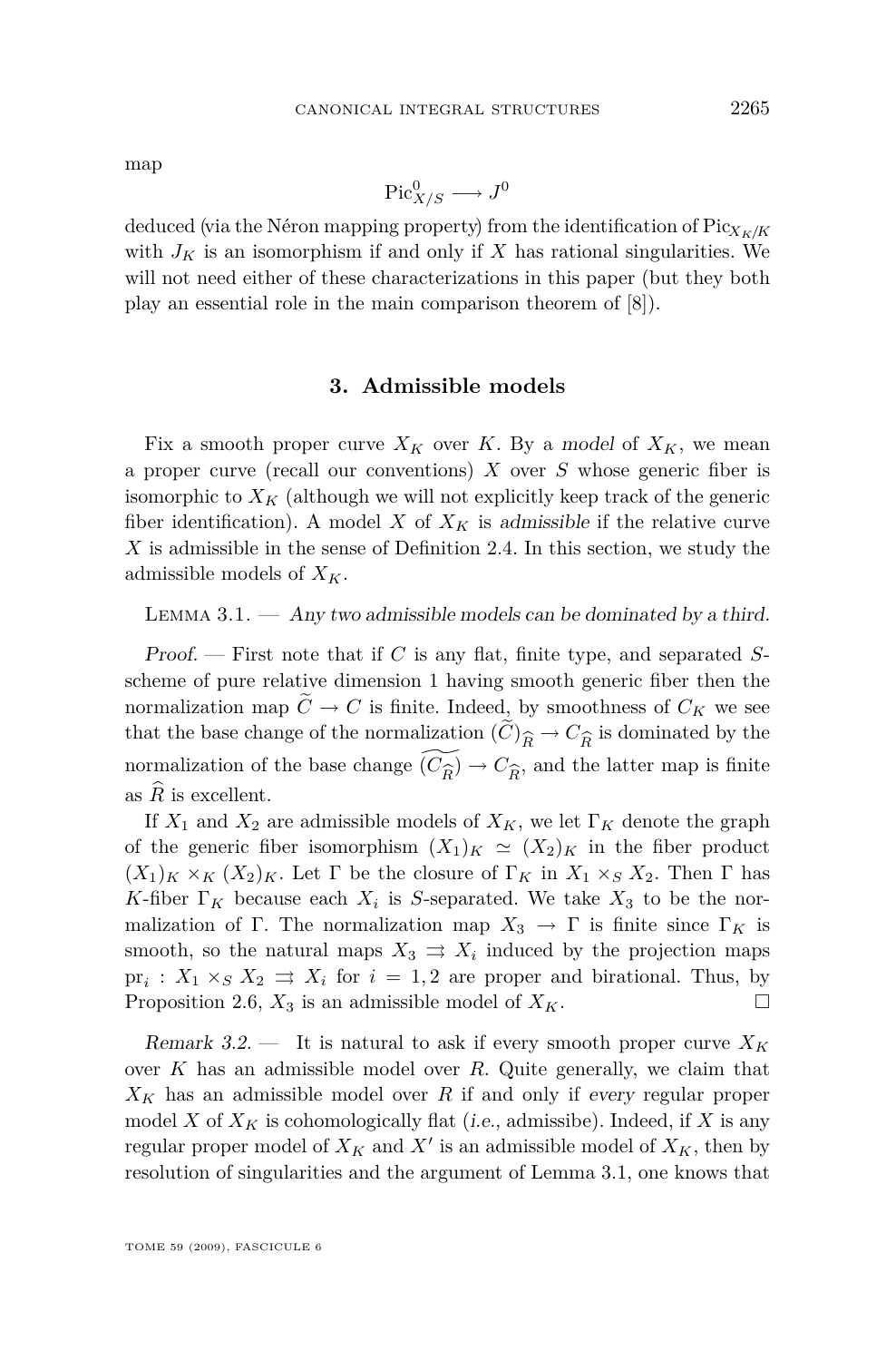<span id="page-12-0"></span>there exists a regular model  $X''$  of  $X_K$  dominating X and X<sup>*i*</sup>. We conclude from Proposition [2.6](#page-7-0) that *X* must be an admissible model of  $X_K$ .

Thus, if the residue characteristic of *R* is zero then any regular model of  $X_K$  over R is admissible, due to Proposition [2.7.](#page-8-0) On the other hand, if the residue characteristic of *R* is  $p > 0$  then by [\[31,](#page-46-0) 9.4.3 a)], there exist regular proper curves  $X$  that are not cohomologically flat. Nonetheless, "most" curves of interest do have an admissible model, as the Proposition below shows.

PROPOSITION 3.3. — Let  $X_K$  be a connected smooth and proper curve over  $K$  with a  $K'$ -rational point for some tamely ramified extension  $K'$ of *K*. Then every regular proper model of  $X_K$  over R is admissible; in particular,  $X_K$  has an admissible model over R.

Proof. — Let  $K'$  be any finite extension of  $K$ , with ramification index  $e$ . If  $X_K$  has a  $K'$ -point, then we claim that any regular proper model of  $X_K$  over  $R$  has an irreducible component in the closed fiber of geometric multiplicity dividing *e*. Proposition 3.3 follows from this, by applying Proposition [2.7](#page-8-0) (and using the existence of a regular proper model). To justify the claim, write *v* for the valuation on *K* associated to *R* and choose an extension *v*' of *v* to *K*'. Denote by *R*<sup>'</sup> the valuation ring of *v*', so *R*  $\rightarrow$  *R*<sup>'</sup> is a local map of discrete valuation rings with ramification index  $e(v'|v) = e$ (note that in general, the integral closure of  $R$  in  $K'$  need not be local). Let  $X'$  be a resolution of singularities of the base change  $X \times_R R'$ , and denote by  $\rho: X' \to X$  the natural map. As  $X'$  is proper, the valuative criterion for properness ensures that the  $K'$ -point of  $X$  extends to an  $R'$ point of  $X'$ ; in other words, the regular  $R'$ -scheme  $X'$  has a section. This section must have image in the smooth locus (by [\[6,](#page-45-0) §3.1, Proposition 2]) so we conclude that there is an irreducible component in the closed fiber of  $X'$  with geometric multiplicity 1. Letting  $\xi'$  be the generic point of this component and writing  $\xi = \rho(\xi')$  for the image of  $\xi'$  in X, we then have a canonical local map of discrete valuation rings  $\mathcal{O}_{X,\xi} \to \mathcal{O}_{X',\xi'}$ . Fixing an algebraic closure  $\bar{k}$  of the residue field of *R* and applying  $\otimes_R \bar{k}$ , we conclude that the length of  $\mathcal{O}_{X,\xi} \otimes_R k$  divides the length of  $\mathcal{O}_{X',\xi'} \otimes_R k$ . But by our choice of  $\xi$ , we know that the length of  $\mathcal{O}_{X',\xi'} \otimes_{R'} k$  is 1, and it follows that the length of  $\mathcal{O}_{X',\xi'} \otimes_R \overline{k}$  is just the length of  $R' \otimes_R k$ , which is *e*. Thus, the closure of  $\xi$  in X is an irreducible component of the closed fiber with geometric multiplicity that divides *e*, giving the claim.

Now suppose that  $f_K: X_K \to Y_K$  is any finite morphism of smooth proper curves over *K*. A standard argument with resolution of singularities and closures of graphs, as in the proof of Lemma [3.1,](#page-11-0) shows that one can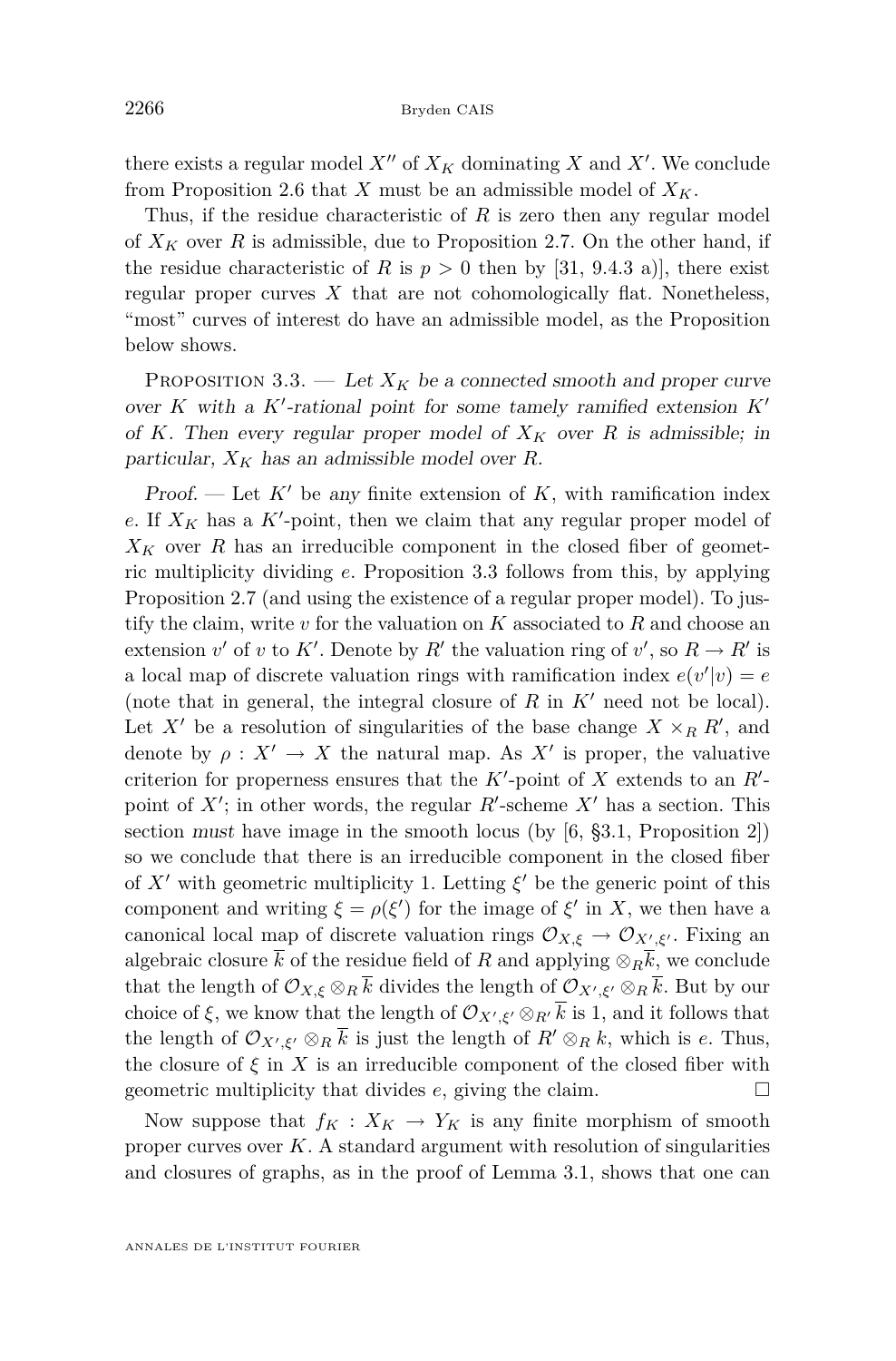<span id="page-13-0"></span>always find regular proper models *X* and *Y* of *X<sup>K</sup>* and *Y<sup>K</sup>* and a morphism  $f: X \to Y$  recovering  $f_K$  on generic fibers. It is natural to ask if this can be done with *f* finite as well. As Abhyankar showed [\[1\]](#page-45-0), the answer is negative in general. The problem has been studied by Liu and Lorenzini [\[26,](#page-46-0) §6], who show that there are local obstructions in certain cases to extending *f<sup>K</sup>* to a finite morphism *f* between regular models, and give a general class of examples of cyclic étale covers  $f_K$  that do not extend to finite morphisms of regular models. In the positive direction, Liu [\[25,](#page-46-0) Theorem 0.2] has shown that one can always extend  $f_K$  to a finite morphism between (possibly nonregular) semistable models after passing to a finite separable extension *K<sup>0</sup>* of *K*. Using the flattening techniques of Gruson-Raynaud [\[32\]](#page-46-0), when *X<sup>K</sup>* and  $Y_K$  have admissible models we can extend  $f_K$  to a finite morphism of admissible models over  $R$  (i.e., we avoid passing to an extension of the base field). More precisely:

Theorem 3.4. — Suppose that *X* and *Y* are admissible *S*-curves and  $f_K: X_K \to Y_K$  is a finite morphism of their generic fibers. Then there exist admissible models  $X'$  of  $X_K$  and  $Y'$  of  $Y_K$  which dominate  $X$  and  $Y$ respectively and a finite morphism  $f' : X' \to Y'$  recovering  $f_K$  on generic fibers.

Proof. — Let  $\Gamma_K \subseteq X_K \times Y_K$  be the graph of  $f_K$ . As *Y* is *S*-separated, the closure  $\Gamma$  of  $\Gamma_K$  in  $X \times Y$  has *K*-fiber  $\Gamma_K$ . Let  $\widetilde{\Gamma}$  be the normalization of Γ. Since the map  $\tilde{\Gamma} \to \Gamma$  is finite (see the proof of Lemma [3.1\)](#page-11-0) it is proper, and clearly  $\Gamma_K \simeq \Gamma_K \simeq X_K$  via the first projection. Thus, composing the normalization map with the projection maps, we obtain a proper birational *S*-morphism  $\Gamma \to X$  and an *S*-morphism  $f : \Gamma \to Y$  that recovers  $f_K$  on generic fibers. By Proposition [2.6,](#page-7-0)  $\Gamma$  is admissible.

If *f* is quasifinite then it is finite and so we are done. However, this may not be the case. Applying [\[32,](#page-46-0) Théorème 5.2.2] with  $n = 1$  to the morphism  $f$ , which is generically finite, we find that there is a blowup  $Y''$  of  $Y$  such that the strict transform  $\tilde{\Gamma}'$  of  $\tilde{\Gamma}$  with respect to  $Y'' \to Y$  is quasi-finite over *Y*<sup>*n*</sup>. We let *X'* be the normalization of  $\tilde{\Gamma}'$  and *Y'* be the normalization of  $Y''$ ; as we saw in the proof of Lemma [3.1,](#page-11-0) these normalization maps are finite [\[18,](#page-46-0)  $IV_2$ , 7.8.6 (ii)]. The quasi-finite dominant map  $X' \rightarrow Y''$ necessarily factors through  $Y'$  (by the universal property of normalization), so we obtain a quasi-finite *S*-morphism  $f' : X' \to Y'$ . Now X' and Y' are evidently proper over *S* and are admissible by Proposition [2.6;](#page-7-0) moreover, the proper quasi-finite morphism  $f'$  must be finite, so we are done (see the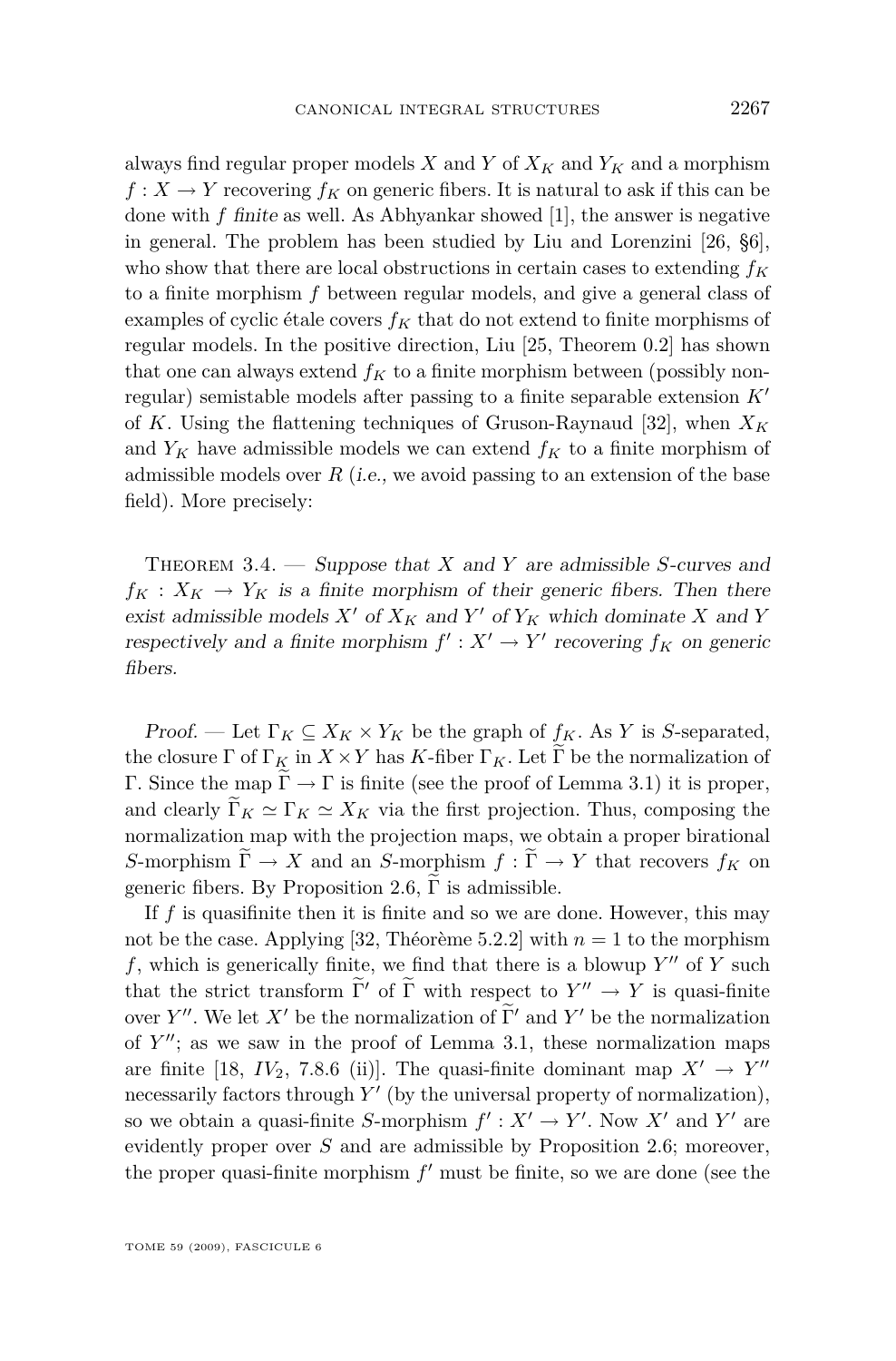<span id="page-14-0"></span>diagram below).



 $\Box$ 

Let  $R \to R'$  be a local extension of discrete valuation rings with fraction field extension  $K \to K'$  and put  $S' := \text{Spec } R'$ . Suppose that  $X_K$  has an admissible model *X* over *S*. By [\[11,](#page-45-0) Lemma 2.1.1], if the relative ramification index  $e(R'/R)$  is 1 and the residue field extension  $k \to k'$  is separable, then  $X \times_S S'$  is an admissible curve, as such base change preserves regularity and normality (since  $X_K$  is smooth), and cohomology commutes with flat base change. However, if  $e(R'/R) > 1$  or  $k'/k$  is not separable then  $X \times_S S'$  may no longer be normal, and its normalization need not be admissible. In general, it is not clear that  $X_{K}$  has an admissible model (but see Remark [3.2](#page-11-0) and Proposition [3.3\)](#page-12-0), and if it does, how this model is related to *X*. Nevertheless, we can still say something about the behavior of admissible models with respect to base change:

PROPOSITION 3.5. — With the notation above, suppose that  $X_{K'}$  has an admissible model over  $S'$  and that  $K \to K'$  is finite. Then there exists an admissible model *Y* of  $X_K$  dominating *X* such that the normalization of the base change  $Y \times_S S'$  is an admissible model of  $X_{K'}$  over  $S'$ . Furthermore, *Y* may be taken to be regular.

Proof. — Let X' be an admissible model of  $X_{K'}$  over S'. As  $S' \rightarrow S$ is surjective, there is a canonical isomorphism  $X' \times_S \text{Spec } K \simeq X_{K'}$ . By Theorem [3.4,](#page-13-0) there exist admissible models  $Z'$  of  $X_{K'}$  over  $S'$  and  $Z$  of  $X_K$  over *S* dominating  $X'$  and  $X$ , respectively, and a finite morphism  $f$ :  $Z' \to Z$  recovering the projection  $(X')_K \simeq X_{K'} \to X_K$  over *K*. Note that the finiteness of  $f$  ensures that the normal scheme  $Z'$  is the normalization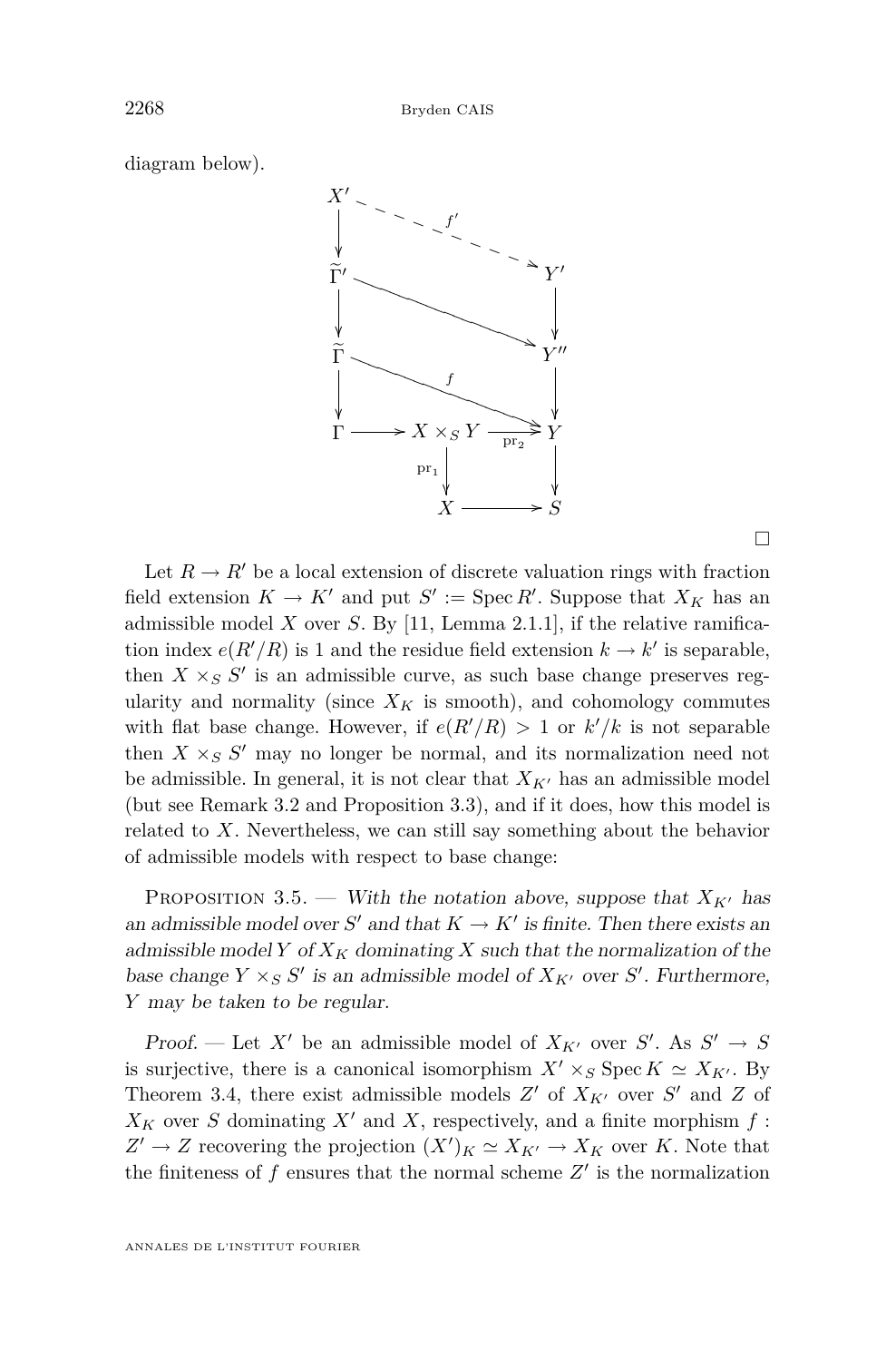<span id="page-15-0"></span>of *Z* in the function field of *X<sup>'</sup>*. Let  $Y \to Z$  be any proper birational map with *Y* normal (for example, we could take *Y* to be a resolution of *Z*), and denote by  $Y'$  the normalization of the base change  $Y \times_S S'$ . Since  $Y'$  is normal and has the same function field as  $Z'$ , the map  $Y' \to Z$  necessarily factors (uniquely) through  $Z' \to Z$ . Due to Proposition [2.6,](#page-7-0) *Y* is admissible (over *S*) and  $Y'$  is admissible over  $S'$ . В последните поставите на производите на селото на селото на селото на селото на селото на селото на селото<br>В селото на селото на селото на селото на селото на селото на селото на селото на селото на селото на селото н

#### **4. The dualizing sheaf and Grothendieck duality**

Recall that a locally finite type map of locally noetherian schemes is said to be Cohen-Macaulay (which we abbreviate to "CM") if it is flat and all fibers are Cohen-Macaulay schemes. The composite of two CM maps is again CM, and the base change of a CM map is CM. Let *X* and *Z* be locally noetherian schemes and  $f: X \to Z$  any CM map with pure relative dimension  $n$ . Suppose that  $Z$  admits a dualizing complex. By [\[9,](#page-45-0) Theorem 3.5.1], the relative dualizing complex  $f^!O_Z$  has a unique nonzero cohomology sheaf, which is in degree *−n*, and we define

(4.1) 
$$
\omega_{X/Z} := H^{-n}(f^{!}\mathcal{O}_{Z}).
$$

We call the sheaf  $\omega_{X/Z}$  the (relative) dualizing sheaf (for *X* over *Z*). It is flat over *Z* by [\[9,](#page-45-0) Theorem 3.5.1], and locally free if and only if the Cohen-Macaulay fibers of *f* are Gorenstein [\[19,](#page-46-0) V, Proposition 9.3, Theorem 9.1] (which holds, for example, when *X* is regular). Thanks to [\[9,](#page-45-0) Theorem 3.6.1], the formation of  $\omega_{X/Z}$  is compatible with arbitrary base change on *Z*, and the discussion preceding [\[9,](#page-45-0) Corollary 4.4.5] shows moreover that the formation of  $\omega_{X/Z}$  is compatible with étale localization on X.

Remark 4.1. — We will sometimes write  $\omega_f$  for  $\omega_{X/Z}$ , to emphasize its role as relative dualizing sheaf, or to conserve notation as the case may be. In fact, if *Z* is Gorenstein with finite Krull dimension then  $\omega_{X/Z}$  is also a dualizing complex [\[19,](#page-46-0) V, §2] for the abstract scheme *X*. Indeed, this follows from the fact that  $f'$  carries dualizing complexes for  $Z$  to dualizing complexes for *X*, which in turn results from Theorem 8.3 and the Remark following it in [\[19,](#page-46-0) V, §8] and the local nature of being a dualizing complex. We will need this fact later.

We first apply these considerations to the particular situation that *f* :  $X \to S$  is a relative curve. Since  $S = \text{Spec } R$  with R a discrete valuation ring, *S* is regular and of finite Krull dimension; it follows from [\[19,](#page-46-0) V, §10] that  $\mathcal{O}_S$  is a dualizing complex for *S*. Moreover, since *X* is normal and of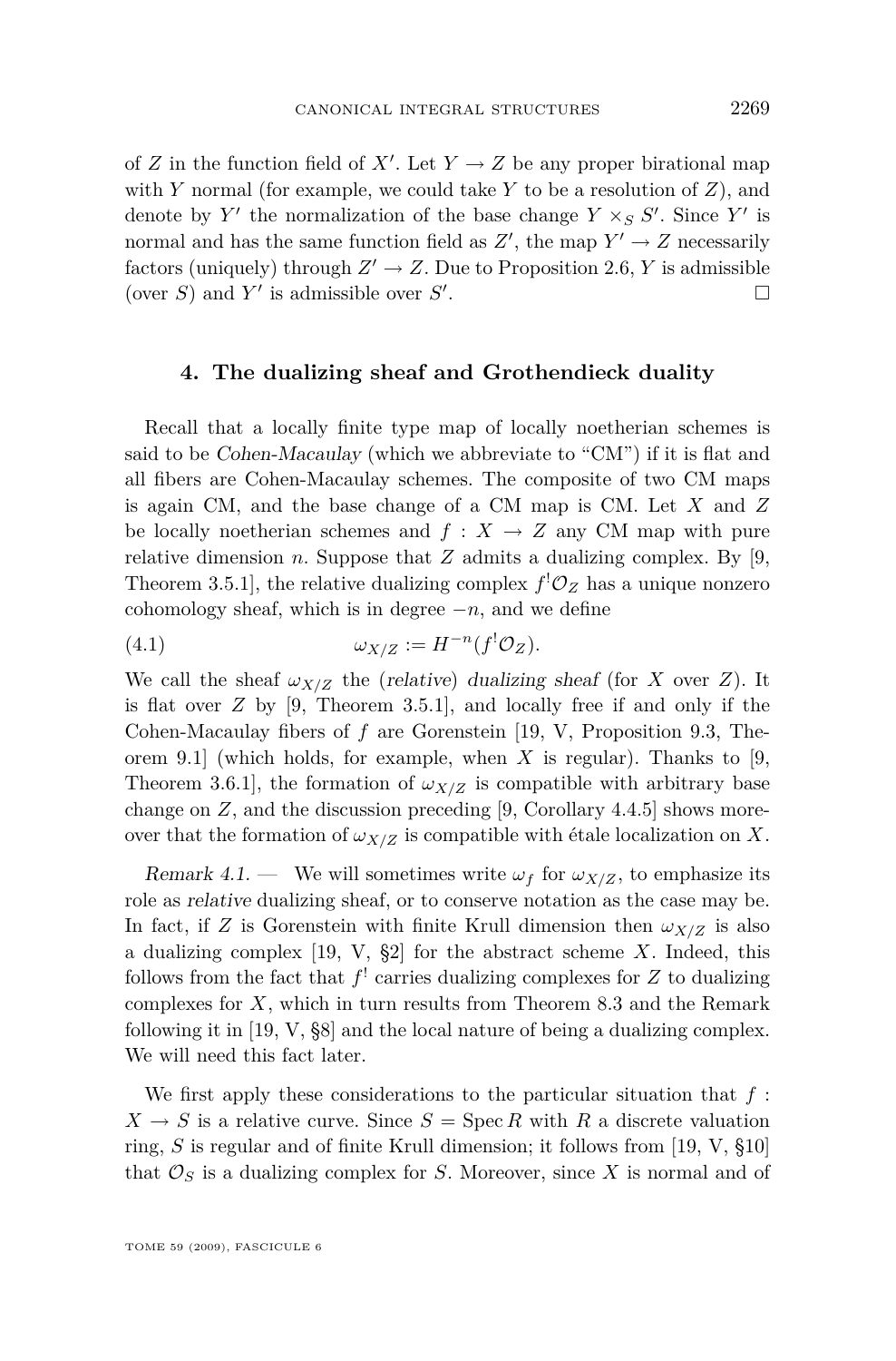<span id="page-16-0"></span>dimension 2, it is automatically Cohen-Macaulay by Serre's criterion for normality. In particular, the dualizing complex is a coherent sheaf  $\omega_{X/S}$ concentrated in some degree. By our discussion, the sheaf  $\omega_{X/S}$  is flat over *S* and its formation is compatible with arbitrary base change on *S* and étale localization on *X*.

Remark 4.2. — When *X* is also regular and proper over *S*, there is a more concrete description of  $\omega_{X/S}$  that is well-suited to explicit local calculation. Indeed, one knows that *X* is projective over *S* [\[20,](#page-46-0) Theorem 2.8], so we fix a projective *S*-embedding  $i: X \to \mathbf{P}$  with  $\mathbf{P} = \mathbf{P}_{S}^{n}$ . Since  $f: X \to S$ is a finite type morphism of regular noetherien schemes, *i* is a local complete intersection in the sense of [\[24,](#page-46-0) Definition 6.3.17]. We may thus consider the canonical sheaf [\[25,](#page-46-0) Definition 6.4.7], defined in terms of the exact sequence

$$
0 \longrightarrow \mathcal{C}_{X/\mathbf{P}} \longrightarrow i^*\Omega^1_{\mathbf{P}/S} \longrightarrow \Omega^1_{X/S} \longrightarrow 0
$$

as

$$
\omega_{X/S}^{\text{can}} := \det(\mathcal{C}_{X/\mathbf{P}})^{\vee} \otimes_{\mathcal{O}_X} i^* \det(\Omega^1_{\mathbf{P}/S}).
$$

By  $[9, (2.5.1),$  $[9, (2.5.1),$  Corollary 3.5.2 (or  $[24,$  Theorem 6.4.32), there is a canonical isomorphism  $\omega_{X/S} \simeq \omega_{X/S}^{\text{can}}$ . Although we do not explicitly need this fact, it will be used implicitly several times in what follows (mainly to ensure that what we do regarding the dualizing sheaf is compatible with the work of other authors).

A basic property of the relative dualizing sheaf that will play a crucial role in what we do (and which justifies the name "dualizing") is the following:

LEMMA  $4.3.$  — Let *X* be a relative *S*-curve. Then the canonical maps

$$
\omega_{X/S} \longrightarrow \mathbf{R}\mathcal{H}\mathit{om}^\bullet_X(\mathcal{O}_X[1], \omega_{X/S}[1])
$$

and

 $\mathcal{O}_X[1]$  *→* **R***Hom*<sup>•</sup><sub>*X*</sub>( $\omega_{X/S}, \omega_{X/S}[1]$ )

are quasi-isomorphisms.

Proof. — The first isomorphism is obvious (for any  $\mathcal{O}_X$ -module in the role of  $\omega_{X/S}$  since  $\mathcal{H}om_X(\mathcal{O}_X, \cdot)$  is naturally isomorphic to the identity functor. By viewing  $\omega_{X/S}$  as  $\mathbf{R}\mathcal{H}om_{X}^{\bullet}(\mathcal{O}_{X}[1], \omega_{X/S}[1])$ , our assertion for the second map is precisely the claim that the natural double duality map  $[9, (1.3.20)]$  $[9, (1.3.20)]$ 

$$
\mathcal{O}_X[1] \longrightarrow \mathbf{R}\mathcal{H}\mathit{om}^\bullet_X(\mathbf{R}\mathcal{H}\mathit{om}^\bullet_X(\mathcal{O}_X[1], \omega_{X/S}[1]), \omega_{X/S}[1])
$$

is a quasi-isomorphism, which is indeed the case as  $\omega_{X/S}[1]$  is a dualizing complex for the abstract scheme *X*; see Remark [4.1.](#page-15-0)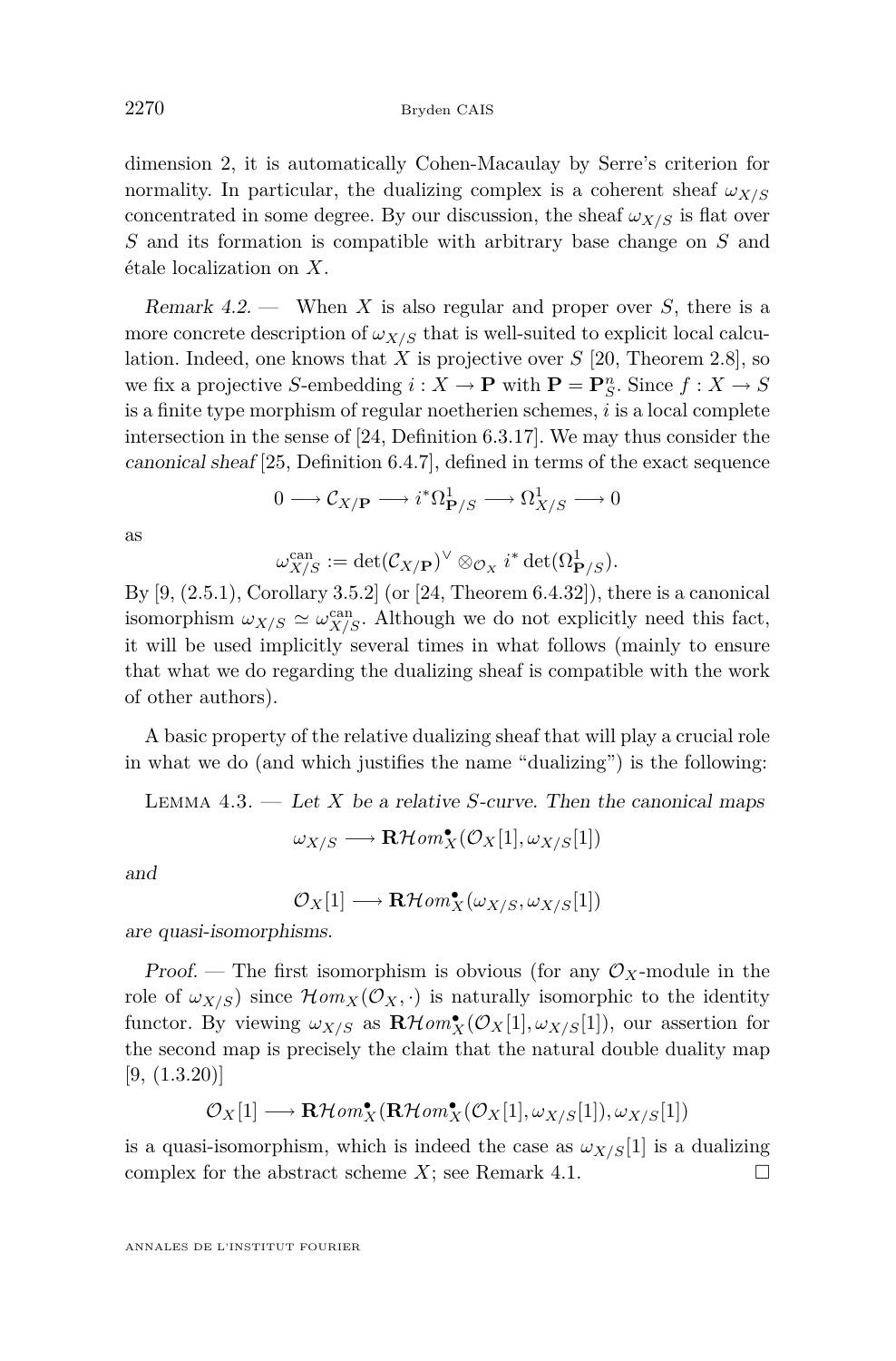<span id="page-17-0"></span>Deligne and Rapoport [\[15,](#page-45-0) I, §2.1.1] call  $\omega_{X/S}$  the sheaf of "regular differentials." This terminology is partially justified since  $\omega_{X/S}$  is a subsheaf of the sheaf of differential 1-forms on the generic fiber of *X*. Indeed, let  $i: X_K \hookrightarrow X$  be the inclusion of the smooth generic fiber into X. Since *ωX*/*S* is *S*-flat, the natural map  $ω$ *X*/*S*  $\rightarrow$  *i*<sub>*\*</sub>*<sup>*i*</sup><sup>*\*ω*</sup>*X*/*S* is injective. Moreover,</sub> the general theory of the dualizing sheaf provides a canonical isomorphism  $i^* \omega_{X/S} \simeq \Omega^1_{X_K/K}$ , so we have an injective map of  $\mathcal{O}_X$ -modules

$$
(4.2) \t\t\t\t\t\omega_{X/S} \hookrightarrow i_* \Omega^1_{X_K/K}.
$$

We will see later in Proposition [5.1](#page-22-0) that more is true: in fact, the canonical map  $\Omega^1_{X/S} \to i_* \Omega^1_{X_K/K}$  uniquely factors through (4.2).

We now wish to apply Grothendieck duality to proper relative curves and to proper (e.g., finite) morphisms of relative curves. Quite generally, if *ρ* :  $X \rightarrow Y$  is any proper map of noetherian schemes and *Y* admits a dualizing complex, then Grothendieck's theory provides a natural transformation of functors (see [\[9,](#page-45-0) §3.4])

(4.3) 
$$
\operatorname{Tr}_{\rho}: \mathbf{R}\rho_*\rho^! \to 1
$$

on the bounded below derived category  $\mathbf{D}_{c}^{+}(Y)$ . If  $\mathcal{G}^{\bullet}$  is any bounded below complex of abelian sheaves on *Y* having coherent cohomology, and  $\mathcal{F}^{\bullet}$  any bounded above complex on *X* with quasi-coherent cohomology, then (4.3) yields a natural map

(4.4) 
$$
\mathbf{R}\rho_*\mathbf{R}\mathcal{H}\text{om}^{\bullet}_X(\mathcal{F}^{\bullet},\rho^!\mathcal{G}^{\bullet})\longrightarrow \mathbf{R}\mathcal{H}\text{om}^{\bullet}_Y(\mathbf{R}\rho_*\mathcal{F}^{\bullet},\mathcal{G}^{\bullet}),
$$

which by Grothendieck-Serre duality [\[9,](#page-45-0) Theorem 3.4.4] is a quasi-isomorphism.

In particular, if *Y* is a regular scheme with finite Krull dimension and *ρ* has pure relative dimension 1, then for  $\omega_{X/Y} := H^{-1}(\rho^! \mathcal{O}_Y)$  Grothendieck's trace map (4.3) induces a unique trace map

(4.5) 
$$
\gamma_f: R^1 \rho_* (\omega_{X/Y}) \to \mathcal{O}_Y
$$

whose formation commutes with arbitrary base change  $Y' \to Y$  with  $Y'$ another regular scheme with finite Krull dimension [\[9,](#page-45-0) Theorem 3.6.5], and we have:

THEOREM 4.4. — Let  $f: X \to S$  be any proper relative curve. Then the natural maps of free *R*-modules (4.6)

$$
H^0(X, \omega_{X/S}) \longrightarrow H^1(X, \mathcal{O}_X)^{\vee}
$$
 and  $H^0(X, \mathcal{O}_X) \longrightarrow H^1(X, \omega_{X/S})^{\vee}$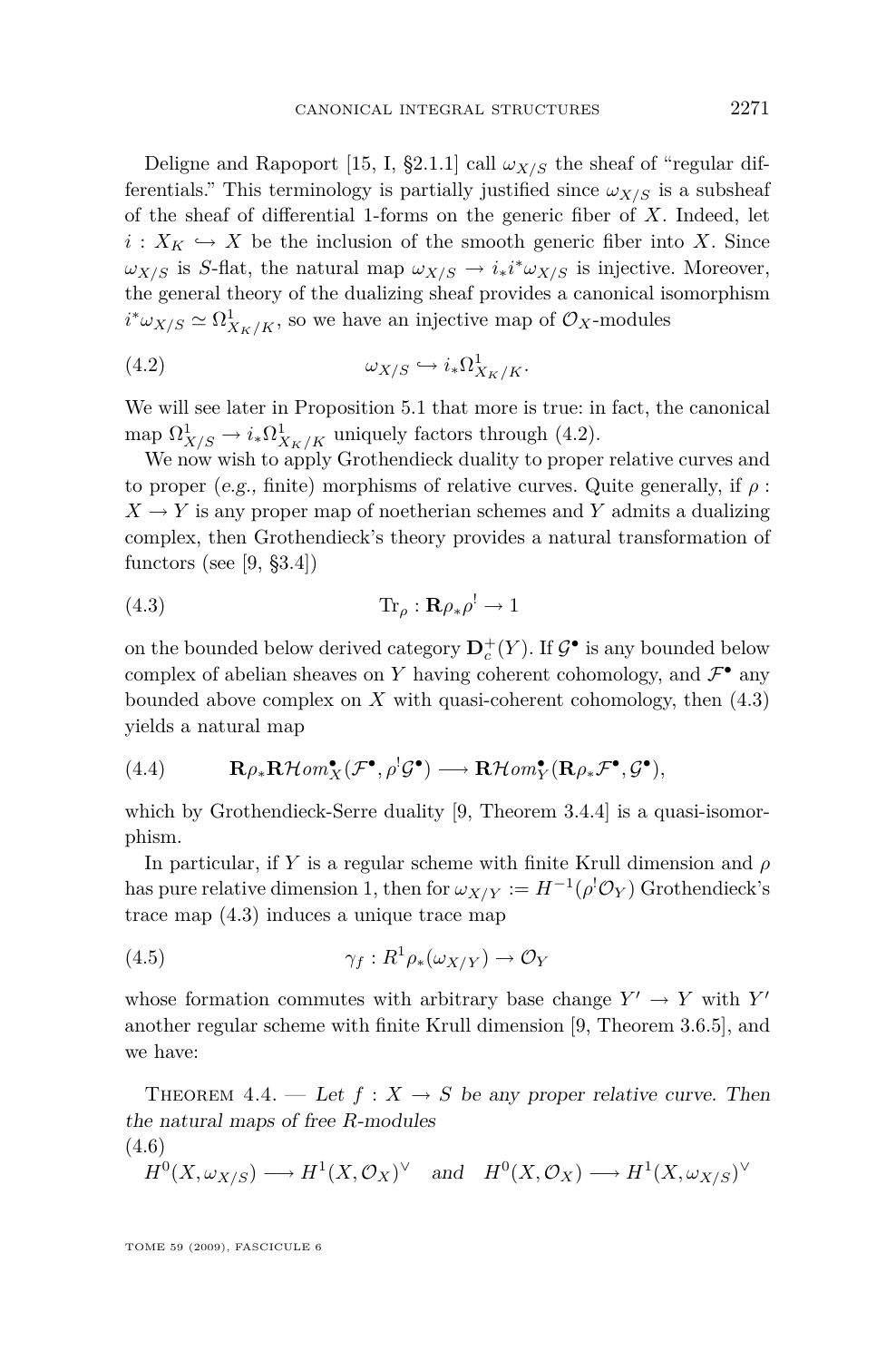induced by cup-product and the trace map  $\gamma_f$  are isomorphisms. Furthermore, there are short exact sequences of *R*-modules

$$
(4.7)
$$
  

$$
0 \longrightarrow \text{Ext}^1_R(H^1(X, \mathcal{O}_X)_{\text{tors}}, R) \longrightarrow H^1(X, \omega_{X/S}) \longrightarrow H^0(X, \mathcal{O}_X)^{\vee} \longrightarrow 0
$$

and

$$
(4.8)
$$
  
  $0 \longrightarrow \text{Ext}^1_R(H^1(X, \omega_{X/S})_{\text{tors}}, R) \longrightarrow H^1(X, \mathcal{O}_X) \longrightarrow H^0(X, \omega_{X/S})^{\vee} \longrightarrow 0.$ 

In particular the natural maps

$$
H^1(X, \omega_{X/S}) \longrightarrow H^0(X, \mathcal{O}_X)^{\vee}
$$
 and  $H^1(X, \mathcal{O}_X) \longrightarrow H^0(X, \omega_{X/S})^{\vee}$ 

induced by cup-product and the trace map are isomorphisms of free *R*modules if and only if f is cohomologically flat in dimension 0.

Proof. — Setting  $\mathcal{G}^{\bullet} = \mathcal{O}_S$  and  $\mathcal{F}^{\bullet} = \mathcal{O}_X$  (thought of as complexes in degree zero) in [\(4.4\)](#page-17-0) and using Lemma [4.3](#page-16-0) gives a natural quasi-isomorphism

$$
\mathbf{R}\Gamma(X,\omega_{X/S}[1]) \simeq \mathbf{R}\operatorname{Hom}_R^{\bullet}(\mathbf{R}\Gamma(X,\mathcal{O}_X),R).
$$

Applying *H<sup>−</sup>*<sup>1</sup> and using the spectral sequence

$$
E_2^{m,n} = \text{Ext}^m_R(H^{-n}(X, \mathcal{O}_X), R) \implies H^{m+n}(\mathbf{R} \text{ Hom}^{\bullet}_R(\mathbf{R}\Gamma(X, \mathcal{O}_X), R)),
$$

(whose only nonzero terms occur when  $m = 0, 1$  and  $n = 0, -1$ ) we deduce that the natural map

$$
H^0(X, \omega_{X/S}) \longrightarrow \text{Hom}(H^1(X, \mathcal{O}_X), R)
$$

is an isomorphism. Similarly, by applying  $H^0$  and recalling that the inclusion of the torsion submodule  $H^1(X, \mathcal{O}_X)_{\text{tors}} \hookrightarrow H^1(X, \mathcal{O}_X)$  induces an isomorphism on Ext<sup>1</sup>'s, we obtain (4.7). The same argument with  $\mathcal{F}^{\bullet} = \omega_{X/S}$ and  $\mathcal{G}^{\bullet} = \mathcal{O}_S$  yields (again using the identification of Lemma [4.3\)](#page-16-0) the second map in [\(4.6\)](#page-17-0) and the short exact sequence (4.8).

To know that the resulting maps coincide with the natural ones obtained via cup product and the trace map  $\gamma_f$ , one proceeds as in the proof of [\[9,](#page-45-0) Theorem 5.1.2. Finally, we know that  $H^0(X, \mathcal{O}_X)$  and  $H^0(X, \omega_{X/S})$  are free since f is flat and  $\omega_{X/S}$  is S-flat, and since the fibers of f are of pure dimension 1 the *R*-modules  $H^{i}(X, \mathcal{O}_{X}), H^{i}(X, \omega_{X/S})$  are both zero for  $i > 1$  (by the theorem on formal functions). Due to Lemma [2.1,](#page-6-0) the *R*-module  $H^1(X, \mathcal{O}_X)$  is free if and only if *f* is cohomologically flat in dimension zero.  $\Box$ 

Now suppose that  $\rho: X \to Y$  is a proper map of relative *S*-curves. We will work out some consequences of Grothendieck duality for *ρ*. Denoting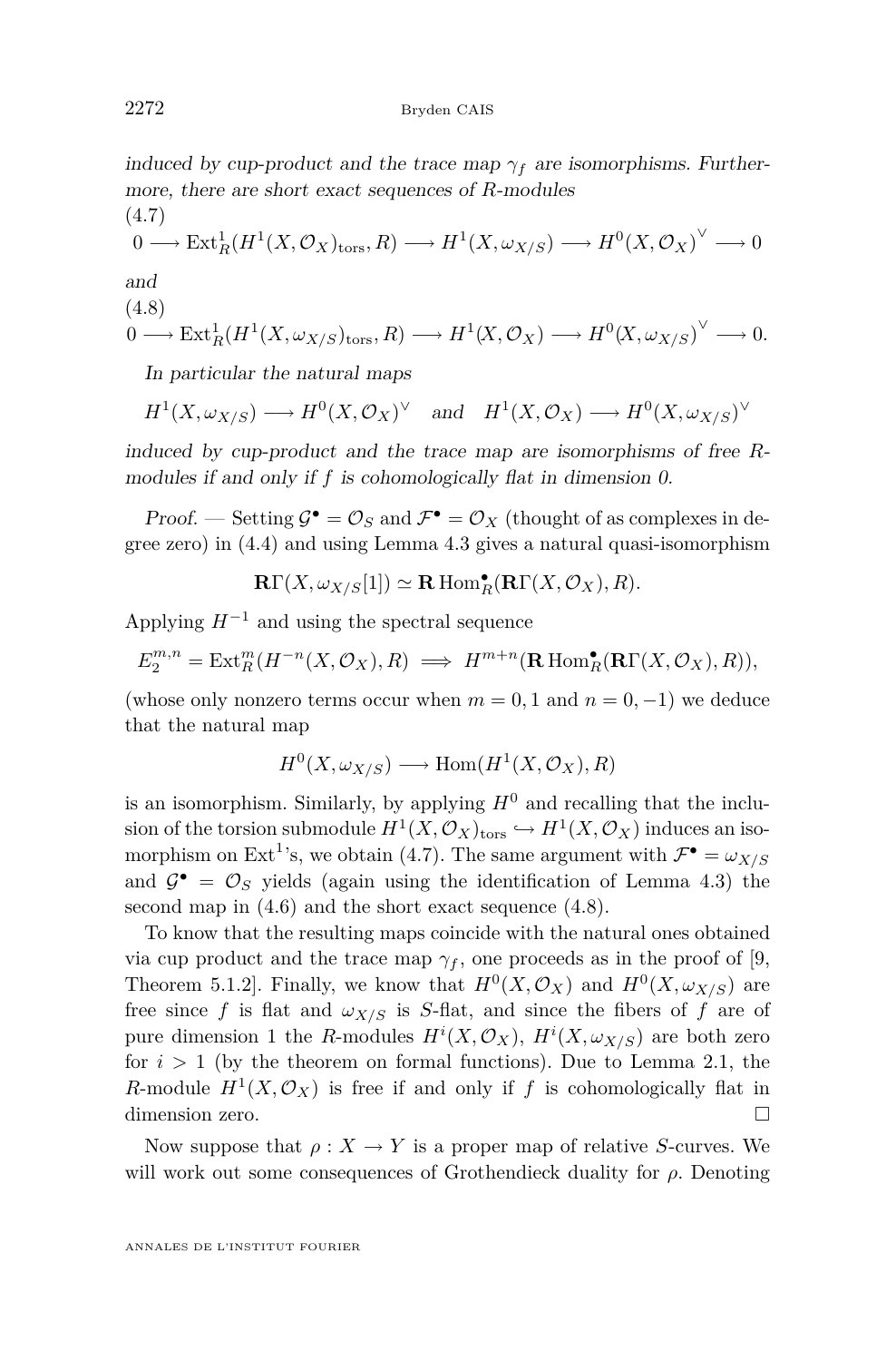<span id="page-19-0"></span>by  $f: X \to S$  and  $q: Y \to S$  the structural morphisms, by definition of the relative dualizing sheaf [\(4.1\)](#page-15-0) we have quasi-isomorphisms

$$
\omega_{X/S}[1] \simeq f^{!}\mathcal{O}_{S}
$$
 and  $\omega_{Y/S}[1] \simeq g^{!}\mathcal{O}_{S}$ .

Since  $\rho$  is an *S*-morphism, we have  $f = g \circ \rho$ , and there is a natural isomorphism of functors  $f' \simeq \rho' g'$  given as in [\[9,](#page-45-0) (3.3.14)]. Thus, we have a quasi-isomorphism

(4.9) 
$$
\omega_{X/S}[1] \simeq f^! \mathcal{O}_S \simeq \rho^! g^! \mathcal{O}_S \simeq \rho^! \omega_{Y/S}[1].
$$

and Grothendieck-Serre duality reads

(4.10) 
$$
\mathbf{R}\rho_*\mathbf{R}\mathcal{H}\text{om}^{\bullet}_X(\mathcal{F}^{\bullet}, \omega_{X/S}[1]) \simeq \mathbf{R}\mathcal{H}\text{om}^{\bullet}_Y(\mathbf{R}\rho_*\mathcal{F}^{\bullet}, \omega_{Y/S}[1])
$$

for any bounded above complex of sheaves  $\mathcal{F}^{\bullet}$  on X with quasi-coherent cohomology. By the definition of the duality isomorphism [\(4.4\)](#page-17-0), the map (4.10) is induced by the natural trace map in the derived category

$$
(4.11)\qquad \qquad \mathbf{R}\rho_*\omega_{X/S}\longrightarrow\omega_{Y/S}
$$

obtained from (4.9) and Grothendieck's trace map [\(4.3\)](#page-17-0). If we apply *H<sup>−</sup>*<sup>1</sup> to the composite of (4.11) and the natural map  $\rho_* \omega_{X/S} \to \mathbf{R} \rho_* \omega_{X/S}$ , we get a canonical  $\mathcal{O}_Y$ -linear trace map on relative dualizing sheaves

$$
(4.12) \t\t \rho_* \omega_{X/S} \longrightarrow \omega_{Y/S}.
$$

We know from Lemma [4.3](#page-16-0) that via the functor  $\mathbf{R}\mathcal{H}om_{Y}^{\bullet}(\cdot,\omega_{Y}[1])$ , the complexes  $\mathcal{O}_Y[1]$  and  $\omega_{Y/S}$  are dual. Due to (4.10), the same is true of  $\mathbf{R}\rho_*\mathcal{O}_X$  and  $\mathbf{R}\rho_*\omega_{X/S}$ . This duality furthermore interchanges pullback and trace:

PROPOSITION 4.5. — Let  $\rho: X \to Y$  be a proper map of relative *S*curves. Then the trace morphism on relative dualizing sheaves (4*.*12) is dual (via the identifications of Lemma 4*.*[3\)](#page-16-0) to the canonical pullback map  $\mathcal{O}_Y \longrightarrow \rho_* \mathcal{O}_X$  on functions. If  $\rho$  is in addition finite and generically étale, then there exist unique  $\mathcal{O}_Y$ -linear trace and pullback maps

$$
(4.13) \qquad \qquad \rho_* : \rho_* \mathcal{O}_X \longrightarrow \mathcal{O}_Y
$$

$$
\rho^* : \omega_{Y/S} \longrightarrow \rho_* \omega_{X/S}
$$

which are dual and which coincide with the evident trace and pullback maps on the smooth *K*-fibers. In particular, when *X* and *Y* are smooth and  $\rho$  is finite étale, these maps recover the usual pullback and trace maps on functions and differential forms (cf. Proposition [5](#page-22-0)*.*1)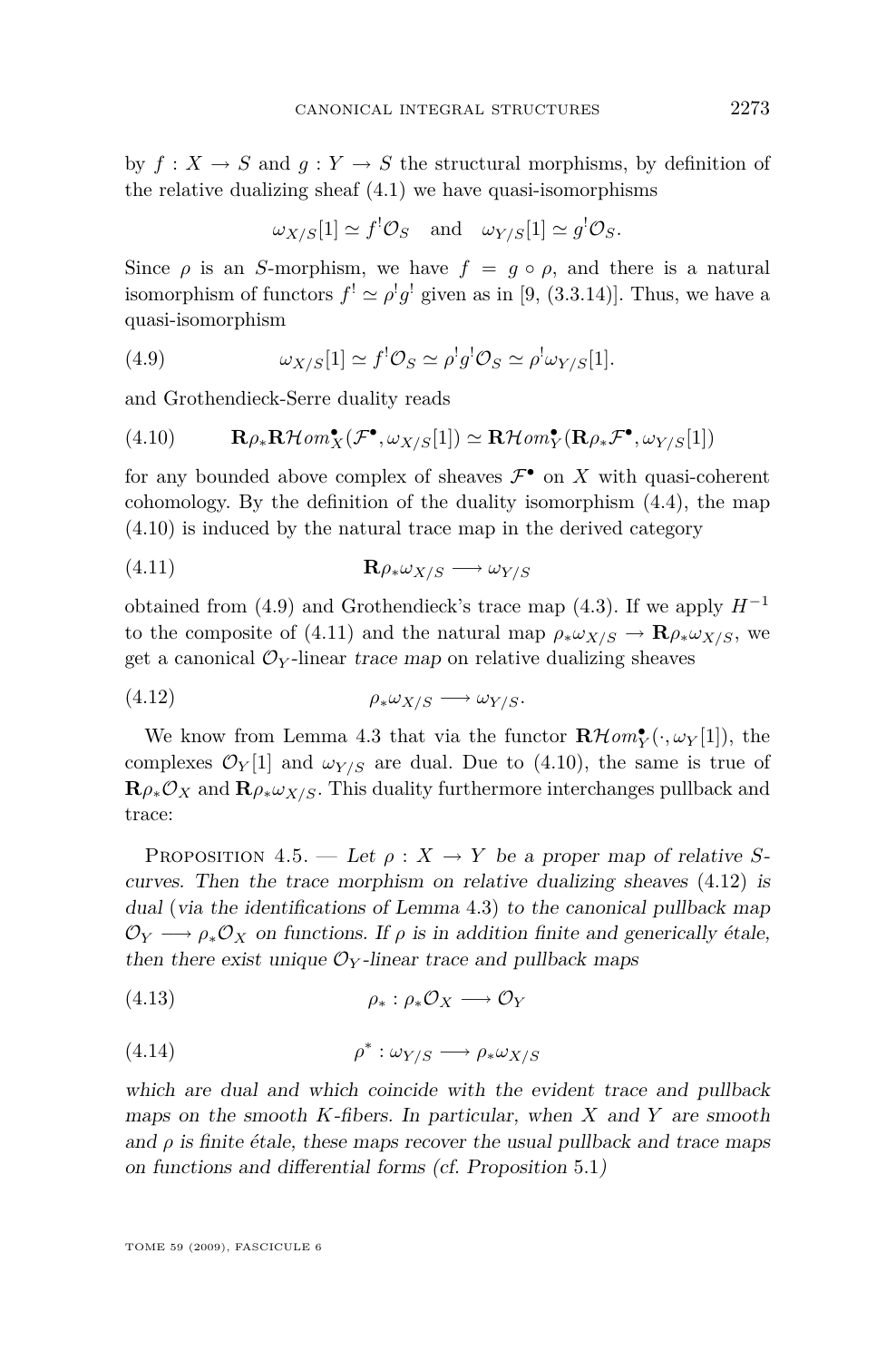Proof. — Applying  $\mathbb{R}\mathcal{H}$ *om*<sup>•</sup><sub>*Y*</sub></sub> $(\cdot, \omega_Y)$  to the pullback map  $\mathcal{O}_Y \to \rho_* \mathcal{O}_X$ and using [\(4.10\)](#page-19-0) gives a map in the derived category

 $\mathbf{R}\rho_*\mathbf{R}\mathcal{H}\mathit{om}^\bullet_X(\mathcal{O}_X,\omega_{X/S})\simeq \mathbf{R}\mathcal{H}\mathit{om}^\bullet_Y(\mathbf{R}\rho_*\mathcal{O}_X,\omega_{Y/S})\to \mathbf{R}\mathcal{H}\mathit{om}^\bullet_Y(\mathcal{O}_Y,\omega_Y),$ so by Lemma [4.3](#page-16-0) we obtain a map  $\mathbf{R}\rho_*\omega_{X/S} \to \omega_{Y/S}$  which by definition of the map  $(4.4)$  is none other than the trace map  $(4.11)$ . If  $\rho$  is generically  $\ell$  etale, then on K-fibers we claim that the trace map  $(4.12)$  is identified with the usual trace map on differential forms. To check this, by working over a Zariski dense open in  $Y_K$  over which  $\rho_K$  is finite étale, we may reduce to the case that  $\rho_K$  is finite étale, and we wish to show in this context that [\(4.12\)](#page-19-0) coincides with the map

$$
\rho_{K*}\Omega^1_{X_K/K}\simeq \rho_{K*}{\mathcal O}_{X_K}\otimes \Omega^1_{Y_K/K}\longrightarrow \Omega^1_{Y_K/K}
$$

that sends a section  $b \otimes \eta$  to Tr(b)  $\cdot \eta$ , where Tr :  $\rho_{K*} \mathcal{O}_{X_K} \to \mathcal{O}_{Y_K}$  is the usual trace morphism associated to the finite locally free extension of algebras  $\mathcal{O}_{Y_K} \to \rho_{K*} \mathcal{O}_{X_K}$ . This follows easily from the construction of Grothendieck's trace map in the finite étale case; see for instance (2.7.10) and the description of  $(2.7.37)$  in [\[9\]](#page-45-0), or [\[19,](#page-46-0) III, §6].

Suppose now that  $\rho: X \to Y$  is finite and generically étale. We first claim that we have a natural  $\mathcal{O}_Y$ -linear trace map [\(4.13\)](#page-19-0). If  $\rho$  is in addition *flat*, then this is clear, as we take  $\rho_*$  to be the usual trace map on functions Tr as above. In general, since *Y* is normal, *ρ* must be finite flat over the generic points of the special fiber of *Y* , so we can find a Zariski open subset  $V \subseteq Y$  with scheme-theoretic preimage  $U := \rho^{-1}V$  such that  $\rho_U : U \to V$ is finite flat and the complements of *V* in *Y* and of *U* in *X* consist of finitely many points of codimension 2 (necessarily in the closed fibers). Since *X* and *Y* are normal, we may thus define [\(4.13\)](#page-19-0) to be the composite

(4.15) 
$$
\rho_* \mathcal{O}_X \xrightarrow{\simeq} \rho_* i_* \mathcal{O}_U = j_* \rho_{U*} \mathcal{O}_U \xrightarrow{j_* (\rho_{U*})} j_* \mathcal{O}_V \xleftarrow{\simeq} \mathcal{O}_Y.
$$

Observe that on generic fibers, the trace map (4.15) recovers the usual trace morphism associated to the finite flat and generically étale morphism *fK*. In particular, the preceding construction is independent of the choice of *V* .

To obtain the desired pullback map [\(4.14\)](#page-19-0) on dualizing sheaves, we apply  $\mathbf{R}\mathcal{H}\mathit{om}^{\bullet}_{Y}(\cdot,\omega_{Y/S})$  to the morphism [\(4.13\)](#page-19-0), which yields a derived category map

(4.16)

$$
\mathbf{R}\mathcal{H}\mathit{om}^\bullet_Y(\mathcal{O}_Y,\omega_{Y/S})\!\rightarrow\!\mathbf{R}\mathcal{H}\mathit{om}^\bullet_Y(\mathbf{R}\rho_*\mathcal{O}_X,\omega_{Y/S})\!\simeq\!\mathbf{R}\rho_*\mathbf{R}\mathcal{H}\mathit{om}^\bullet_X(\mathcal{O}_X,\omega_{X/S}).
$$

By Lemma [4.3](#page-16-0) we get a derived category map  $\omega_{Y/S} \to \mathbf{R} \rho_* \omega_{X/S}$ , and since *ρ* is finite (so  $\rho_* \to \mathbf{R}\rho_*$  is a quasi-isomorphism on coherent sheaves) we obtain the claimed pullback map [\(4.14\)](#page-19-0) on dualizing sheaves by applying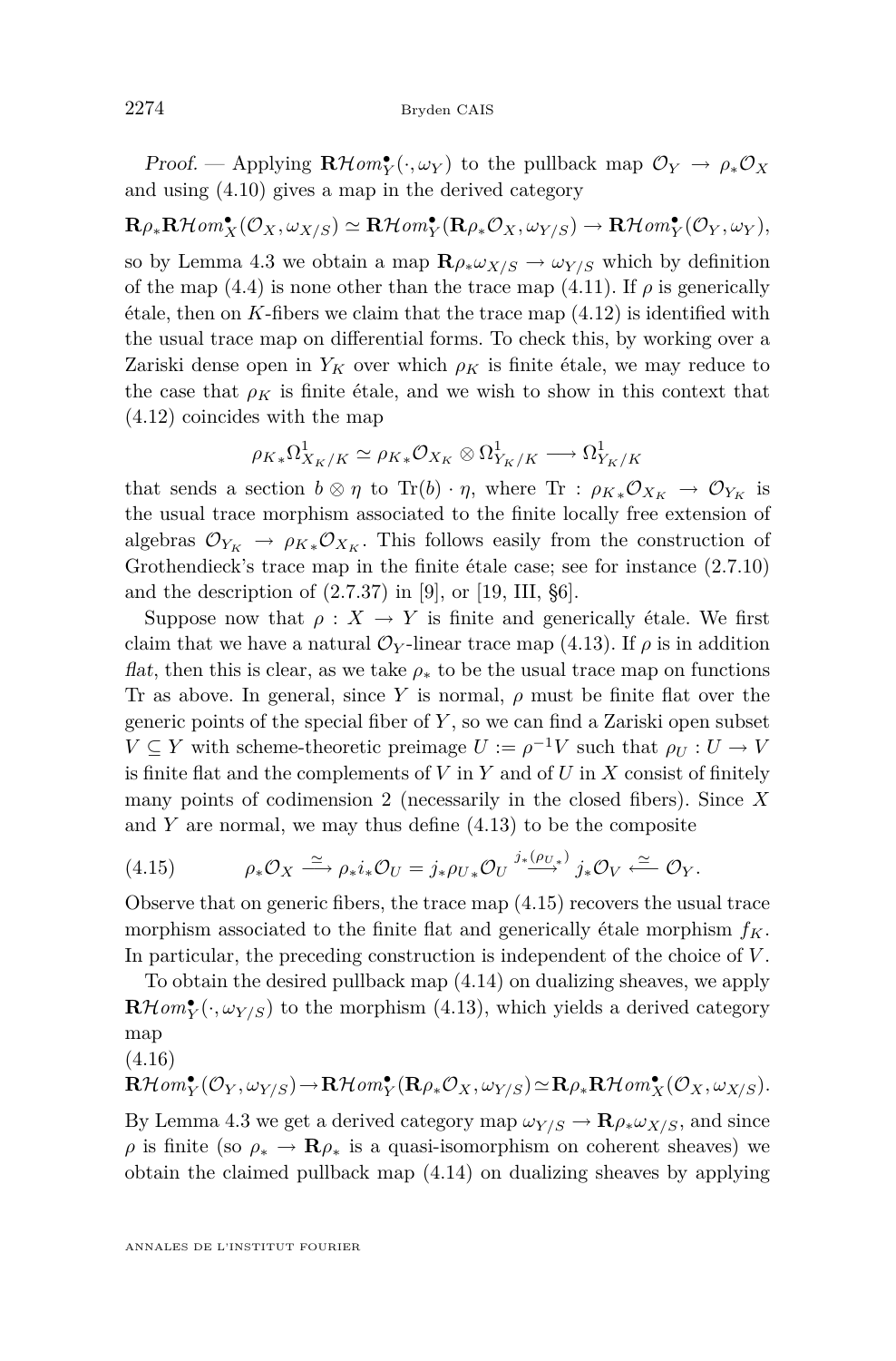<span id="page-21-0"></span> $H<sup>0</sup>$ . By construction, the resulting map is dual to the trace map  $(4.13)$  on functions.

Let us see that on *K*-fibers [\(4.14\)](#page-19-0) really is the usual pullback map on differential forms. By shrinking *Y* if need be, we may assume that  $\rho_K$  is finite étale. By definition, [\(4.14\)](#page-19-0) in this case is the map

 $\Omega^1_{Y_K/K} \to \mathcal{H}om_{Y_K}(\mathcal{O}_{Y_K}, \Omega^1_{Y_K/K}) \to \mathcal{H}om_{Y_K}(\rho_{K*}\mathcal{O}_{X_K}, \Omega^1_{Y_K/K}) \simeq \rho_{K*}\Omega^1_{X_K/K}$ that sends a section  $\eta$  of  $\Omega^1_{Y_K/K}$  to the section  $b' \mapsto \text{Tr}(b') \cdot \eta$  of

 $\text{Hom}_{Y_K}(\rho_{K_*}\mathcal{O}_{X_K}, \Omega^1_{Y_K/K}).$ 

The Grothendieck duality isomorphism

 $\rho_{K*}\Omega^1_{X_K/K}\simeq \rho_{K*}{\mathcal O}_{X_K}\otimes \Omega^1_{Y_K/K} \longrightarrow \mathcal{H}om_{Y_K}(\rho_{K*}{\mathcal O}_{X_K}, \Omega^1_{Y_K/K})$ 

 $i$  in this context is precisely the map sending a section  $b \otimes \eta$  of  $\rho_{K*} \mathcal{O}_{X_K} \otimes \Omega^1_{Y_K/K}$ to the section  $(b' \mapsto \text{Tr}(bb') \cdot \eta)$  of  $\mathcal{H}om_{Y_K}(\rho_{K*} \mathcal{O}_{X_K}, \Omega^1_{Y_K/K})$ ; see (2.7.10) and  $(2.7.9)$  in [\[9\]](#page-45-0), and compare to [\[19,](#page-46-0) III, pg. 187]. Thus, the resulting pullback map on dualizing sheaves  $(4.14)$  is the map sending the section  $\eta$ of  $\Omega^1_{Y_K/K}$  to the section  $1 \otimes \eta$  of  $\rho_{K*} \mathcal{O}_{X_K} \otimes \Omega^1_{Y_K/K} \simeq \rho_{K*} \Omega^1_{X_K/K}$ , and is hence the usual pullback map on differentials as claimed.

We end this section by recording a useful consequence of rational singularities:

PROPOSITION 4.6. — Let *X* be a proper relative *S*-curve, and let  $\rho$ :  $X' \rightarrow X$  be any proper birational morphism with X<sup>*i*</sup> normal. If X has rational singularities, then the trace map  $\rho_* : \rho_* \omega_{X/S} \to \omega_{X/S}$  of (4.[12\)](#page-19-0) is an isomorphism.

Proof. — By the characterization of rational singularities in Remark [2.3,](#page-7-0) the natural map  $\mathcal{O}_X \to \mathbf{R}\rho_* \mathcal{O}_{X'}$  is a quasi-isomorphism, so substituting  $\mathcal{G}^{\bullet} = \omega_{X/S}$  and  $\mathcal{F}^{\bullet} = \mathcal{O}_{X'}$  in [\(4.4\)](#page-17-0) and using Lemma [4.3,](#page-16-0) we obtain a quasi-isomorphism

$$
\mathbf{R}\rho_*\omega_{X'/S} \stackrel{\simeq}{\longrightarrow} \omega_{X/S}.
$$

By definition of the duality isomorphism  $(4.4)$ , the map  $(4.17)$  is none other than the trace map  $(4.11)$ . Applying  $H^0$  to  $(4.17)$  thus completes the  $\Box$ 

#### **5. Cohomology of regular differentials**

Fix a relative curve  $f: X \to S$ . In this section we study the two-term complex of coherent  $\mathcal{O}_X$ -modules whose hypercohomology will be a suitable

TOME 59 (2009), FASCICULE 6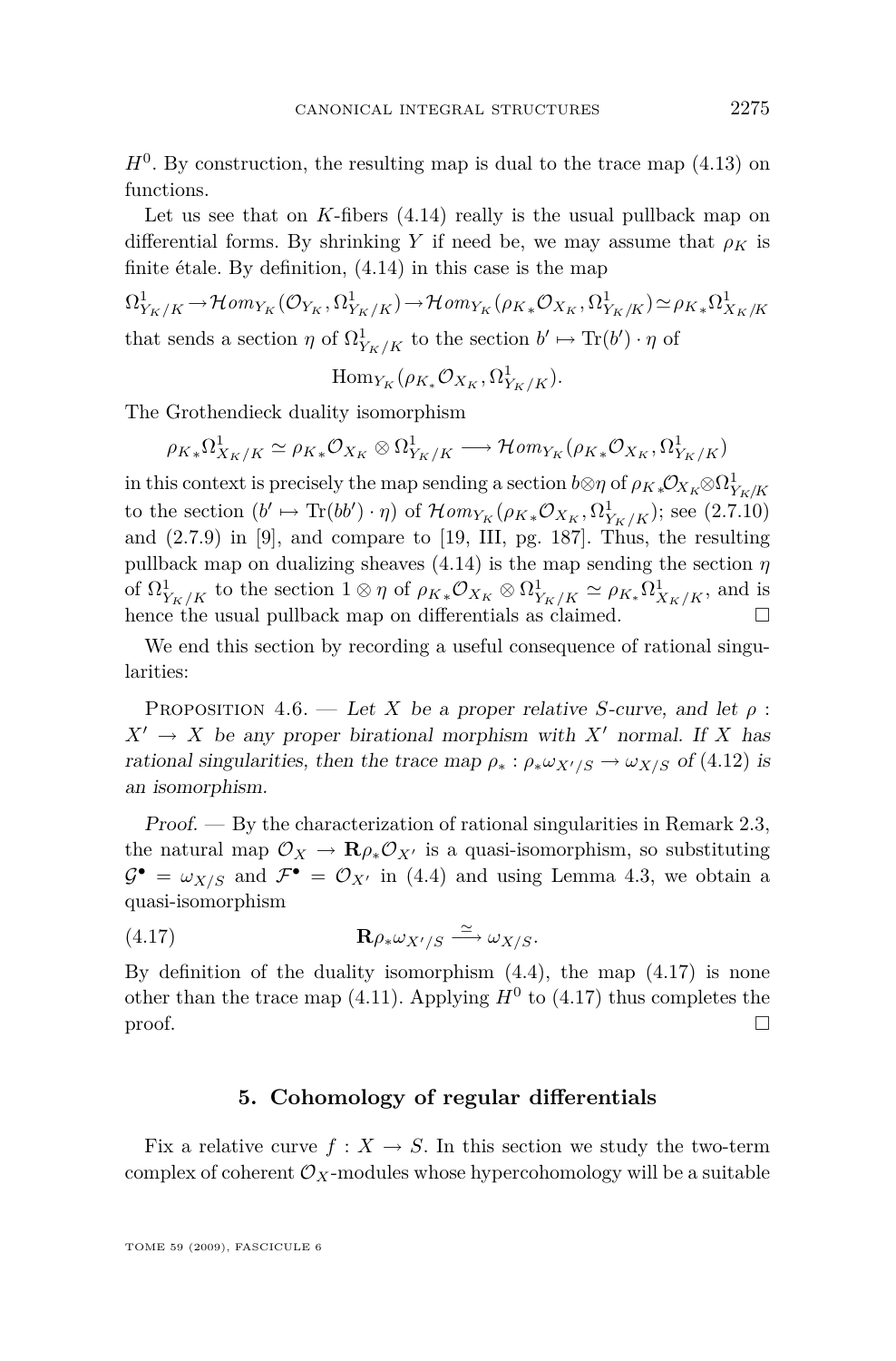<span id="page-22-0"></span>replacement for the relative de Rham cohomology of *X* over *S* and, when *X* is admissible, will provide the sought-after canonical integral structure on  $H^1_{\text{dR}}(X_K/K)$ . In order to define this complex, we need the following well-known fact:

PROPOSITION 5.1. — Let  $i: X_K \hookrightarrow X$  be the inclusion. Then the canonical pullback map of differentials  $\Omega^1_{X/S} \to i_* \Omega^1_{X_K/K}$  factors through the inclusion  $\omega_{X/S} \hookrightarrow i_* \Omega^1_{X_K/K}$  of [\(4.2\)](#page-17-0) via a unique  $\mathcal{O}_X$ -linear homomorphism

 $c_{X/S}: \Omega^1_{X/S} \longrightarrow \omega_{X/S}.$ 

Moreover, the restriction of  $c_{X/S}$  to any *S*-smooth open subset of *X* is an isomorphism.

Proof. — Uniqueness is clear, as  $\omega_{X/S}$  is a subsheaf of  $i_* \Omega^1_{X_K/K}$ . When *X* is regular, existence follows immediately from Remark [4.2](#page-16-0) and [\[24,](#page-46-0) Corollary 6.4.13]. In general, let  $\rho: X' \to X$  be a resolution of singularities. We then define  $c_{X/S}$  to be the composite

$$
\Omega^1_{X/S} \longrightarrow \rho_*\Omega^1_{X'/S} \stackrel{\rho_* c_{X'/S}}{\longrightarrow} \rho_* \omega_{X'/S} \stackrel{(4.12)}{\longrightarrow} \omega_{X/S},
$$

where the first map is the usual pullback map on differential 1-forms attached to  $\rho$ . Since  $\rho$  is an isomorphism over the *S*-smooth locus of *X*, we deduce that the same is true for  $c_{X/S}$  from the corresponding statement for  $c_{X'/S}$ .

Remark 5.2. — In general, the morphism  $c_{X/S} : \Omega^1_{X/S} \to \omega_{X/S}$  is neither injective nor surjective, and the kernel and cokernel of  $c_{X/S}$  encode certain arithmetic information about *X*. Specifically, when the residue field of *R* is perfect and *X* is regular, Bloch shows [\[5,](#page-45-0) Theorem 2.3] that the Euler characteristic of the two-term (generically exact) complex defined by *c*<sub>*X/S*</sub> is equal to *−* Art(*X/S*), where Art(*X/S*) is the Artin conductor of *X* over *S*; see [§6.](#page-32-0)

Thanks to Proposition 5.1, we have a two-term  $\mathcal{O}_S$ -linear complex (of  $\mathcal{O}_S$ -flat  $\mathcal{O}_X$ -modules) concentrated in degrees 0 and 1

(5.1) 
$$
\omega_{X/S}^{\bullet} := \mathcal{O}_X \xrightarrow{d_S} \omega_{X/S},
$$

with  $d_S$  the composite of the map  $c_{X/S}$  and the universal derivation  $\mathcal{O}_X \rightarrow$  $\Omega^1_{X/S}$ . Since  $c_{X/S}$  is an isomorphism over the *S*-smooth locus of *f* in *X*, we see that on the generic fiber of *X* the complex  $\omega^{\bullet}_{X/S}$  is the usual de Rham complex of  $X_K$ .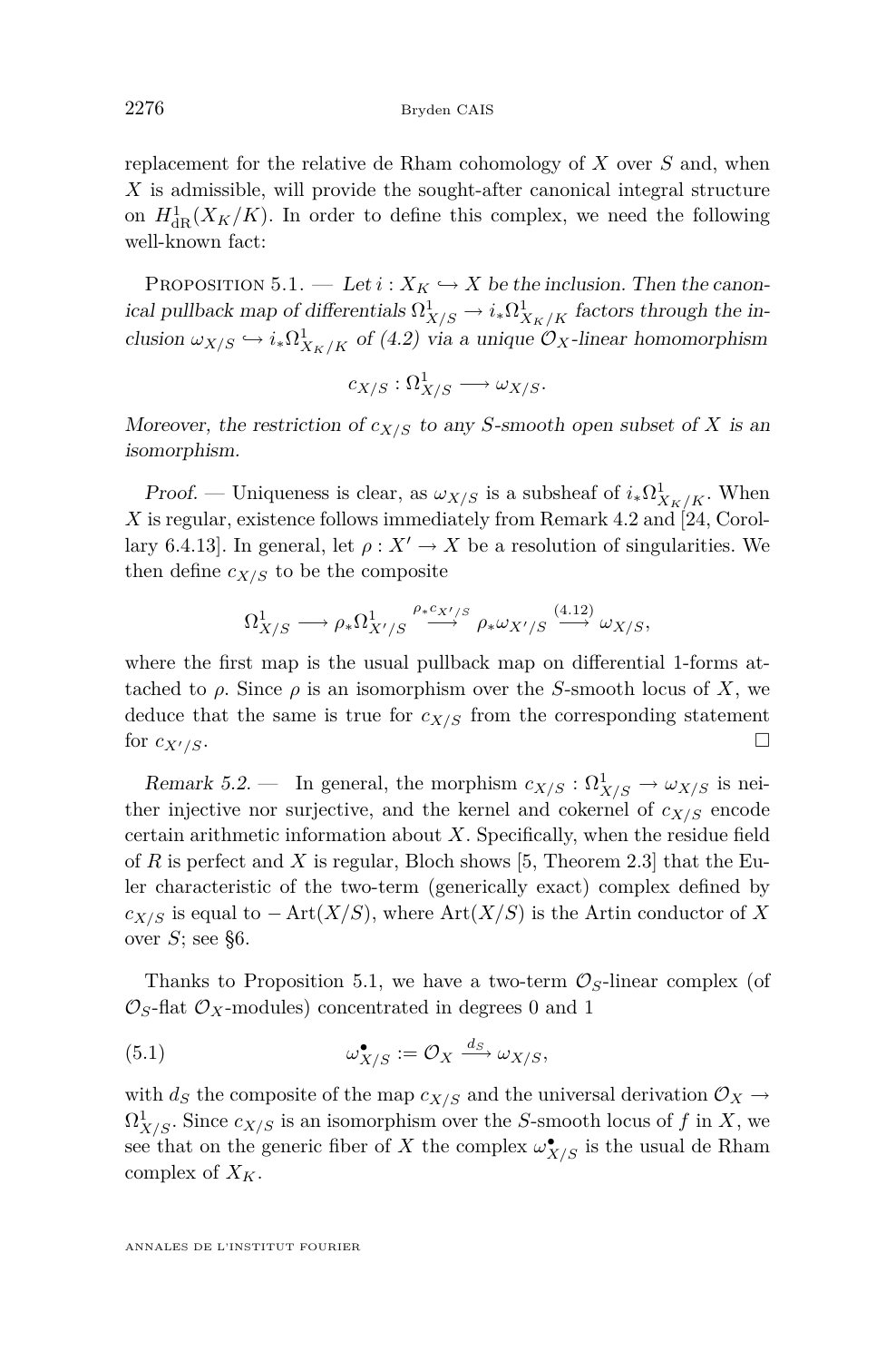<span id="page-23-0"></span>Remark 5.3. — Our choice to have  $\omega_{X/S}^{\bullet}$  in degrees 0 and 1 reflects our desire to think of it as a replacement for the de Rham complex of *X* over *S*. This choice will cause a small nuisance when we apply duality theory to  $\omega_{X/S}^{\bullet}$ , as  $f^! \mathcal{O}_S = \omega_{X/S}[1]$ , so we will frequently have to "shift degrees" in arguments. We will sometimes do this implicitly, and in any case without further mention; throughout we follow the conventions of [\[9,](#page-45-0) §1.3] .

For use in what follows, let us record some properties of the complex  $\omega_{X/S}^{\bullet}$ .

Lemma 5.4. — Let *X* be a relative *S*-curve. Then the natural map

(5.2) 
$$
\omega_{X/S}^{\bullet} \longrightarrow \mathbf{R}\mathcal{H}om_{X}^{\bullet}(\omega_{X/S}^{\bullet}, \omega_{X/S}[-1])
$$

arising from the two maps in Lemma [4.3](#page-16-0) is a quasi-isomorphism. More generally, if  $\rho: X \to Y$  is any finite morphism of relative curves over *S*, then there is a canonical quasi-isomorphism

$$
\mathbf{R}\rho_*\omega_{X/S}^{\bullet} \simeq \mathbf{R}\mathcal{H}om_{Y}^{\bullet}(\mathbf{R}\rho_*\omega_{X/S}^{\bullet}, \omega_{Y/S}[-1]).
$$

Proof. — Denote by f and q the structural morphisms  $X \rightarrow S$  and  $Y \rightarrow S$ , respectively, and recall our notational convention from Remark [4.1.](#page-15-0) Applying  $\mathbf{R}\rho_*$  to (5.2) and using Grothendieck duality [\(4.10\)](#page-19-0), we easily see that the second claim follows from the first.

As for the first claim, the evident exact triangle

$$
\omega_f[-1] \longrightarrow \omega_f^{\bullet} \longrightarrow \mathcal{O}_X
$$

and the map (5.2) fit into a morphism of exact triangles (5.4)

$$
\omega_f[-1] \longrightarrow \omega_f^{\bullet} \longrightarrow \mathcal{O}_X
$$
\n
$$
\downarrow \qquad \qquad \downarrow \qquad \qquad \downarrow \qquad \qquad \downarrow \qquad \qquad \downarrow
$$
\n
$$
\mathbf{R} \text{Hom}_X^{\bullet}(\mathcal{O}_X, \omega_f[-1]) \longrightarrow \mathbf{R} \text{Hom}_X^{\bullet}(\omega_f^{\bullet}, \omega_f[-1]) \longrightarrow \mathbf{R} \text{Hom}_X^{\bullet}(\omega_f[-1], \omega_f[-1])
$$

where the bottom row is obtained from the top by applying the functor  $\mathbf{R}\mathcal{H}om_{X}^{\bullet}(\cdot,\omega_{f}[-1])$ , and the flanking vertical maps are the ones from Lemma [4.3.](#page-16-0) These flanking maps are quasi-isomorphisms, by Lemma [4.3,](#page-16-0) so we conclude that the same is true of  $(5.2)$ , as desired.

Now we show that the complex  $\omega_{X/S}^{\bullet}$  is both covariantly and contravariantly functorial in finite generically étale morphisms of relative curves:

PROPOSITION 5.5. — Let  $\rho: X \to Y$  be a finite and generically étale morphism of relative *S*-curves. Then there exist pullback and trace maps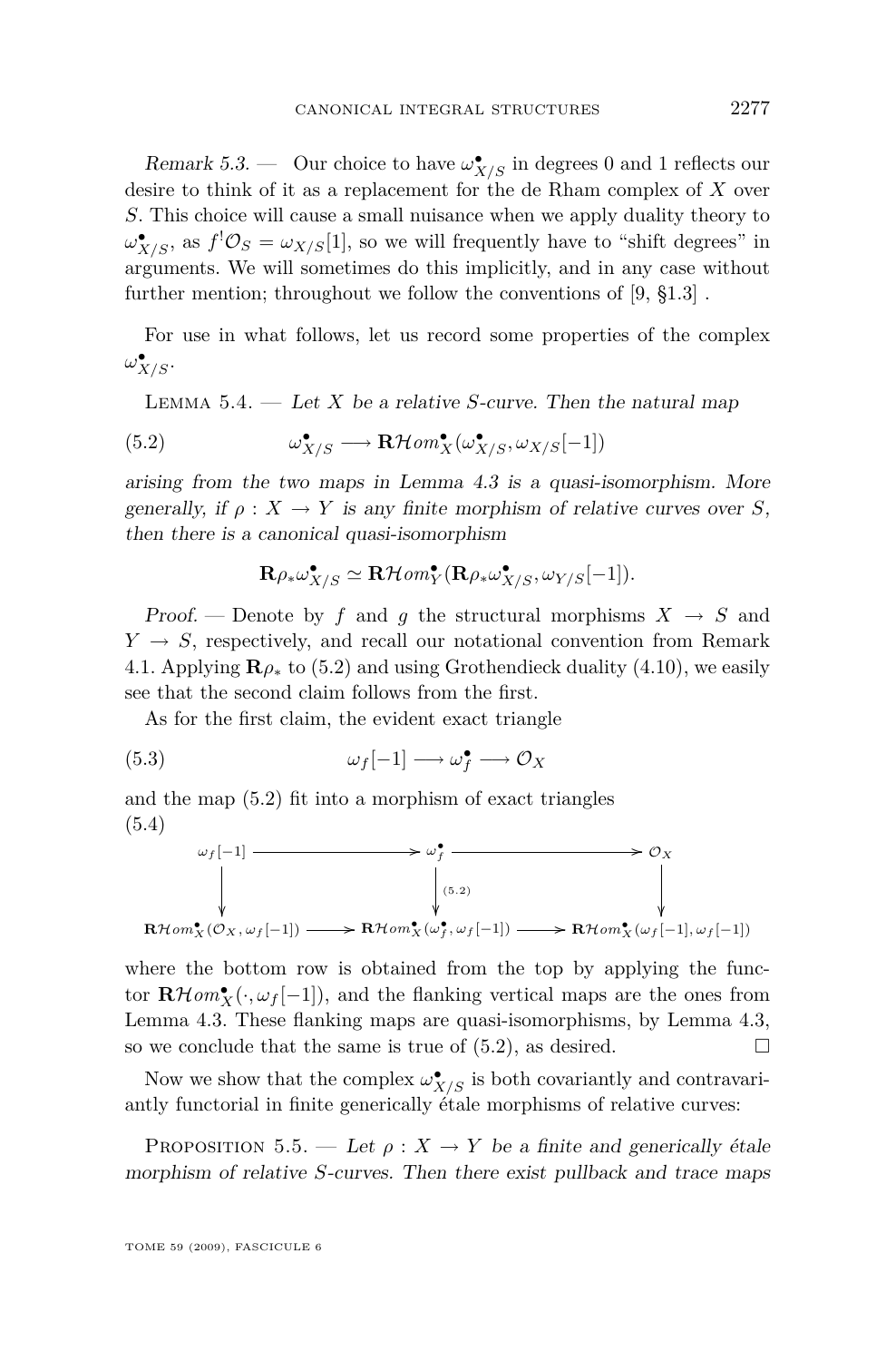<span id="page-24-0"></span>of complexes

(5.5) 
$$
\omega_{Y/S}^{\bullet} \xrightarrow{\rho^*} \mathbf{R} \rho_* \omega_{X/S}^{\bullet} \qquad \mathbf{R} \rho_* \omega_{X/S}^{\bullet} \xrightarrow{\rho_*} \omega_{Y/S}^{\bullet}
$$

that recover the usual pullback and trace maps on de Rham complexes over the *K*-fibers. Moreover, these maps are dual with respect to the duality  $function \mathbf{R}\mathcal{H}om_{Y}^{\bullet}(\cdot,\omega_{Y/S}[1]).$ 

Proof. — Since  $\rho$  is finite, the canonical map  $\rho_* \omega_{X/S}^{\bullet} \to \mathbf{R} \rho_* \omega_{X/S}^{\bullet}$  is a quasi-isomorphism. Thus, it suffices to construct the desired maps with  $\mathbf{R}\rho_*$  replaced by  $\rho_*$ . For pullback, we take the usual pullback on functions in degree 0 and the morphism  $(4.14)$  in degree 1. Similarly, for trace we take the trace map on dualizing sheaves  $(4.12)$  in degree 1 and the map  $(4.13)$ in degree 0. That these really yield maps of complexes may be checked at the generic point of the generic fiber of *Y* (since the sheaves involved are all flat and  $\rho_*$  is left exact, so preserves injections), where—thanks to our assumption that  $\rho$  is generically étale—it follows from Proposition [4.5](#page-19-0) and the description on *K*-fibers. The duality statement follows easily from Lemma [5.4](#page-23-0) and Proposition [4.5.](#page-19-0)

We next turn to the study of the hypercohomology of the complex  $\omega_{X/S}^{\bullet}$ , which when *X* is admissible will provide the desired canonical integral structure on  $H^1_{\text{dR}}(X_K/K)$ .

DEFINITION 5.6. — Let  $f: X \rightarrow S$  be a proper relative curve over  $S = \operatorname{Spec} R$ . We define

$$
H^i(X/R) := \mathbf{H}^i(X, \omega_{X/S}^{\bullet}).
$$

Note that  $H^i(X/R)$  is nonzero only for  $0 \leq i \leq 2$ . Due to Lemma [5.5,](#page-23-0) for each *i* the association  $X \rightsquigarrow H^{i}(X/R)$  is both a contravariant functor (via pullback) and a covariant functor (via trace) from the category of proper relative *S*-curves with finite generically étale morphisms to the category of finite *R*-modules. Moreover, as the restriction of  $\omega_{X/S}^{\bullet}$  to the generic fiber  $X_K$  is the usual de Rham complex of  $X_K$ , we have natural isomorphisms

$$
H^{i}(X/R) \otimes_{R} K \simeq H_{\text{dR}}^{i}(X_{K}/K).
$$

When *X* is cohomologically flat (for example, admissible), the *R*-modules  $H^{i}(X/R)$  are all free and admit a simple description reminiscent of the structure of the de Rham cohomology of the smooth and proper curve  $X_K$ :

PROPOSITION 5.7. — Suppose that  $f : X \to S$  is a proper and cohomologically flat relative curve. Then there are canonical isomorphisms of free *R*-modules of rank one

$$
H^0(X/R) \simeq H^0(X, \mathcal{O}_X) \quad \text{and} \quad H^2(X/R) \simeq H^1(X, \omega_{X/S})
$$

ANNALES DE L'INSTITUT FOURIER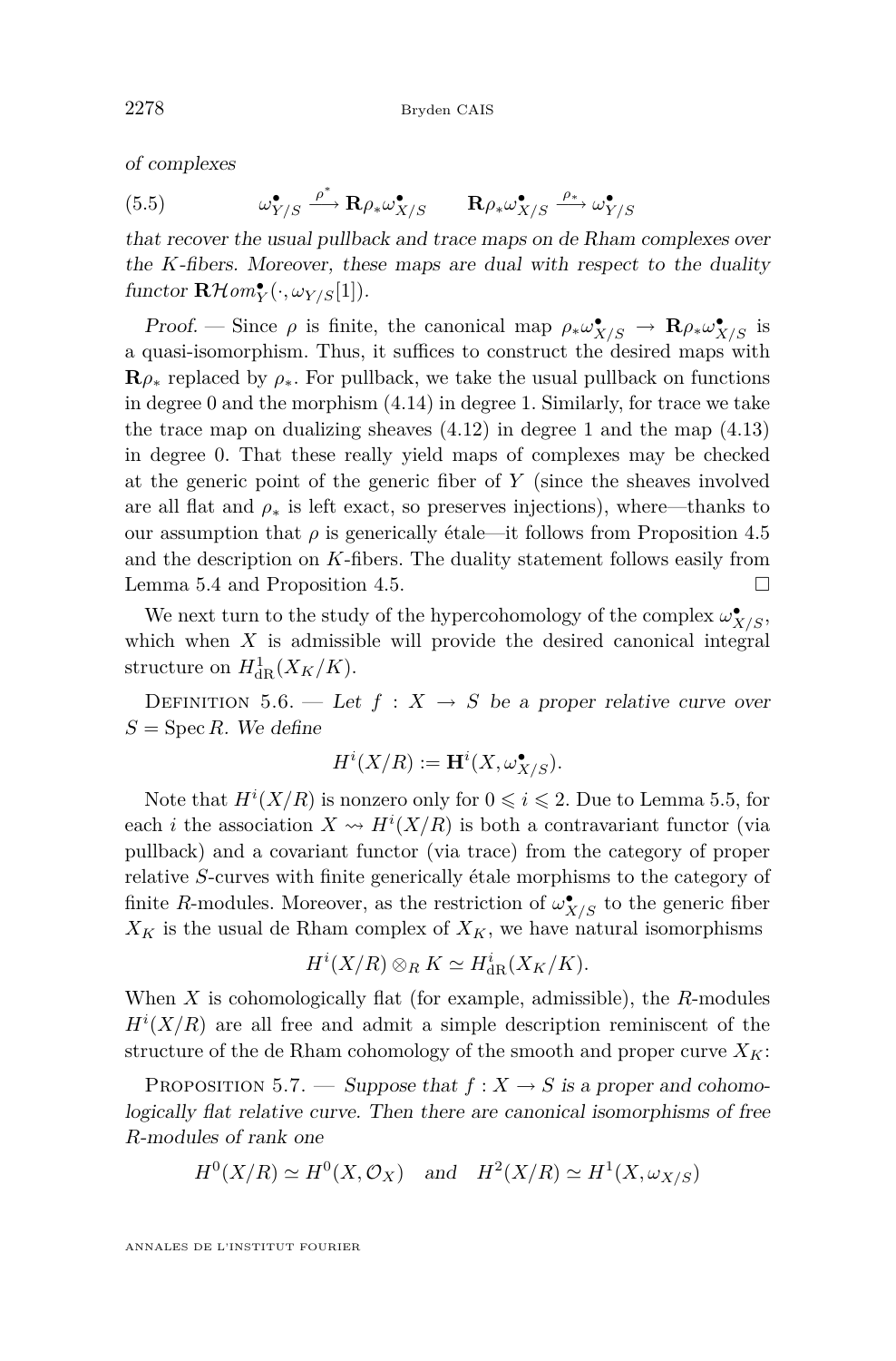<span id="page-25-0"></span>and a short exact sequence of finite free *R*-modules

$$
(5.6) \qquad 0 \longrightarrow H^0(X, \omega_{X/S}) \longrightarrow H^1(X/R) \longrightarrow H^1(X, \mathcal{O}_X) \longrightarrow 0
$$

which is functorial (both covariant and contravariant) in finite generically étale morphisms of proper and cohomologically flat curves, and recovers the Hodge filtration of  $H^1_{\text{dR}}(X_K/K)$  after tensoring with K.

Proof. — Associated to "la filtration bête" [\[12\]](#page-45-0) of  $\omega^{\bullet}_{X/S}$  is the usual hypercohomology spectral sequence

$$
E_1^{ij} = H^j(X, \omega_{X/S}^i) \implies H^{i+j}(X/R)
$$

which we claim degenerates at the  $E_1$ -stage. To see this, it suffices to show that the differentials

$$
H^j(X, \mathcal{O}_X) \xrightarrow{d_S} H^j(X, \omega_{X/S})
$$

are zero for  $j = 0, 1$  since  $E_1^{ij} = 0$  except possibly for  $0 \le i, j \le 1$ . Since the Hodge to de Rham spectral sequence for  $X_K$  degenerates at the  $E_1$ -stage [\[13\]](#page-45-0), the image of  $d_S$  must be torsion. However,  $H^j(X, \omega_{X/S})$  is torsion free for  $j = 0$  due to *S*-flatness of  $\omega_{X/S}$ , and for  $j = 1$  by Theorem [2.1](#page-6-0) (since *X* is cohomologically flat). It follows that the edge maps

$$
H^0(X/R) \longrightarrow H^0(X,\mathcal{O}_X)
$$
 and  $H^1(X,\omega_{X/S}) \longrightarrow H^2(X/R)$ 

are isomorphisms, and that we have an exact sequence (5.6). The flanking *R*-modules in (5.6) are free due to *S*-flatness of  $\omega_{X/S}$  and cohomological flatness of *X* (Lemma [2.1\)](#page-6-0). Thus,  $H^1(X/R)$  is a free *R*-module as well. By construction and Proposition [5.5,](#page-23-0) the exact sequence (5.6) is functorial (both covariantly and contravariantly) in finite generically étale *S*morphisms of proper and cohomologically flat relative curves, and recovers the Hodge filtration of  $H_{\text{dR}}^1(X_K/K)$  after tensoring with  $K$ .

To ease notation, we will abbreviate the short exact sequence (5.6) by  $H(X/R)$ . Thus,  $H(X/R)$  gives an integral structure on the 3-term short exact sequence  $H(X_K/K)$  arising from Hodge filtration of  $H^1_{\text{dR}}(X_K/K)$  as in [\(1.1\)](#page-2-0).

Applying the functor  $\text{Hom}_R(\cdot, R)$  to  $H(X/R)$ , we obtain a sequence  $H(X/R)^{\vee}$  of free *R*-modules

$$
0\longrightarrow H^1(X, \mathcal{O}_X)^\vee\longrightarrow H^1(X/R)^\vee\longrightarrow H^0(X, \omega_{X/S})^\vee\longrightarrow 0
$$

which is also short exact.

TOME 59 (2009), FASCICULE 6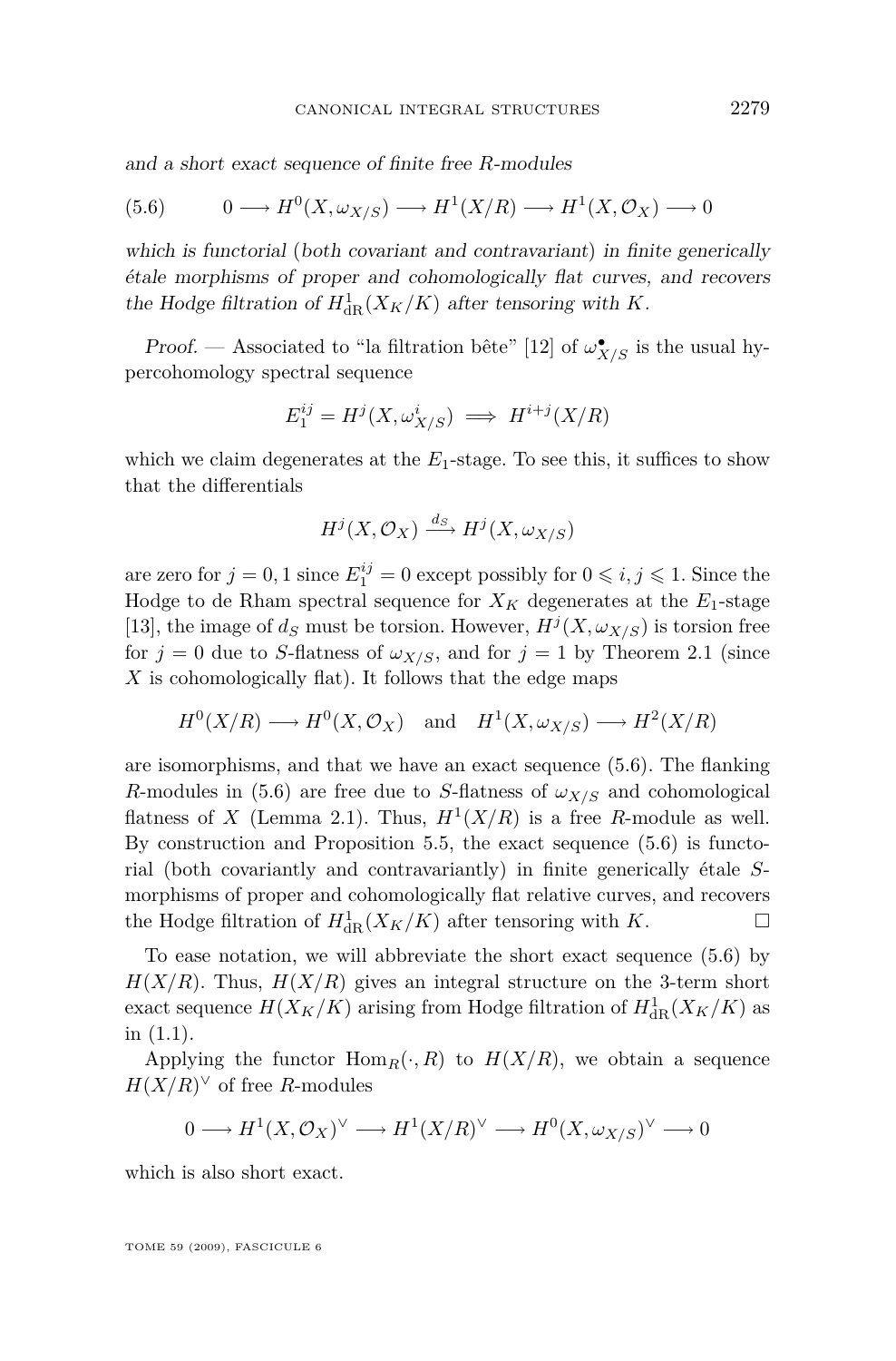<span id="page-26-0"></span>PROPOSITION 5.8. — Let  $f: X \rightarrow S$  be a proper and cohomologically flat relative curve. There is a canonical isomorphism of short exact sequences of free *R*-modules

$$
(5.7) \tH(X/R) \longrightarrow H(X/R)^{\vee}.
$$

Proof. — Applying  $\mathbf{R} f_*$  to the quasi-isomorphism of exact triangles [\(5.4\)](#page-23-0) and using Grothendieck duality for *f*, we get a quasi-isomorphism (5.8)

$$
\mathbf{R}f_*\omega_f^{\bullet} \xrightarrow{\simeq} \mathbf{R}f_*\mathbf{R}\mathcal{H}om_X(\omega_f^{\bullet}, \omega_f[-1]) \xrightarrow{\simeq} \mathbf{R}\mathcal{H}om_S^{\bullet}(\mathbf{R}f_*\omega_f^{\bullet}, \mathcal{O}_S)[-2]
$$

that is compatible with the evident filtrations on both sides arising from [\(5.4\)](#page-23-0). The spectral sequence

$$
E_2^{m,n} = \text{Ext}_R^m(\mathbf{H}^{-n}(X,\omega_f^{\bullet}),R) \implies H^{m+n}(\mathbf{R} \text{ Hom}_R^{\bullet}(\mathbf{R}\Gamma(X,\omega_f^{\bullet}),R))
$$

is compatible with the filtrations in [\(5.4\)](#page-23-0), so since

$$
\operatorname{Ext}^1_R(\mathbf{H}^2(X,\omega_f^\bullet),R)=0
$$

by Proposition [5.7,](#page-24-0) we get the claimed isomorphism  $H^1(X/R) \to H^1(X/R)^{\vee}$ , compatibly with the filtrations.

Remark 5.9. — There is a more "concrete" description of the isomorphism (5.7). Indeed, on the one hand, for any two bounded below complexes  $\mathcal{F}^{\bullet}$  and  $\mathcal{G}^{\bullet}$  of  $\mathcal{O}_X$ -modules, abstract nonsense with canonical flasque resolutions provides a bi-functorial map

$$
(5.9) \quad \mathbf{H}^m(X, \mathcal{F}^\bullet) \otimes_{\Gamma(X, \mathcal{O}_X)} \mathbf{H}^n(X, \mathcal{G}^\bullet) \longrightarrow \mathbf{H}^{m+n}(\text{Tot}^{\oplus}(\mathcal{F}^\bullet \otimes_{\mathcal{O}_X} \mathcal{G}^\bullet)).
$$

On the other hand, there is a natural map of complexes

(5.10) 
$$
\operatorname{Tot}^{\oplus}(\omega_{X/S}^{\bullet} \otimes_{\mathcal{O}_X} \omega_{X/S}^{\bullet}) \longrightarrow \omega_{X/S}^{\bullet},
$$

defined by the canonical maps

(5.11) 
$$
\omega_{X/S}^i \otimes_{\mathcal{O}_X} \omega_{X/S}^j \longrightarrow \omega_{X/S}^{i+j}
$$

which are zero for  $i + j > 1$  and are given by multiplication for  $i + j \leq 1$ . Applying (5.9) with  $\mathcal{F}^{\bullet} = \mathcal{G}^{\bullet} = \omega^{\bullet}_{X/S}$  and composing with the map on hypercohomology induced by (5.10) yields a natural *R*-linear "cup product" map

(5.12) 
$$
H^1(X/R) \otimes_R H^1(X/R) \longrightarrow H^2(X/R).
$$

That this map recovers the usual cup product after extending scalars to *K* follows easily from the definition of the maps (5.11) and the construction of cup products in de Rham cohomology. Composing (5.12) with the edge map isomorphism  $H^2(X/R) \simeq H^1(X, \omega_{X/S})$  followed by Grothendieck's trace map  $(4.5)$  gives an *R*-bilinear pairing on  $H<sup>1</sup>(X/R)$  which is easily seen to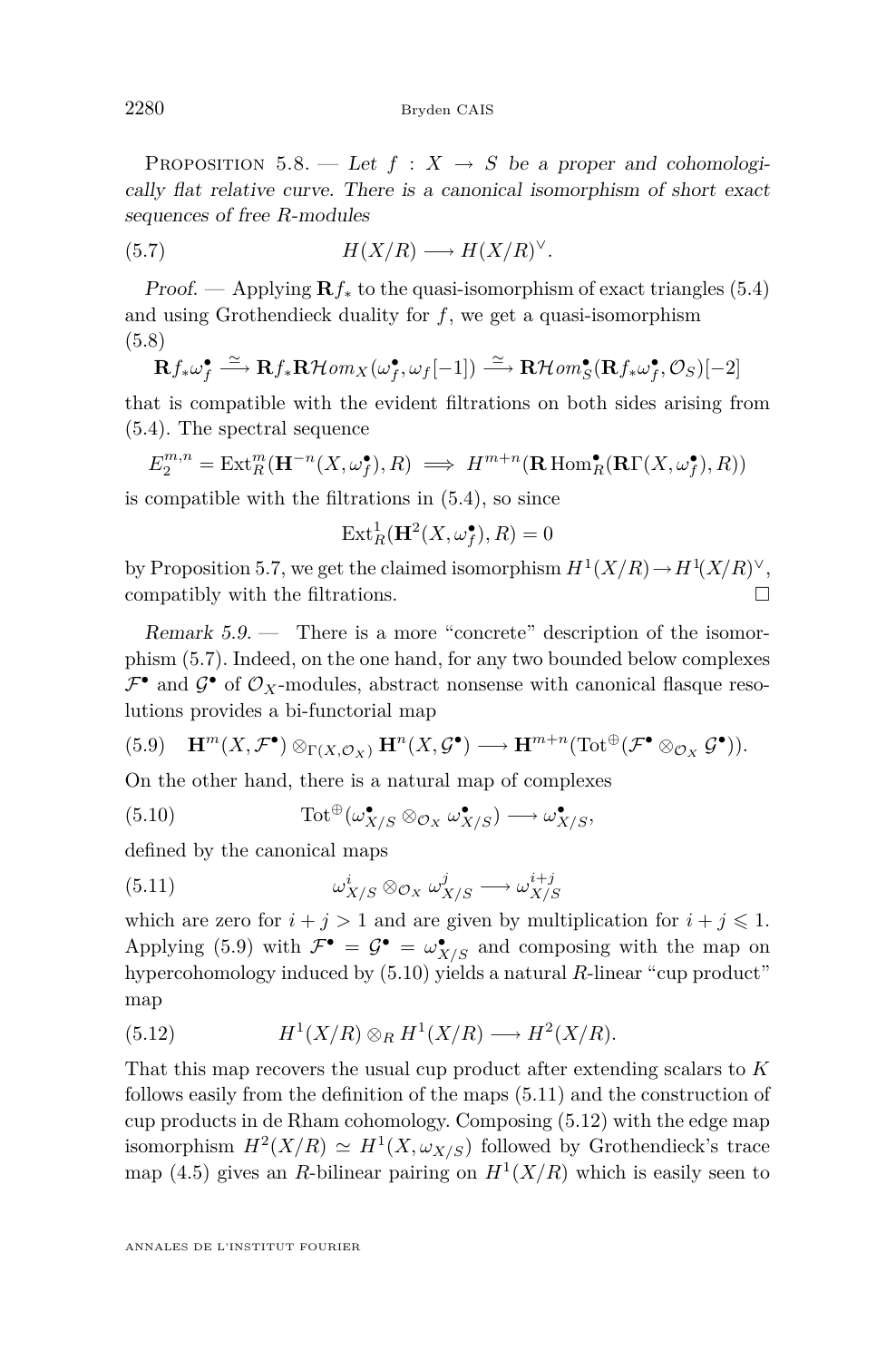<span id="page-27-0"></span>induce a map of short exact sequences  $H(X/R) \to H(X/R)^{\vee}$ . That this is the same map as  $(5.7)$  may be checked after extending scalars to  $K$ , where it follows from the classical description of Grothendick duality in terms of cup-product and trace (see, for example, the proof of Theorem 5.1.2 in [\[9\]](#page-45-0)).

Before getting to the main result of this section, let us address the following natural question. Suppose that  $R \to R'$  is a finite local extension of discrete valuation rings with associated fraction field extension  $K \to K'$ that is separable. Let *X* be a proper and cohomologically flat relative curve over  $S' := \operatorname{Spec} R'$ . Considering X as a proper relative curve over S, the characterization of cohomological flatness in Lemma [2.1](#page-6-0) shows that *X* is also cohomologically flat over *S*. Note that there is a canonical identification of generic fibers  $X \otimes_{R'} K' \simeq X \otimes_R K$ , so we may speak of the generic fiber  $X_K$  of X. Since  $K'/K$  is separable (i.e., smooth), the canonical surjective map  $\Omega^1_{X_K/K} \to \Omega^1_{X_K/K}$  is an isomorphism and induces a natural isomorphism

$$
H^1_{\mathrm{dR}}(X_K/K) \simeq H^1_{\mathrm{dR}}(X_K/K'),
$$

compatibly with Hodge filtrations. It thus makes sense to ask how the lattices  $H^1(X/R)$  and  $H^1(X/R')$  are related inside  $H^1_{dR}(X_K/K)$ .

THEOREM 5.10. — With the notation above, let  $\Delta \subseteq R'$  be the different of the extension  $R \to R'$ . As short exact sequences of lattices inside the Hodge filtration  $H(X_K/K)$ , there are canonical  $R'$ -linear inclusions  $\Delta H(X/R) \hookrightarrow H(X/R')$  and  $H(X/R') \hookrightarrow H(X/R)$ . Via these inclusions of lattices,  $H^0(X, \omega_{X/S'})$  is identified with  $\Delta H^0(X, \omega_{X/S})$ , and the induced natural maps of  $R'$ -modules

$$
(5.13)
$$

$$
\frac{H^1(X/R')}{\Delta H^1(X/R)} \xrightarrow{\simeq} \frac{H^1(X, \mathcal{O}_X)}{\Delta H^1(X, \mathcal{O}_X)} \quad \text{and} \quad \frac{H^0(X, \omega_{X/S})}{\Delta H^0(X, \omega_{X/S})} \xrightarrow{\simeq} \frac{H^1(X/R)}{H^1(X/R')}
$$

are isomorphisms.

Proof. — Let us denote by  $f' : X \to S'$  the structural morphism, and by  $g: S' \to S$  the natural map. By [\[9,](#page-45-0) Theorem 4.3.3], there is a canonical isomorphism of  $\mathcal{O}_X$ -modules

(5.14) 
$$
\omega_{X/S} \simeq \omega_{X/S'} \otimes_{\mathcal{O}_X} f'^*(g^! \mathcal{O}_S)
$$

Since  $R \to R'$  is finite, we have (canonically)

$$
g^{!}\mathcal{O}_{S} \simeq \mathcal{H}om_{S}(g_{*}\mathcal{O}_{S'}, \mathcal{O}_{S}).
$$

Now by definition of the different, the fractional  $R'$ -ideal  $\Delta^{-1} \subseteq K'$  is

$$
\Delta^{-1} := \{ \alpha \in K' \; : \; \text{Tr}_{K'/K}(\alpha R') \subseteq R \},
$$

TOME 59 (2009), FASCICULE 6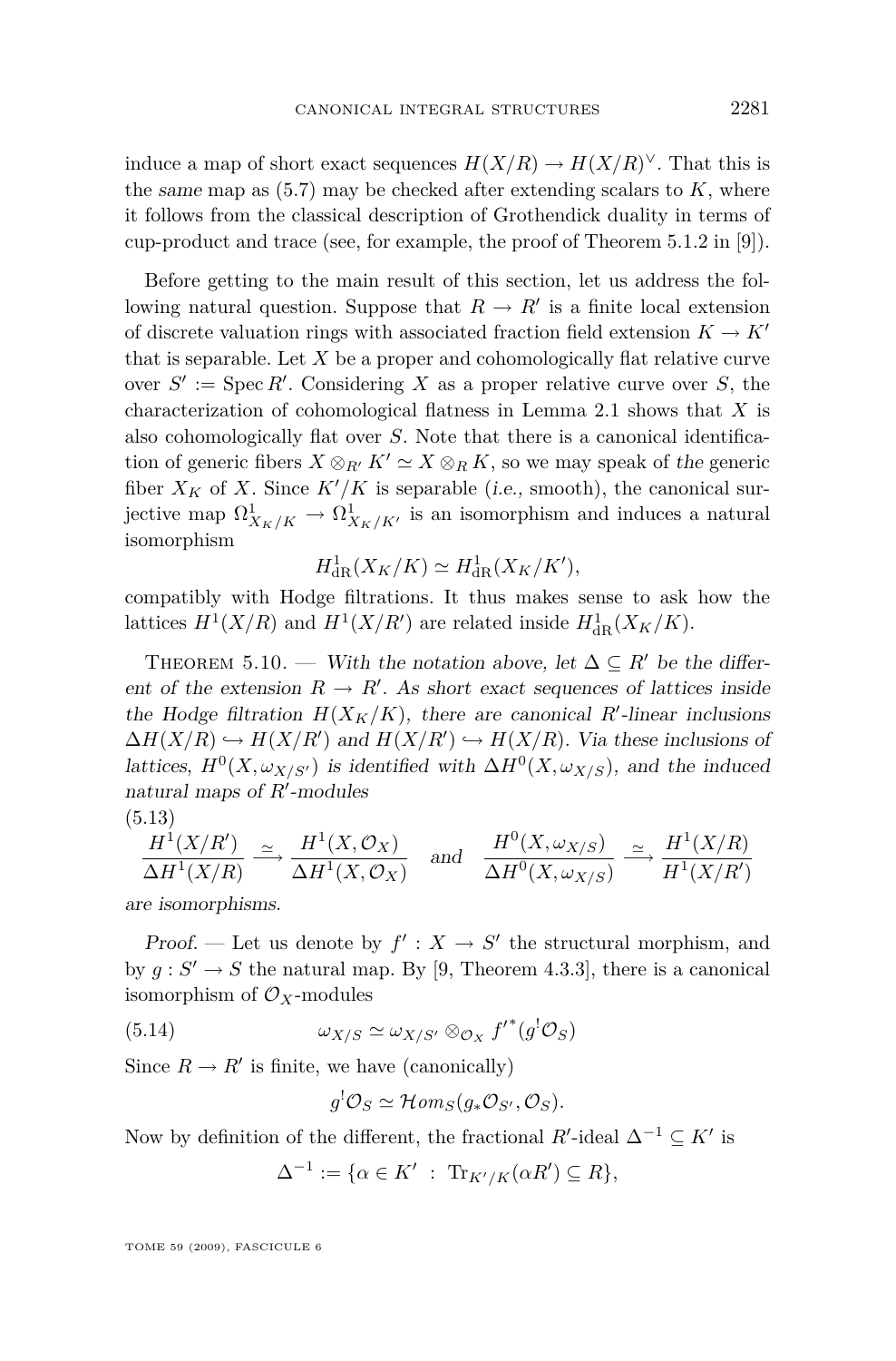which is mapped isomorphically (as  $R'$ -module) onto  $\text{Hom}_R(R', R)$  via the map  $\alpha \mapsto \text{Tr}_{K'/K}(\alpha(\cdot))$ . Thus, denoting by  $\Delta$  the ideal sheaf of  $\mathcal{O}_{S'}$  associated to the different  $\Delta \subseteq R'$ , we have a natural isomorphism of  $\mathcal{O}_X$ -modules

(5.15) 
$$
\omega_{X/S'} \simeq (f')^*(\widetilde{\Delta}) \otimes_{\mathcal{O}_X} \omega_{X/S} = \widetilde{\Delta} \otimes_{\mathcal{O}_{S'}} \omega_{X/S} \simeq \widetilde{\Delta} \cdot \omega_{X/S}
$$

where the final isomorphism results from the fact that  $\omega_{X/S}$  is *S*-flat (hence  $S'$ -flat). The explicit construction of the isomorphism  $(5.14)$  given in [\[24,](#page-46-0) Theorem 6.4.9] shows that on *K*-fibers, the map (5.15) is the inverse of the canonical isomorphism  $\Omega^1_{X_K/K} \xrightarrow{\simeq} \Omega^1_{X_K/K}$ . Choosing a generator  $\delta$ of  $\Delta$ , since  $\omega_{X/S}$  is S'-flat we therefore have a commutative diagram of *OX*-modules

$$
i_*\Omega^1_{X_K/K} \xrightarrow{\operatorname{can} \circ (\cdot \delta)} i_*\Omega^1_{X_K/K'} \xleftarrow{\operatorname{can}} i_*\Omega^1_{X_K/K}
$$
  

$$
\downarrow \qquad \qquad \downarrow \qquad \qquad \downarrow
$$
  

$$
\omega_{X/S} \xrightarrow{\simeq} \omega^1_{X/S'} \xleftarrow{\simeq} \omega^1_{X/S}
$$

where  $i: X_K \hookrightarrow X$  is the inclusion of the generic fiber and can is the canonical isomorphism. We claim that this diagram extends to a commutative diagram of two-term complexes: (5.16)

*i∗OX<sup>K</sup>* / P' PP *i∗OX<sup>K</sup>* P( PP *i∗OX<sup>K</sup>* P' PP *i∗*Ω 1 *<sup>X</sup>K/K* /*i∗*Ω 1 *XK/K<sup>0</sup>* PPP *i∗*Ω 1 *<sup>X</sup>K/K* o *O<sup>X</sup>* / R( RR RR R ? OO *O<sup>X</sup>* R) RR RR R ? OO *O<sup>X</sup>* R( RR RR R ? OO *ωX/S* ? OO /*ωX/S<sup>0</sup>* ? OO /*ωX/S* ? OO

Indeed, the commutativity of the left cube is clear, as all the horizontal arrows are (essentially) multiplication by  $\delta$ . As for the commutativity of the right cube, it suffices to show that the  $(\mathcal{O}_{S}$ -linear) derivation

$$
\mathcal{O}_X \xrightarrow{d_{S'}} \omega_{X/S'} \hookrightarrow \omega_{X/S}
$$

coincides with  $d_S$ . Thanks to the flatness of  $\omega_{X/S}$  and  $\omega_{X/S'}$ , this may be checked on generic fibers, where it follows from the fact that the canonical isomorphism  $\Omega^1_{X_K/K} \to \Omega^1_{X_K/K'}$  carries  $d_K$  to  $d_{K'}$ . Taking hypercohomology of (5.16), we deduce the following commutative diagram of short exact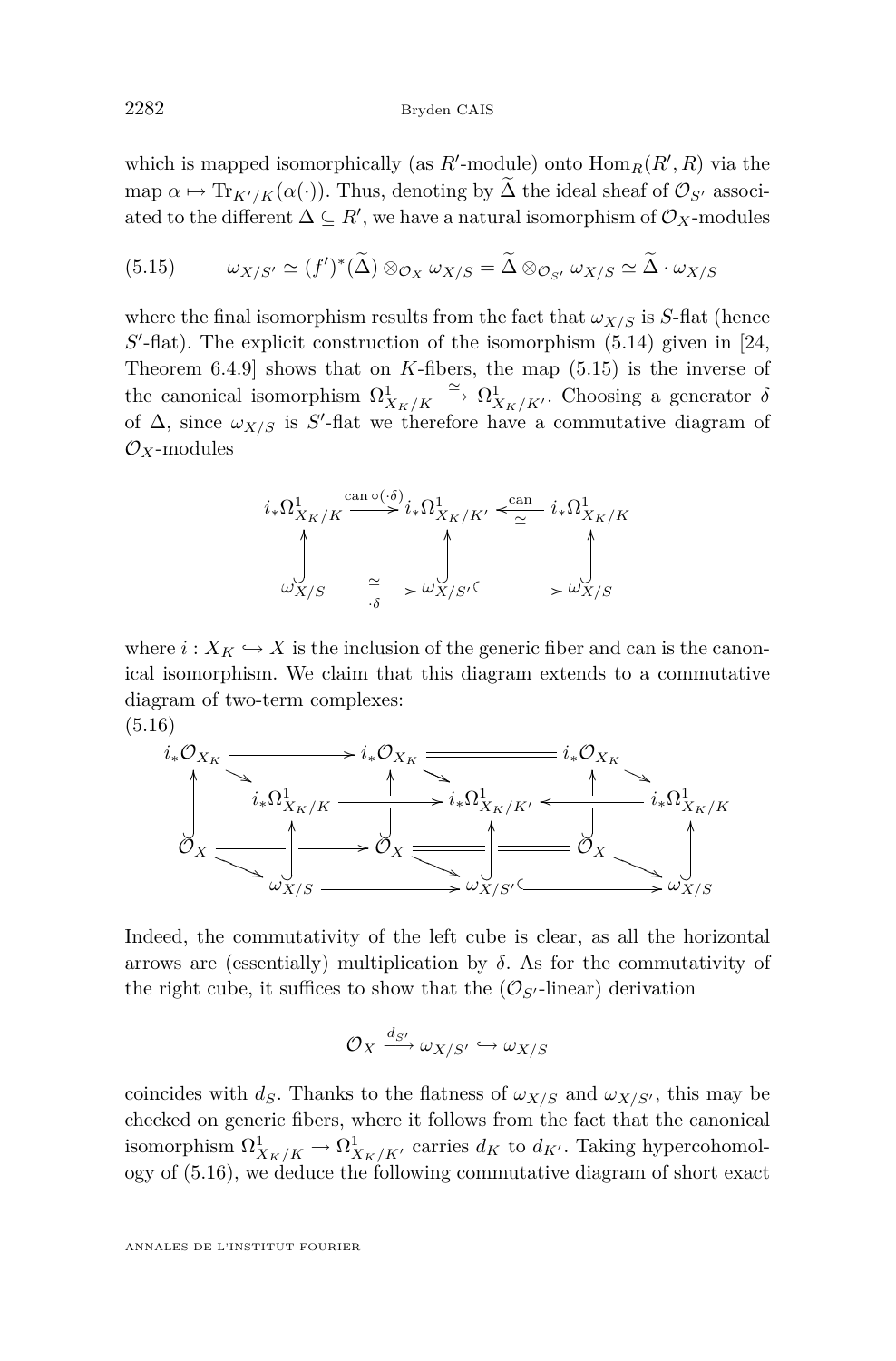<span id="page-29-0"></span>sequences of lattices in  $H(X_K/K)$ : (5.17)

$$
0 \longrightarrow H^{0}(X, \omega_{X/S}) \longrightarrow H^{1}(X/R) \longrightarrow H^{1}(X, \mathcal{O}_{X}) \longrightarrow 0
$$
  
\n
$$
\downarrow \delta
$$
  
\n
$$
0 \longrightarrow H^{0}(X, \omega_{X/S'}) \longrightarrow H^{1}(X/R') \longrightarrow H^{1}(X, \mathcal{O}_{X}) \longrightarrow 0
$$
  
\n
$$
\downarrow \qquad \qquad \downarrow \qquad \qquad \downarrow
$$
  
\n
$$
0 \longrightarrow H^{0}(X, \omega_{X/S}) \longrightarrow H^{1}(X/R) \longrightarrow H^{1}(X, \mathcal{O}_{X}) \longrightarrow 0
$$

Since  $H^1(X, \omega_{X/S})$  is torsion free, we have

$$
H^{0}(X, \omega_{X/S'}) \simeq H^{0}(X, \text{im}(\cdot \delta : \omega_{X/S} \to \omega_{X/S}))
$$
  

$$
\simeq \text{im}(\cdot \delta : H^{0}(X, \omega_{X/S}) \to H^{0}(X, \omega_{X/S}))
$$

as lattices in  $H^0(X, \Omega^1_{X_K/K})$ , so the top left (vertical) arrow in (5.17) is an isomorphism. It then follows at once from (5.17) that the natural maps [\(5.13\)](#page-27-0) are isomorphisms.

In general, the integral structure  $H(X/R)$  on the Hodge filtration exact sequence  $H(X_K/K)$  of the generic fiber may depend on the choice of proper and cohomologically flat model *X* of  $X_K$ . Remarkably, when  $X_K$  has an admissible model, the integral structure *H*(*X/R*) for admissible models *X* is intrinsic to  $X_K$ : it does not depend on the choice of admissible model  $X$ . It is moreover functorial in  $K$ -morphisms of  $X_K$ , and so truly deserves to be called a canonical integral structure.

THEOREM  $5.11.$  — Keep the notation introduced immediately prior to Proposition [5.8,](#page-25-0) and suppose that  $X_K$  is a proper smooth curve over  $K$ with an admissible model over *R*.

(1) For any two admissible models *X* and *X'* of  $X_K$ , there is a unique isomorphism of short exact sequences of finite free *R*-modules

$$
H(X/R) \simeq H(X'/R)
$$

respecting the *K*-fiber identifications.

(2) For any finite and generically étale morphism  $\rho : X_K \to Y_K$  of proper smooth curves over *K* that admit admissible models *X* and *Y* , there are canonical *R*-linear homomorphisms of integral structures

$$
H(Y/R) \xrightarrow{\rho^*} H(X/R)
$$
 and  $H(X/R) \xrightarrow{\rho_*} H(Y/R)$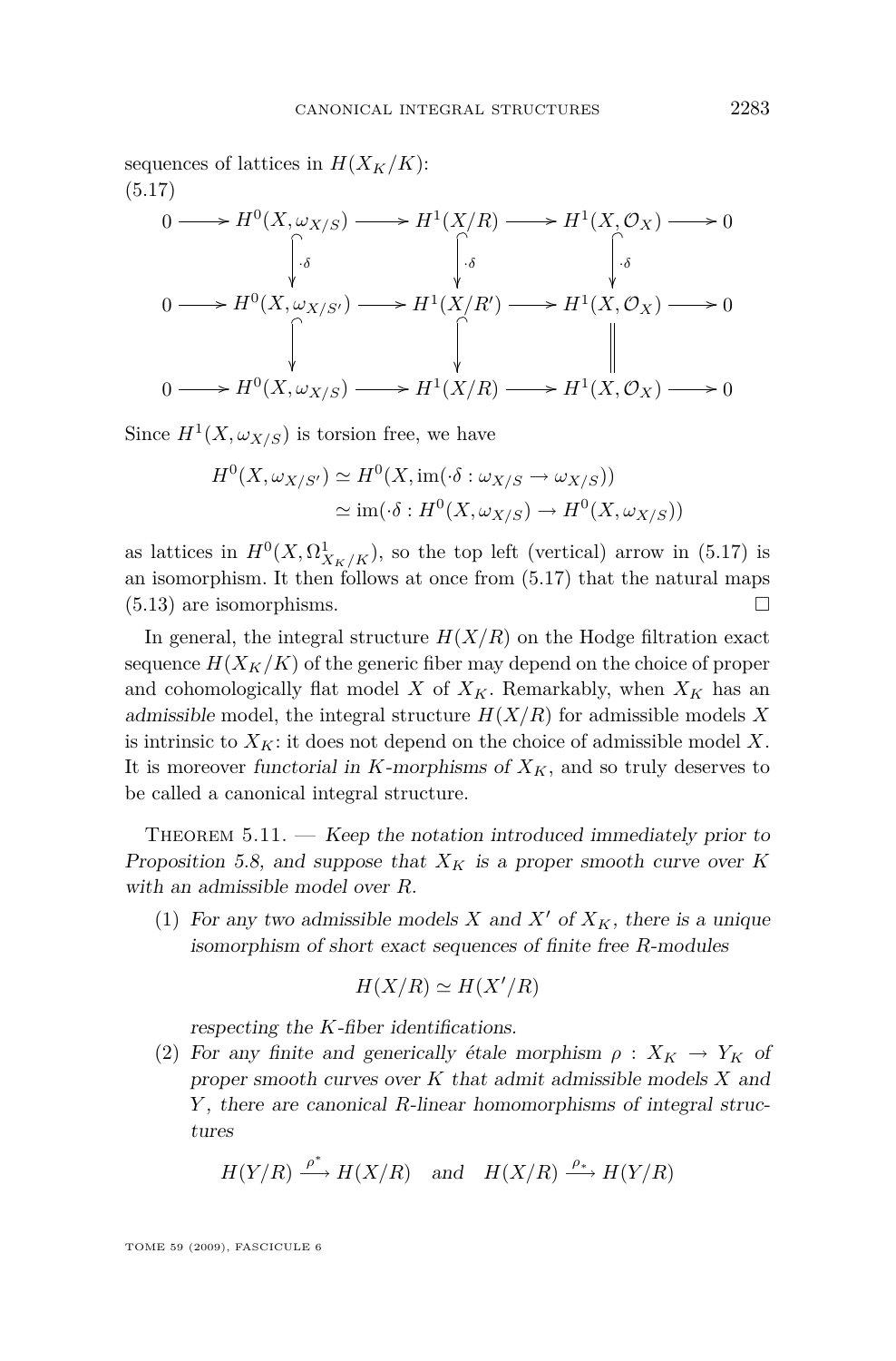<span id="page-30-0"></span>which recover the natural *K*-linear pullback and trace maps induced by  $\rho_K$  on the Hodge filtration exact sequences  $H(X_K/K)$ and  $H(Y_K/K)$  after extending scalars to K.

(3) The morphisms  $\rho^*$  and  $\rho_*$  in [\(2\)](#page-29-0) are adjoint with respect to the pairing furnished by [\(5.7\)](#page-26-0). More precisely, under the identifications of  $H(X/R)$  and  $H(Y/R)$  with their *R*-linear duals as in Proposition [5.8,](#page-25-0) the morphisms

$$
H(X/R)^{\vee} \xrightarrow{(p^*)^{\vee}} H(Y/R)^{\vee}
$$
 and  $H(X/R) \xrightarrow{\rho_*} H(Y/R)$ 

coincide, as do

$$
H(Y/R)^{\vee} \xrightarrow{(\rho_*)^{\vee}} H(X/R)^{\vee}
$$
 and  $H(Y/R) \xrightarrow{\rho^*} H(X/R)$ .

Proof.  $-$  [\(1\)](#page-29-0). Uniqueness is obvious, by *R*-freeness. Suppose *X* and *X<sup><i>i*</sup> are admissible models of  $X_K$ . Since any two such models can be dominated by a third thanks to Lemma [3.1,](#page-11-0) we may suppose there is a (necessarily unique) proper birational map  $\rho: X' \to X$  inducing the identity on Kfibers. Since  $\rho$  is birational and *X* is normal, the natural map  $\mathcal{O}_X \to \rho_* \mathcal{O}_{X'}$ is an isomorphism. Moreover, Proposition [4.6](#page-21-0) shows that the trace map on relative dualizing complexes  $\rho_* \omega_{X'/S} \to \omega_{X/S}$  is an isomorphism, so we obtain a diagram



which commutes because this may be checked over  $K$ , where it is the canonical isomorphism induced by the identification  $X_K \simeq X'_K$ . We thus obtain a map of complexes

$$
\omega_{X/S}^{\bullet} \xrightarrow{\simeq} \rho_* \omega_{X'/S}^{\bullet} \xrightarrow{\qquad} \mathbf{R} \rho_* \omega_{X'/S}^{\bullet}
$$

that respects the canonical filtrations on both sides, and hence (upon applying  $\mathbf{R}\Gamma(X,.)$  gives a commutative diagram (5.18)

$$
0 \longrightarrow H^{0}(X,\omega_{X/S}) \longrightarrow H^{1}(X/R) \longrightarrow H^{1}(X,\mathcal{O}_{X}) \longrightarrow 0
$$
  
\n
$$
\downarrow \qquad \qquad \downarrow \qquad \qquad \downarrow
$$
  
\n
$$
0 \longrightarrow H^{0}(X',\omega_{X'/S}) \longrightarrow H^{1}(X'/R) \longrightarrow H^{1}(X',\mathcal{O}_{X'}) \longrightarrow 0
$$

recovering the identification of the Hodge filtrations of  $H_{\text{dR}}^1(X_K/K)$  and  $H_{\text{dR}}^1(X_K'/K)$  after extending scalars to *K*.

ANNALES DE L'INSTITUT FOURIER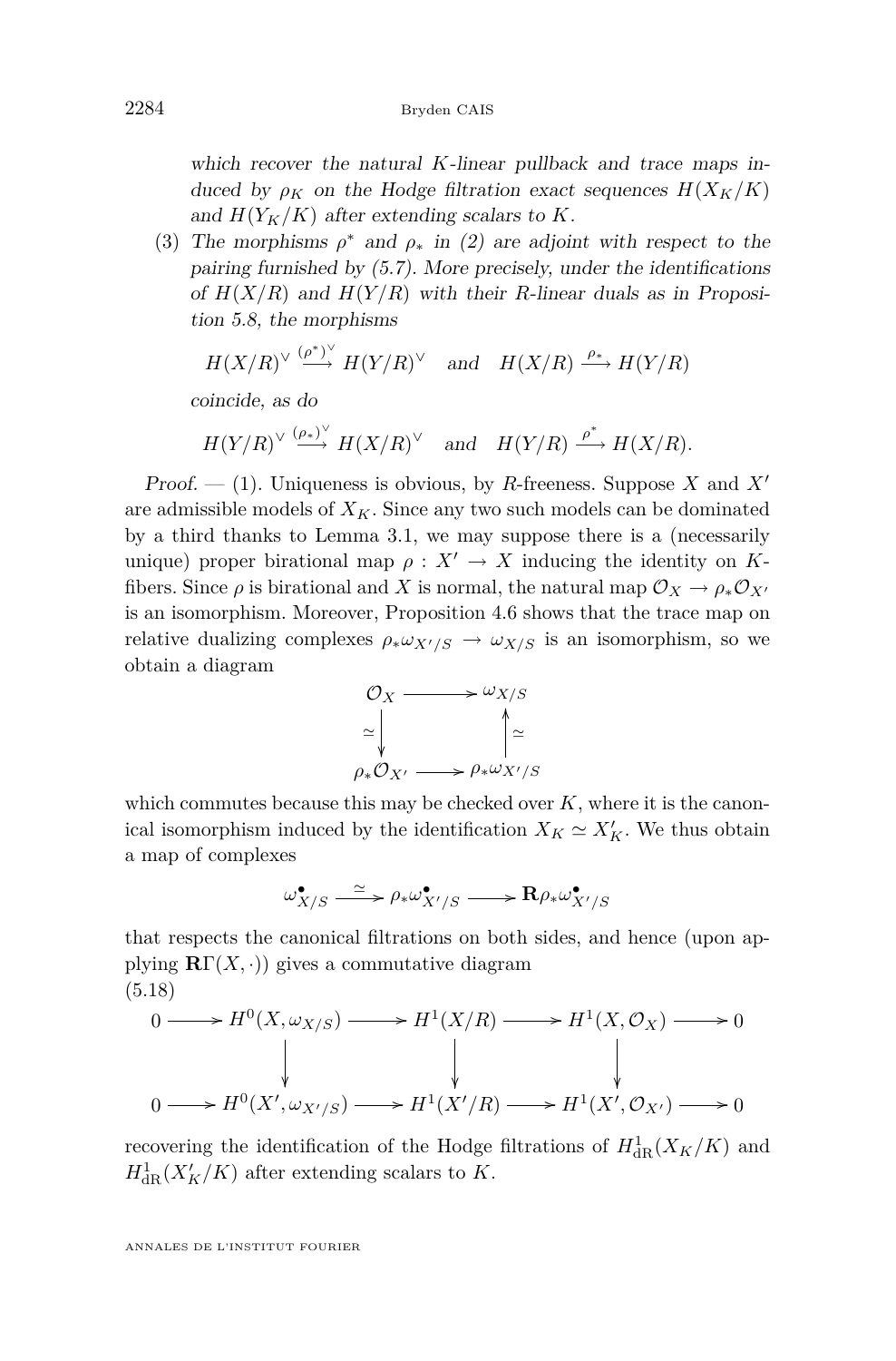By Proposition [2.6,](#page-7-0) the right vertical map of [\(5.18\)](#page-30-0) is an isomorphism. By definition, the left vertical map is the inverse of the map on global sections over *X* induced from the isomorphism  $\rho_* \omega_{X'/S} \to \omega_{X/S}$  of Proposition [4.6,](#page-21-0) and is hence an isomorphism too. It follows that all three vertical maps in [\(5.18\)](#page-30-0) are isomorphisms.

[\(2\)](#page-29-0). Let  $\rho: X_K \to Y_K$  be a finite and generically étale morphism of proper smooth curves over *K* that have admissible models *X* and *Y* over *S*. By Theorem [3.4,](#page-13-0) there exist admissible models  $X'$  of  $X_K$  and  $Y'$  of  $Y_K$  that dominate *X* and *Y* , respectively, and a finite (necessarily generically étale) morphism  $\rho' : X' \to Y'$  recovering  $\rho$  on generic fibers. By Proposition [5.7,](#page-24-0) there exist *R*-linear morphisms of short exact sequences

$$
H(Y'/R) \xrightarrow{(\rho')^*} H(X'/R)
$$
 and  $H(Y'/R) \xrightarrow{(\rho')_*} H(X'/R)$ 

recovering the canonical pullback and trace maps, respectively, after extending scalars to  $K$ . Since  $Y'$  dominates  $Y$  and  $X'$  dominates  $X$ , part [\(1\)](#page-29-0) provides natural isomorphisms of short exact seqences

$$
H(Y'/R) \simeq H(Y/R)
$$
 and  $H(X'/R) \simeq H(X/R)$ 

in a manner recovering the canonical isomorphisms induced by the *K*-fiber identifications  $Y'_K \simeq Y_K$  and  $X'_K \simeq X_K$  after extending scalars to *K*. We thus obtain the desired maps of integral structures.

[\(3\)](#page-30-0). The claimed duality of  $\rho_*$  and  $\rho^*$  is a straightforward consequence of Proposition [5.5](#page-23-0) and basic compatibilities in Grothendieck duality, as we explain below. Denote by  $q: Y \to S$  and  $f: X \to S$  the structural morphisms, and for ease of notation, write

$$
(.)_X^{\vee}, \quad (.)_Y^{\vee} \quad \text{and} \quad (.)_S^{\vee}
$$

for the functors

$$
\mathbf{R}\mathcal{H}om_X(\cdot,\omega_f[-1]), \quad \mathbf{R}\mathcal{H}om_Y(\cdot,\omega_g[-1]) \quad \text{and} \quad \mathbf{R}\mathcal{H}om_S(\cdot,\mathcal{O}_S)
$$

respectively. Moreover, if  $\bullet$  stands for any one of *g*, *f*,  $\rho$ , we will denote by GD*•* the Grothendieck duality isomorphism [\(4.4\)](#page-17-0) attached to *•*. Letting  $\rho_*$  and  $\rho^*$  be the pullback and trace morphisms as in [\(5.5\)](#page-24-0), we claim that there is a commutative diagram of natural quasi-isomorphisms, compatible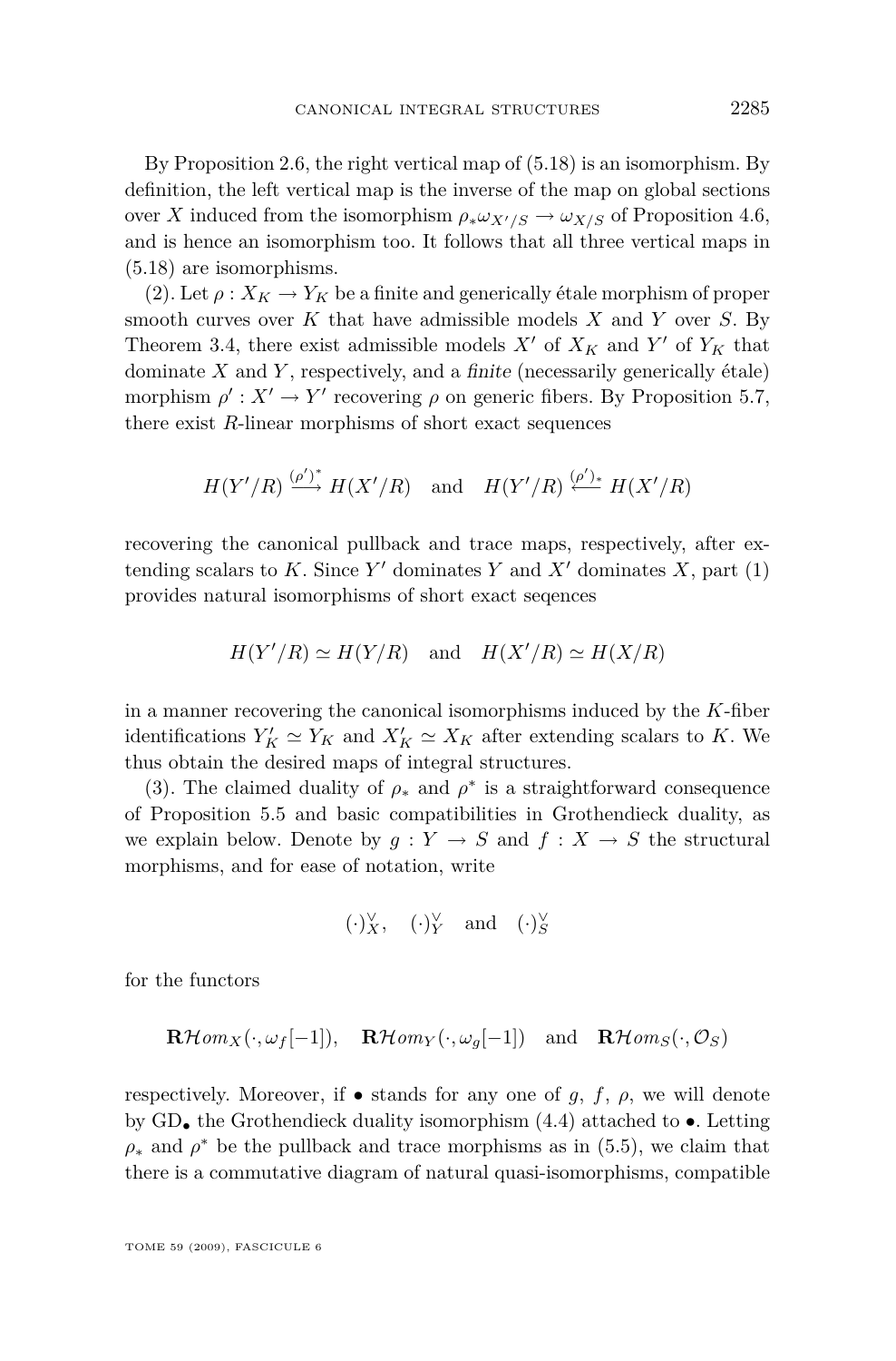<span id="page-32-0"></span>with filtrations,

$$
\begin{aligned}\n(\mathbf{R}g_{*}\omega_{g}^{\bullet})_{S}^{\vee}[-2] & \xrightarrow{(\mathbf{R}g_{*}(\rho_{*}))_{S}^{\vee}} (\mathbf{R}g_{*}\mathbf{R}\rho_{*}\omega_{f}^{\bullet})_{S}^{\vee}[-2] &\xrightarrow{\quad} (\mathbf{R}f_{*}\omega_{f}^{\bullet})_{S}^{\vee}[-2] \\
&\xrightarrow{\mathbf{G}} \mathbf{R}g_{*}(\omega_{g}^{\bullet})_{Y}^{\vee} &\xrightarrow{\quad} \mathbf{R}g_{*}(\mathbf{R}\rho_{*}\omega_{f}^{\bullet})_{Y}^{\vee} \\
&\xrightarrow{\quad} \mathbf{R}g_{*}(\mathbf{G}\mathbf{D}_{\rho}) \\
&\xrightarrow{\quad} \mathbf{R}g_{*}(\mathbf{G}\mathbf{D}_{\rho}) \\
&\xrightarrow{\quad} \mathbf{R}g_{*}(\mathbf{G}\mathbf{D}_{\rho}) \\
&\xrightarrow{\quad} \mathbf{R}g_{*}\mathbf{R}\rho_{*}(\omega_{f}^{\bullet})_{X}^{\vee} &\xrightarrow{\quad} \mathbf{R}f_{*}(\omega_{f}^{\bullet})_{X}^{\vee} \\
&\xrightarrow{\quad} \mathbf{R}g_{*}\mathbf{R}\rho_{*}(\mathbf{G}\mathbf{D}_{\rho}) \\
&\xrightarrow{\quad} \mathbf{R}g_{*}\mathbf{R}\rho_{*}(\mathbf{G}\mathbf{D}_{\rho}) \\
&\xrightarrow{\quad} \mathbf{R}g_{*}\mathbf{R}\rho_{*}(\mathbf{G}\mathbf{D}_{\rho}) \\
&\xrightarrow{\quad} \mathbf{R}f_{*}(\mathbf{G}\mathbf{D}_{\rho}) \\
&\xrightarrow{\quad} \mathbf{R}f_{*}(\mathbf{G}\mathbf{D}_{\rho}) \\
&\xrightarrow{\quad} \mathbf{R}g_{*}\omega_{g}^{\bullet} &\xrightarrow{\quad} \mathbf{R}f_{*}\omega_{f}^{\bullet} \\
&\xrightarrow{\quad} \mathbf{R}f_{*}(\mathbf{G}\mathbf{D}_{\rho}) \\
&\xrightarrow{\quad} \mathbf{R}f_{*}(\mathbf{G}\mathbf{D}_{\rho}) \\
&\xrightarrow{\quad} \mathbf{R}f_{*}(\mathbf{G}\mathbf{D}_{\rho}) \\
&\xrightarrow{\quad} \mathbf{R}g_{*}\mathbf{R}\rho_{*}(\
$$

Here, the horizontal maps in the right rectangle are induced by the canonical isomorphism  $\mathbf{R}g_*\mathbf{R}\rho_* \simeq \mathbf{R}f_*$  attached to the composite  $f = g \circ \rho$ . The commutativity of the lower left rectangle follows from Proposition [5.5,](#page-23-0) by applying **R***g∗*. The commutativity of the upper left rectangle is due to the functoriality of Grothendieck's duality isomorphism GD*g*. The lower right rectangle commutes because the isomorphism of functors  $\mathbf{R}g_*\mathbf{R}\rho_* \simeq \mathbf{R}f_*$  is natural. Finally, the upper right rectangle commutes because Grothendieck duality is compatible with composition (see [\[9,](#page-45-0) §3.4], especially Lemma 3.4.3).

Applying  $H<sup>1</sup>$  to the large rectangle formed by the outside edges (and using the proof of Proposition [5.8\)](#page-25-0) we deduce the commutativity of the diagram

$$
H^1(Y/R)^{\vee} \xrightarrow{(\rho_*)^{\vee}} H^1(X/R)^{\vee}
$$
  
\n(5.7)  
\n
$$
\approx \text{C} \text{C} \text{C} \text{C}
$$
  
\n
$$
H^1(Y/R) \xrightarrow{\rho^*} H^1(X/R)
$$

compatibly with filtrations, as claimed.  $\square$ 

#### **6. Comparison with integral de Rham cohomology**

Fix a proper relative curve  $f: X \to S$ . Besides the complex  $\omega_{X/S}^{\bullet}$ , there is another complex of differentials that provides a lattice in the *K*vector space  $H^1_{\text{dR}}(X_K/K)$ : the 2-term "truncated de Rham complex" (in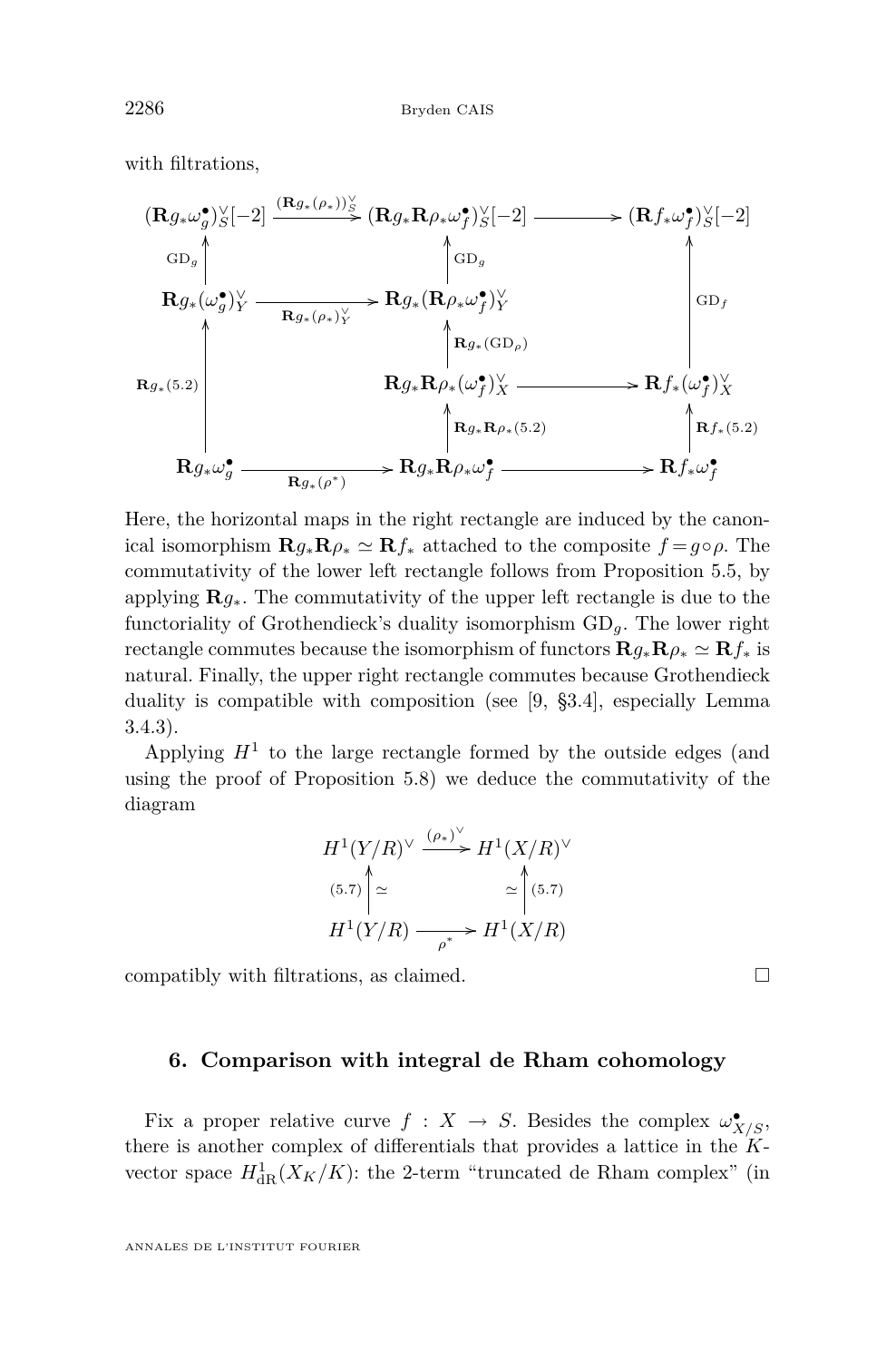<span id="page-33-0"></span>degrees 0,1)

(6.1) 
$$
\Omega^{\bullet}_{X/S,\leqslant 1} := \mathcal{O}_X \xrightarrow{d} \Omega^1_{X/S}.
$$

When *X* is *S*-smooth, (6.1) and  $\omega_{X/S}^{\bullet}$  are canonically ismorphic. In general, thanks to Proposition [5.1,](#page-22-0) one has a map of complexes

(6.2) 
$$
\Omega^{\bullet}_{X/S,\leq 1} \xrightarrow{\rho} \omega^{\bullet}_{X/S},
$$

and the discrepancy between the (hyper) cohomologies of these complexes encodes important arithmetic information about  $X$  and  $X_K$ .

Remark  $6.1.$  — The reader may wonder why we do not also consider the relative de Rham cohomology of *X* over *S*, given by the hypercohomology of the 3-term de Rham complex

$$
\Omega_{X/S}^{\bullet} := \mathcal{O}_X \xrightarrow{d} \Omega_{X/S}^1 \xrightarrow{d} \Omega_{X/S}^2.
$$

Note that  $\Omega^2_{X/S}$  is *R*-torsion, and is supported only on the non-smooth locus of *f*; in particular, when *X* is *S*-smooth we have  $\Omega^2_{X/S} = 0$ . Simply put, we do not have much to say about the relative de Rham cohomology, as in general it can be somewhat pathological (due to torsion, non-degeneration of the Hodge to de Rham spectral sequence, and the presence of  $\Omega^2_{X/S}$ which "morally" should be zero as  $X$  has relative dimension one over  $\hat{S}$ ). For what little we can prove, see Proposition [6.10](#page-40-0) and Remark [6.11.](#page-41-0)

In order to apply certain results of Bloch [\[5\]](#page-45-0) and Liu-Saito [\[27\]](#page-46-0) in this section, we will need to assume that the residue field *k* of *R* is perfect, and that *X* is regular with geometrically connected generic fiber. Note that although Bloch [\[5\]](#page-45-0) works only with *R* equal to the localization at some finite place of the ring of integers in a number field, the proofs of his results that we use below hold for general *R* with perfect residue field. If the assumption that  $k$  is perfect can be removed<sup>(4)</sup> in [\[5\]](#page-45-0) and [\[27\]](#page-46-0), then our results in this section that depend on these references (i.e., Lemmas [6.4–](#page-35-0)[6.5,](#page-36-0) Theorem [6.7,](#page-37-0) and Proposition [6.10\)](#page-40-0) will hold without any hypotheses on *k* (though we do use the assumption that  $X_K$  is geometrically connected in the proof of Lemma [6.4](#page-35-0) and elsewhere). We will also often need to impose the condition that the greatest common divisor of the multiplicities of the irreducible components of the closed fiber  $X_k$  of  $X$  is 1; we will abbreviate this condition by saying that  $X_k$  is not a multiple fiber. By perfectness of *k*, this is equivalent to requiring that the greatest common divisor of

 $(4)$  The referee has pointed out to us that the main difficulty with imperfect k in [\[5\]](#page-45-0) and [\[27\]](#page-46-0) is with the definition of the Artin conductor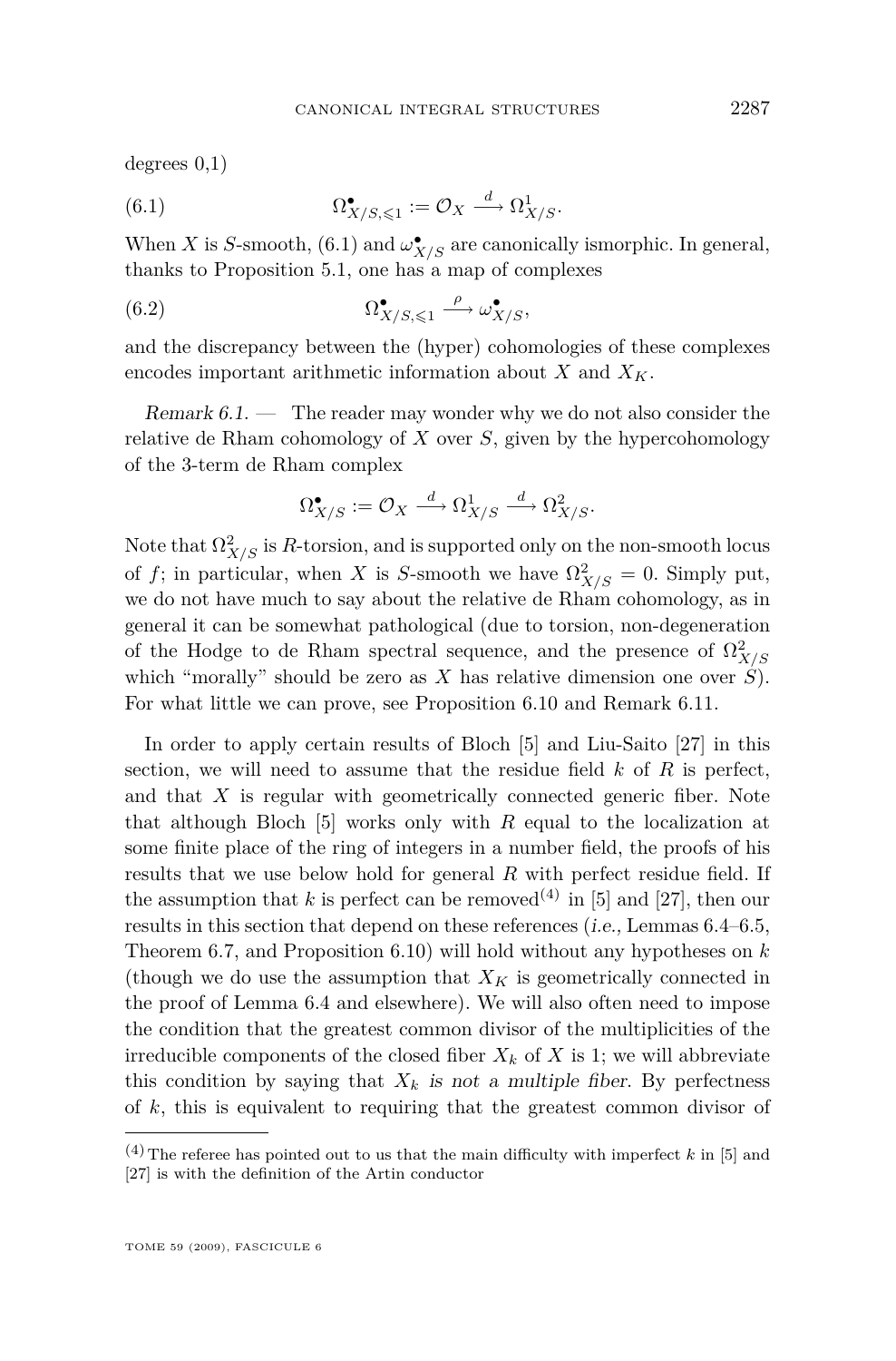<span id="page-34-0"></span>the geometric multiplicities is 1. Note that under these hypotheses *X* is admissible (by Proposition [2.7\)](#page-8-0).

For a prime  $\ell$  different from the residue characteristic of  $R$ , we recall that the (geometric) Artin conductor of *X* over *S* is the positive integer

$$
Art(X/S) := -\chi(X_{\overline{K}}) + \chi(X_{\overline{k}}) + Sw H^1_{\text{\'et}}(X_{\overline{K}}, \mathbf{Q}_{\ell}),
$$

where  $\chi$  is the usual étale Euler characteristic and Sw is the Swan conductor of the  $\ell$ -adic Gal( $\overline{K}/K$ )-representation  $H^1_{\text{\'et}}(X_{\overline{K}}, \mathbf{Q}_\ell)$ . We can also define the (arithmetic) Artin conductor of  $X_K$  over  $K$ 

Art
$$
(X_K/K)
$$
 := dim<sub>K</sub>  $H_{\text{\'et}}^1(X_{\overline{K}}, \mathbf{Q}_\ell)$  - dim<sub>K</sub>  $H_{\text{\'et}}^1(X_{\overline{K}}, \mathbf{Q}_\ell)^I$  + Sw  $H_{\text{\'et}}^1(X_{\overline{K}}, \mathbf{Q}_\ell)$ ,  
where the vector space in the second term is the subspace of  $H_{\text{\'et}}^1(X_{\overline{K}}, \mathbf{Q}_\ell)$   
fixed by an inertia group  $I$  of Gal $(\overline{K}/K)$  (i.e., Art $(X_K/K)$  is the usual  
Artin conductor of the local  $\ell$ -adic Galois representation on étale cohomol-  
ogy). Both Art $(X/S)$  and Art $(X_K/K)$  are independent of the chosen prime  
 $\ell \neq \text{char}(k)$ , and one has the relation<sup>(5)</sup> [5, Lemma (1.2) (i)]

(6.3) 
$$
\text{Art}(X_K/K) = \text{Art}(X/S) - (n-1),
$$

where the closed fiber of *X* has *n* geometric irreducible components. Furthermore, if  $J_K$  is the Jacobian of  $X_K$ , then  $Art(X_K/K)$  is the conductor of  $J_K$  [\[23,](#page-46-0) §1.1].

Consider the map of complexes  $\rho : \Omega^{\bullet}_{X/S, \leq 1} \to \omega^{\bullet}_{X/S}$  as in [\(6.2\)](#page-33-0). Since  $\rho$ is an isomorphism on *K*-fibers, the hypercohomology of the mapping cone complex cone $\mathbf{e}(\rho)$  is *R*-torsion, so its Euler characteristic

$$
\chi(\text{cone}^{\bullet}(\rho)) := \sum_{i \in \mathbf{Z}} (-1)^i \operatorname{length}_R \mathbf{H}^i(X, \text{cone}^{\bullet}(\rho))
$$

is defined. A remarkable theorem of Bloch<sup>(6)</sup> [\[5,](#page-45-0) §2] relates  $\chi(\text{cone}^{\bullet}(\rho))$  and Art(*X/S*):

THEOREM 6.2 (Bloch). — Let *X* be any regular admissible curve. Then  $\text{Art}(X/S) = -\chi(\text{cone}^{\bullet}(\rho)).$ 

Let us denote by

(6.4) 
$$
\gamma: H^0(X, \Omega^1_{X/S}) \longrightarrow H^0(X, \omega_{X/S})
$$

 $(5)$  Strictly speaking, [\[5,](#page-45-0) Lemma (1.2) (i)] is proved under the assumption that *k* is finite and *K* is a number field. When  $X_k$  is not a multiple fiber, one can use [\[23,](#page-46-0) Proposition 1] instead, which does not impose these hypotheses on *k* or *K*. In fact, we will only need  $(6.3)$  when  $X_k$  is not a multiple fiber.

 $^{(6)}$  Our sign convention for  $Art(X/S)$  is the opposite of Bloch's, but is consistent with that of Liu-Saito [\[27\]](#page-46-0). As we noted above, although Bloch assumes that *R* is the localization at some finite place of the ring of integers in a number field, his proof is valid for general *R* with perfect residue field.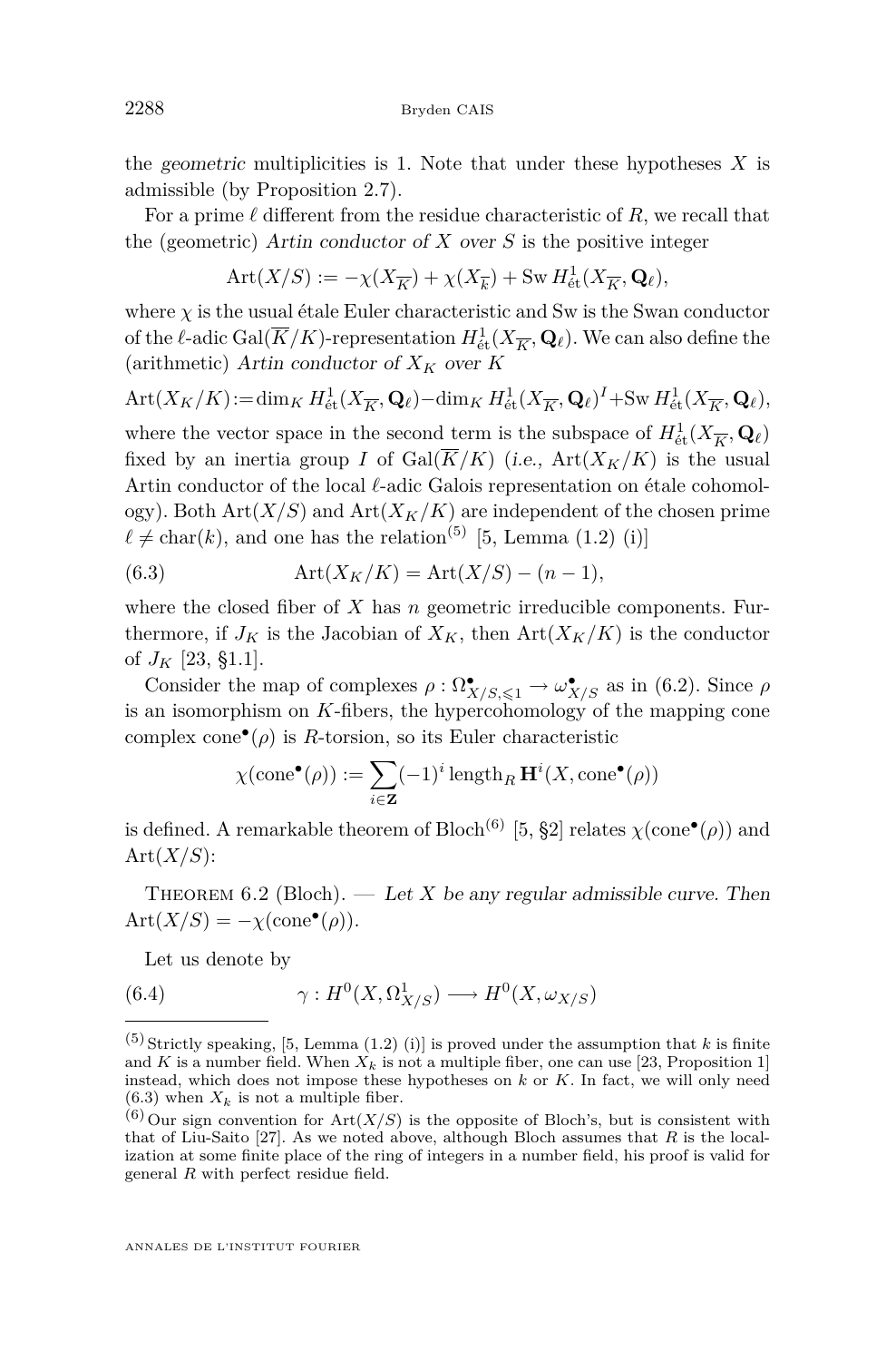<span id="page-35-0"></span>the map on cohomology induced by  $\rho$  in degree 1 (*i.e.*, , the map  $H^0(c_{X/S})$ , with  $c_{X/S}$  as in Proposition [5.1\)](#page-22-0). In [\[27\]](#page-46-0), Liu and Saito study the efficient conductor of  $X_K$ :

(6.5) 
$$
\text{Effcond}(X_K/K) := \text{length}_R \,\text{coker}(\gamma).
$$

They show [\[27,](#page-46-0) Lemma 4] that  $\mathrm{Effcond}(X_K/K)$  is independent of the choice of regular proper model *X* of  $X_K$ , and (using Theorem [6.2\)](#page-34-0) that when the closed fiber of *X* is not a multiple fiber one has [\[27,](#page-46-0) Corollary 2]

(6.6)  Effcond
$$
(X_K/K)
$$
 = Art $(X/S)$  – length<sub>R</sub>  $H^1(X, \Omega^1_{X/S})_{tors}$ .

From this, they deduce their main theorem [\[27,](#page-46-0) Theorem 1]:

Theorem 6.3 (Liu-Saito). — Let *X* be a regular proper *S*-curve with  $X_k$  not a multiple fiber. Then

$$
\text{Effcond}(X_K/K) \leqslant \text{Art}(X_K/K).
$$

Furthermore, if  $X$  is semistable then this inequality is an equality.

We wish to generalize these results to include information about the hypercohomology of the complexes  $\Omega^{\bullet}_{X/S, \leq 1}$  and  $\omega^{\bullet}_{X/S}$ . In order to do this, we first need two lemmas:

LEMMA  $6.4.$  — Let *X* be a regular proper and cohomologically flat (i.e., admissible) relative curve over *S* with geometrically connected generic fiber. Then the natural map

$$
\mathbf{H}^0(X, \Omega^\bullet_{X/S, \leq 1}) \longrightarrow H^0(X/R)
$$

is an isomorphism, and the map  $\gamma$  of [\(6.4\)](#page-34-0) fits into a natural map of short exact sequences

$$
(6.7)
$$
\n
$$
0 \to H^0(X, \Omega^1_{X/S}) \to \mathbf{H}^1(X, \Omega^{\bullet}_{X/S, \leq 1}) \to \ker(d: H^1(X, \mathcal{O}_X) \to H^1(X, \Omega^1_{X/S})) \to 0
$$
\n
$$
\gamma \downarrow \qquad \qquad \downarrow
$$
\n
$$
0 \to H^0(X, \omega_{X/S}) \longrightarrow H^1(X/R) \longrightarrow H^1(X, \mathcal{O}_X) \longrightarrow 0
$$

Furthermore, this diagram depends only on the generic fiber  $X_K$  of X in the following sense: if  $X'$  is any other choice of regular proper (automatically cohomologically flat by Remark [3.2\)](#page-11-0) model of  $X_K$ , then the diagrams (6.7) corresponding to  $X$  and to  $X<sup>'</sup>$  are canonically identified.

TOME 59 (2009), FASCICULE 6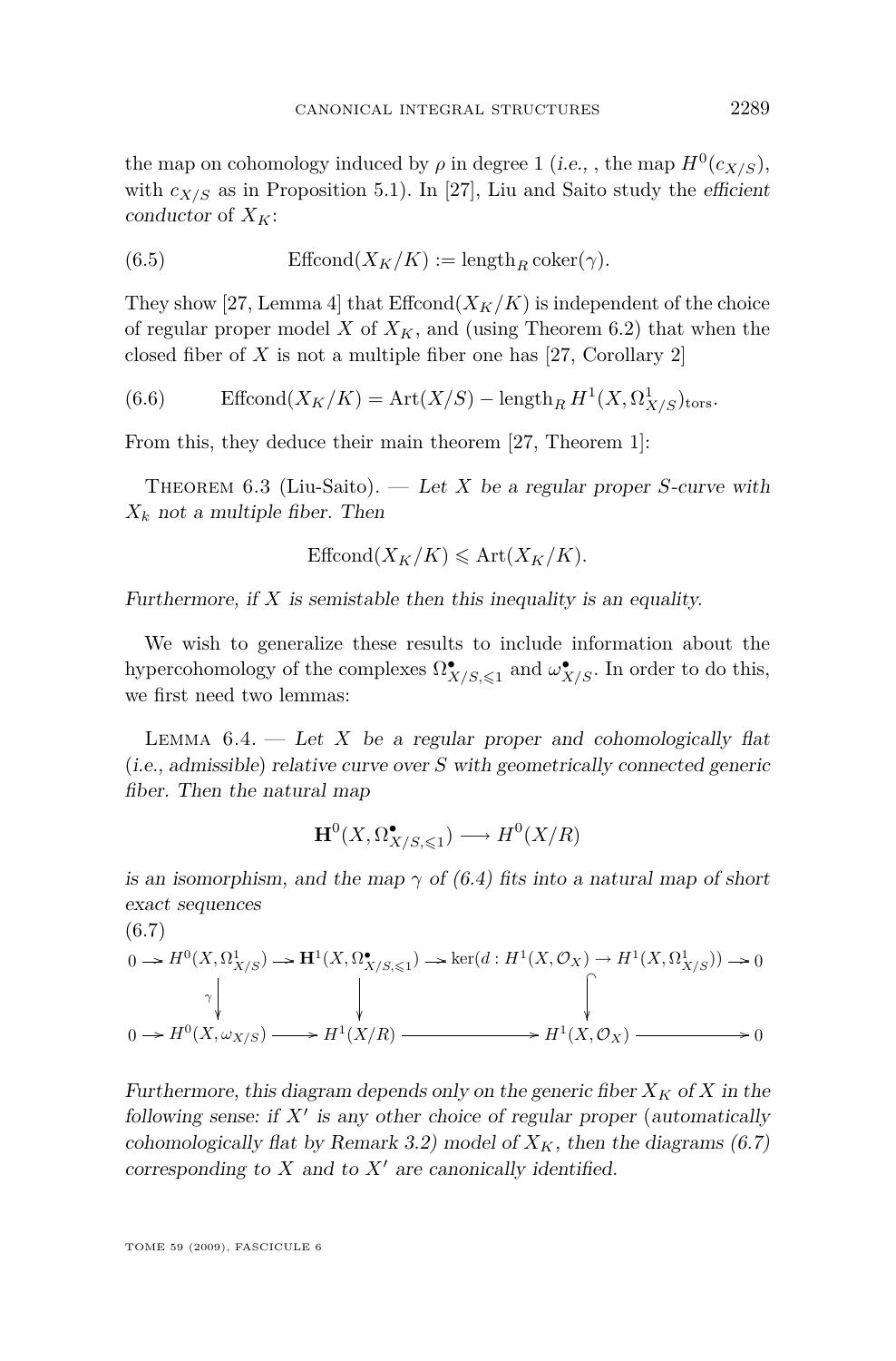<span id="page-36-0"></span> $Proof.$  — Since  $X$  is proper with geometrically connected generic fiber, we have  $f_*\mathcal{O}_X \simeq \mathcal{O}_S$  so the map  $d: H^0(X, \mathcal{O}_X) \to H^0(X, \Omega^1_{X/S})$  is zero. As  $\rho$  is compatible with filtrations, we thus have a commutative diagram

$$
\mathbf{H}^{0}(X,\Omega_{X/S,\leqslant 1}^{\bullet})\xrightarrow{\simeq} H^{0}(X,\mathcal{O}_{X})
$$
\n
$$
\downarrow \qquad \qquad \downarrow \qquad \qquad \parallel
$$
\n
$$
\mathbf{H}^{0}(X,\omega_{X/S}^{\bullet})\xrightarrow{\simeq} H^{0}(X,\mathcal{O}_{X})
$$

giving the first claim. Moreover,  $\rho$  is also compatible with the usual hypercohomology spectral sequences, so using the first claim we obtain the diagram [\(6.7\)](#page-35-0), in which the right vertical map is obviously injective. To prove the claimed independence of proper regular model, it suffices in view of Theorem [5.11](#page-29-0) and the naturality of the formation of [\(6.7\)](#page-35-0) to show that the top row of  $(6.7)$  depends only on  $X_K$ . By the structure theory for regular proper models of  $X_K$ , we may suppose that there is a proper birational map  $X' \to X$  extending the identity on *K*-fibers, and we wish to show that the resulting homomorphism (6.8)

$$
\begin{array}{ccc} 0 \rightarrow H^{0}(X,\Omega^{1}_{X/S}) \longrightarrow {\bf H}^{1}(X,\Omega^{\bullet}_{X/S,\leqslant 1}) \longrightarrow \ker(H^{1}(X,{\mathcal O}_{X}) \rightarrow H^{1}(X,\Omega^{1}_{X/S})) \longrightarrow 0 \\ & & \hspace{3em} \big\downarrow & & \hspace{3em} \big\downarrow & & \hspace{3em} \big\downarrow & & \hspace{3em} \big\downarrow & & \hspace{3em} \big\downarrow & & \hspace{3em} \big\downarrow & & \hspace{3em} \big\downarrow & & \hspace{3em} \big\downarrow & & \hspace{3em} \big\downarrow & & \hspace{3em} \big\downarrow & & \hspace{3em} \big\downarrow & & \hspace{3em} \big\downarrow & & \hspace{3em} \big\downarrow & & \hspace{3em} \big\downarrow & & \hspace{3em} \big\downarrow & & \hspace{3em} \big\downarrow & & \hspace{3em} \big\downarrow & & \hspace{3em} \big\downarrow & & \hspace{3em} \big\downarrow & & \hspace{3em} \big\downarrow & & \hspace{3em} \big\downarrow & & \hspace{3em} \big\downarrow & & \hspace{3em} \big\downarrow & & \hspace{3em} \big\downarrow & & \hspace{3em} \big\downarrow & & \hspace{3em} \big\downarrow & & \hspace{3em} \big\downarrow & & \hspace{3em} \big\downarrow & & \hspace{3em} \big\downarrow & & \hspace{3em} \big\downarrow & & \hspace{3em} \big\downarrow & & \hspace{3em} \big\downarrow & & \hspace{3em} \big\downarrow & & \hspace{3em} \big\downarrow & & \hspace{3em} \big\downarrow & & \hspace{3em} \big\downarrow & & \hspace{3em} \big\downarrow & & \hspace{3em} \big\downarrow & & \hspace{3em} \big\downarrow & & \hspace{3em} \big\downarrow & & \hspace{3em} \big\downarrow & & \hspace{3em} \big\downarrow & & \hspace{3em} \big\downarrow & & \hspace{3em} \big\downarrow & & \hspace{3em} \big\downarrow & & \hspace{3em} \big\downarrow & & \hspace{3em} \big\downarrow & & \hspace{3em} \big\downarrow &
$$

is an isomorphism. Theleftvertical map is an isomorphism by [\[27,](#page-46-0) Lemma 4]. The right vertical map of (6.8) is deduced from the commutative square

$$
H^1(X, \mathcal{O}_X) \longrightarrow H^1(X, \Omega^1_{X/S})
$$
  
\n
$$
\downarrow \qquad \qquad \downarrow
$$
  
\n
$$
H^1(X', \mathcal{O}_{X'}) \longrightarrow H^1(X', \Omega^1_{X'/S})
$$

whose left edge is an isomorphism (as X is regular and  $X' \to X$  is proper birational) and whose right edge is injective by [\[27,](#page-46-0) Remark 3]. We conclude that the right vertical map of (6.8) must be an isomorphism, and hence that the middle vertical map in (6.8) is too.

When the closed fiber of *X* is not a multiple fiber, then each term in the top row of [\(6.7\)](#page-35-0) is in fact a submodule of the corresponding term in the bottom row:

ANNALES DE L'INSTITUT FOURIER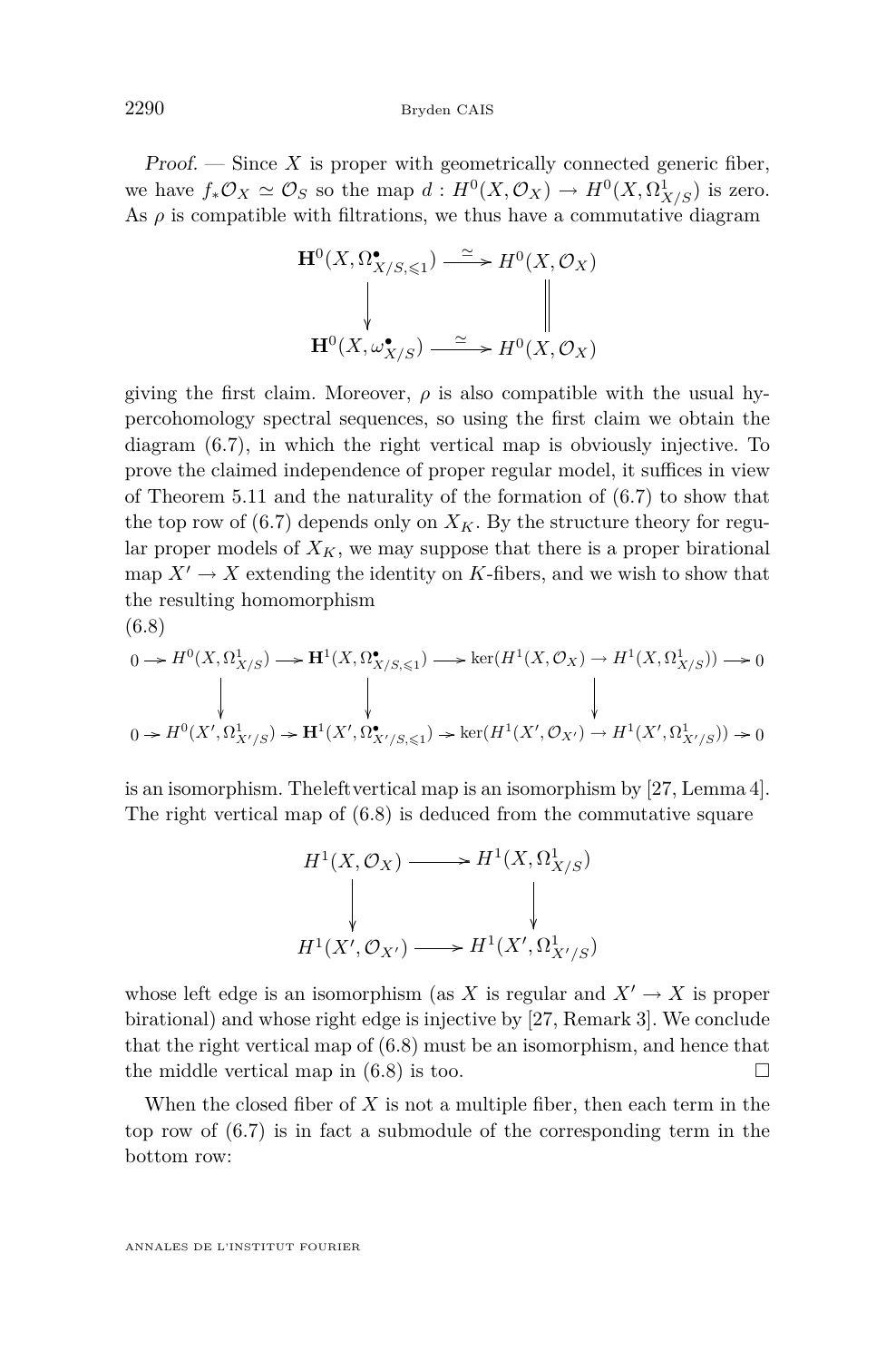<span id="page-37-0"></span>LEMMA  $6.5.$  — Keep the notation and hypotheses of Lemma [6.4,](#page-35-0) and suppose in addition that  $X_k$  is not a multiple fiber. Then all three vertical maps in  $(6.7)$  are injective, and the canonical map

$$
\mathbf{H}^2(X, \Omega^{\bullet}_{X/S, \leq 1}) \longrightarrow H^2(X/R)
$$

is surjective with kernel  $\mathbf{H}^2(X, \Omega^\bullet_{X/S,\leq 1})_{\text{tors}}$ .

Proof. — When  $X_k$  is not a multiple fiber, the map  $\gamma$  is injective thanks to [\[27,](#page-46-0) Corollary 1], so since the right vertical map of [\(6.7\)](#page-35-0) is always injective, the middle vertical map of [\(6.7\)](#page-35-0) must be injective as well. For the second claim, as in the proof of Lemma [6.4](#page-35-0) we have a commutative diagram

$$
H^1(X, \Omega^1_{X/S}) \longrightarrow H^2(X, \Omega^{\bullet}_{X/S, \leqslant 1})
$$
\n
$$
\downarrow \qquad \qquad \downarrow
$$
\n
$$
H^1(X, \omega_{X/S}) \xrightarrow{\simeq} H^2(X, \omega^{\bullet}_{X/S})
$$

in which the bottom horizontal map is an isomorphism by Proposition [5.7.](#page-24-0) The left vertical map of this diagram is surjective by [\[27,](#page-46-0) Corollary 1] (again, using the assumption that  $X_k$  is not a multiple fiber), so the same is true of the right vertical map. We know that the right vertical map is moreover an isomorphism after extending scalars to *K*, and that  $\mathbf{H}^2(X, \omega_{X/S}^{\bullet})$ is torsion free thanks to Proposition [5.7](#page-24-0) and Theorem [4.4;](#page-17-0) our second assertion follows immediately.

DEFINITION  $6.6.$  — Let  $X/S$  be a regular proper and cohomologically flat relative curve with geometrically connected generic fiber. We define the de Rham conductor of  $X_K/K$  to be the integer

 $dRcond(X_K/K) := \text{length}_R \text{coker}(\mathbf{H}^1(X, \Omega_{X/S, \leq 1}^{\bullet}) \to \mathbf{H}^1(X, \omega_{X/S}^{\bullet}).$ 

By Lemma [6.4,](#page-35-0) this integer depends only on  $X_K$ .

The numerical invariant  $dRcond(X_K/K)$  satisfies the following analogue of [\(6.6\)](#page-35-0) and Theorem [6.3:](#page-35-0)

THEOREM  $6.7.$  — Let *X* be a regular proper curve over *S* with geometrically connected generic fiber, and suppose that the closed fiber  $X_k$  is not a multiple fiber. Then

(6.9) 
$$
\mathrm{dRcond}(X_K/K) = \mathrm{Art}(X/S) - \mathrm{length}_R \mathbf{H}^2(X, \Omega^{\bullet}_{X, \leq 1})_{\mathrm{tors}}.
$$

Furthermore, we have inequalities

(6.10) Effcond $(X_K/K) \leq d$ Rcond $(X_K/K) \leq Art(X_K/K)$ ,

and when  $X$  is semistable, each of these inequalities is an equality.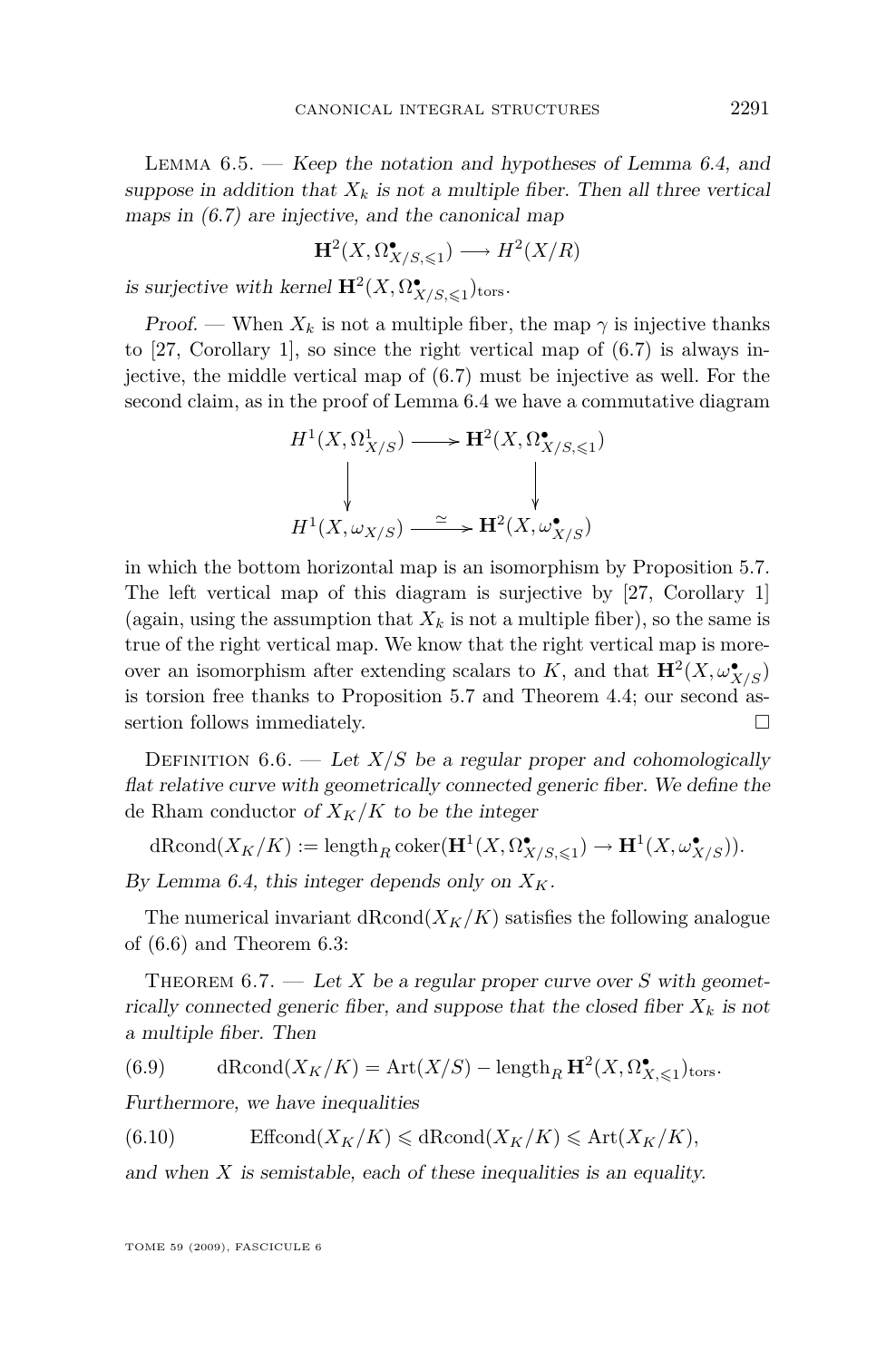<span id="page-38-0"></span>Proof. — First note that the final assertion concerning the case of semistable *X* follows immediately from Theorem [6.3,](#page-35-0) given the inequalities  $(6.10)$ . Thus, we need only establish  $(6.9)$  and  $(6.10)$ .

As the hypotheses and conclusions are unaffected by base change to the strict henselization of *R*, we may assume that *k* is separably closed, and hence algebraically closed as *k* is perfect. For convenience, we will abbreviate  $\Omega^{\bullet}_{X/S,\leqslant 1}$  and  $\omega^{\bullet}_{X/S}$  simply by  $\Omega^{\bullet}$  and  $\omega^{\bullet}$ , respectively. The map  $\rho : \Omega^{\bullet} \to \omega^{\bullet}$  fits into an exact triangle

$$
\Omega^{\bullet} \xrightarrow{\rho} \omega^{\bullet} \longrightarrow \mathrm{cone}^{\bullet}(\rho),
$$

from which we deduce the usual long exact sequence in hypercohomology. Using Lemmas [6.4](#page-35-0) and [6.5,](#page-36-0) we extract from this the exact sequence (6.11)

$$
0 \to \mathbf{H}^1(\Omega^\bullet) \to \mathbf{H}^1(\omega^\bullet) \to \mathbf{H}^1(\text{cone}^\bullet(\rho)) \to \mathbf{H}^2(\Omega^\bullet) \xrightarrow{\mathbf{H}^2(\rho)} \mathbf{H}^2(\omega^\bullet) \to 0
$$

(with self-evident abbreviated notation), and that  $\mathbf{H}^i(\text{cone}^{\bullet}(\rho)) = 0$  for  $i \neq 1$ . In particular, we have  $\chi(\text{cone}^{\bullet}(\rho)) = -\text{length}_{R} \mathbf{H}^{1}(\text{cone}^{\bullet}(\rho))$ , so the exact sequence (6.11) tells us that

$$
dRcond(X_K/K) = -\chi(\text{cone}^{\bullet}(\rho)) - \text{length}_R \ker(\mathbf{H}^2(\rho))
$$

Applying Theorem [6.2](#page-34-0) and using Lemma [6.5](#page-36-0) again, we deduce [\(6.9\)](#page-37-0).

Now the first inequality in [\(6.10\)](#page-37-0) easily follows from the kernel-cokernel exact sequence arising from the diagram [\(6.7\)](#page-35-0) and the definition of the efficient and de Rham conductors. In order to establish the second inequality, we proceed as follows. Suppose that the irreducible components of the closed fiber  $X_k$  are  $C_1, C_2, \ldots, C_n$ . Thanks to [\(6.3\)](#page-34-0), to prove the second inequality it suffices to show that  $\text{length}_R \mathbf{H}^2(\Omega^{\bullet})_{\text{tors}} \geq n - 1$ . We do this by refining the argument in the proof of [\[27,](#page-46-0) Theorem 1]. Observe that

length<sub>R</sub> 
$$
\mathbf{H}^2(X, \Omega^{\bullet})_{\text{tors}} \geq \dim_k \mathbf{H}^2(X, \Omega^{\bullet})_{\text{tors}} \otimes_R k
$$
  
=  $\dim_k(\mathbf{H}^2(X, \Omega^{\bullet}) \otimes_R k) - 1$ ,

where the equality of the second and third terms results from the fact that the *K*-vector space  $\mathbf{H}^2(X, \Omega^{\bullet}_{X/S, \leq 1}) \otimes K$  is one-dimensional. It is not hard to see that the functor  $\mathbf{H}^2(X, \cdot)$  is right exact on two-term complexes of coherent sheaves, so the the natural base change map

(6.12) 
$$
\mathbf{H}^2(X, \Omega^{\bullet}) \otimes_R k \longrightarrow \mathbf{H}^2(X_k, \Omega^{\bullet}_{X_k})
$$

is surjective.<sup>(7)</sup> We will be done if we can show that  $\dim_k \mathbf{H}^2(X_k, \Omega_{X_k}^{\bullet}) \geq n$ . Give  $C_i$  its reduced structure. Associated to the natural maps  $\iota_i: C_i \to X_k$ 

<sup>(7)</sup> even an isomorphism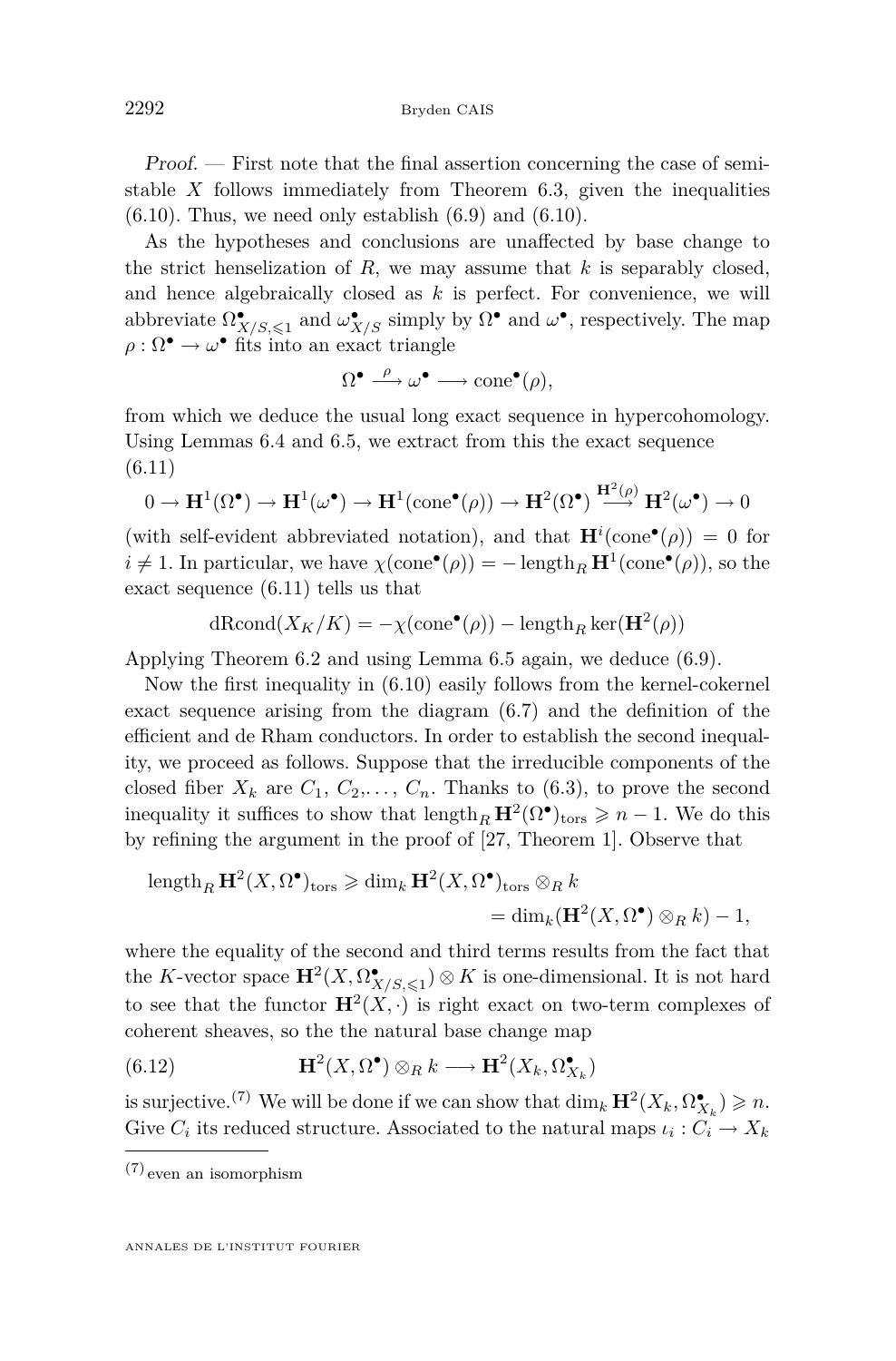is the (filtered) map of two-term filtered complexes

(6.13) 
$$
\Omega_{X_k}^{\bullet} \to \bigoplus_i \iota_{i*} \Omega_{C_i/k}^{\bullet},
$$

which induces a commutative diagram

$$
H^1(X_k, \Omega^1_{X_k/k}) \longrightarrow \mathbf{H}^2(X_k, \Omega^{\bullet}_{X_k})
$$
  
\n
$$
\downarrow \qquad \qquad \downarrow
$$
  
\n
$$
\bigoplus_i H^1(C_i, \Omega^1_{C_i/k}) \longrightarrow \bigoplus_i \mathbf{H}^2(C_i, \Omega^{\bullet}_{C_i/k})
$$

in which the horizontal maps are surjective (due to the vanishing of  $H^2$ ) of coherent sheaves on curves over a field). Now the left vertical map is also surjective, since the cokernel of  $(6.13)$  is supported on finitely many closed points and  $H<sup>1</sup>$  is right exact and annihilates skyscraper sheaves. It follows that the right vertical map is surjective as well. Provided that each  $\mathbf{H}^2(C_i, \Omega_{C_i/k}^{\bullet}) = \mathbf{H}_{dR}^2(C_i/k)$  is nonzero, we would then conclude that  $\dim_k \mathbf{H}^2(X_k, \Omega_{X_k}^{\bullet}) \geqslant n$ , so in view of the surjectivity of [\(6.12\)](#page-38-0) we would be done.

It remains to show that  $H_{\text{dR}}^2(C'/k) \neq 0$  for any proper *k*-scheme  $C'$ of dimension 1. We can adapt the argument using (6.13) to show that  $H_{\text{dR}}^2(C'/k)$  maps onto  $\bigoplus_j H_{\text{dR}}^2(C'_j/k)$ , where  $\{C'_j\}$  are the normalizations of the irreducible components of  $C'$ . But the Hodge to de Rham spectral sequence for each smooth curve  $C'_{j}$  degenerates, so  $H_{\text{dR}}^{2}(C'_{j}/k)$  is 1dimensional over  $k$  for each  $j$ .

Remark 6.8. — In fact, we do not need the assumption in Definition [6.6](#page-37-0) that  $X/S$  be cohomologically flat. Certainly, the map  $\rho$  of [\(6.2\)](#page-33-0) always yields map

$$
\mathbf{H}^1(X,\Omega^\bullet_{X/S,\leqslant 1})\to \mathbf{H}^1(X,\omega^\bullet_{X/S})
$$

on hypercohomology, and we can always contemplate the length of the cokernel of this map (even in the absence of the regularity hypothesis). The point is that an analogue of Lemma [6.4](#page-35-0) holds when *X* is only assumed to be regular, and in this way one shows that  $dRcond(X_K/K)$  really only depends on  $X_K$ .

Remark 6.9. — Let *X* be a regular proper curve over *S* with geometrically connected generic fiber and suppose that the closed fiber  $X_k$  is not a multiple fiber. It is natural to ask for a conceptual interpretation of the de Rham conductor, relative to the efficient and Artin conductors. In fact, the nonnegative numerical invariants dRcond( $X_K/K$ ) – Effcond( $X_K/K$ )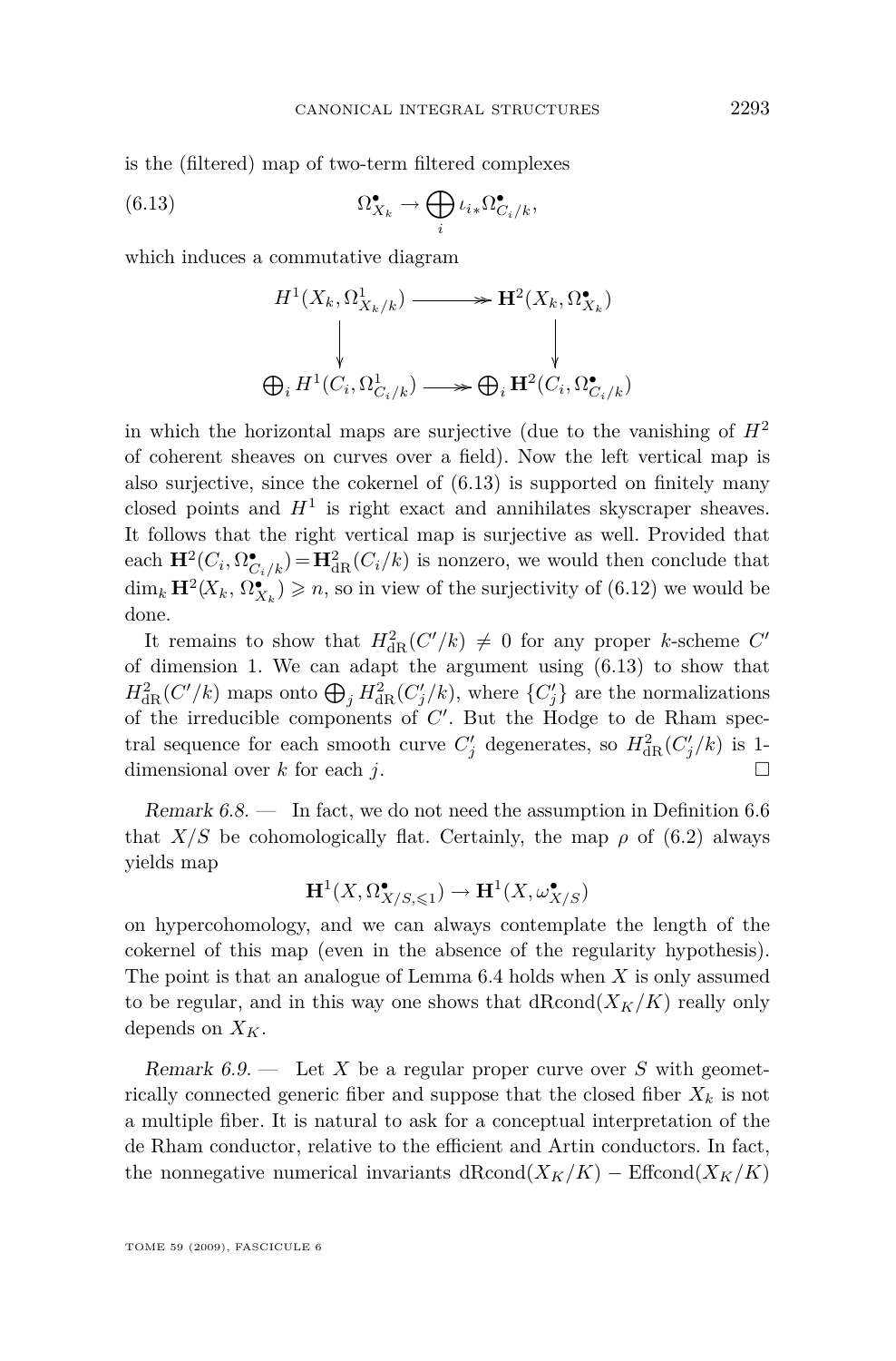<span id="page-40-0"></span>and  $\text{Art}(X_K/K) - \text{dRcond}(X_K/K)$  give a quantitative measure of the degree to which the Hodge to de Rham spectral sequence for the truncated de Rham complex  $\Omega^\bullet_{X/S,\leqslant 1}$  degenerates. More precisely, using the construction of [\(6.7\)](#page-35-0) and Lemma [6.5,](#page-36-0) one has a short exact sequence of *R*-modules

$$
(6.14) \quad 0 \longrightarrow \text{im}(d) \longrightarrow H^1(X, \Omega^1_{X/S})_{\text{tors}} \longrightarrow \mathbf{H}^2(X, \Omega^{\bullet}_{X/S, \leq 1})_{\text{tors}} \longrightarrow 0
$$

where *d* is the edge map

$$
d: H^1(X, \mathcal{O}_X) \longrightarrow H^1(X, \Omega^1_{X/S})
$$

induced by the usual derivation (which must have torsion image due to the degeneration of the Hodge to de Rham spectral sequence of  $X_K$  over  $K$ ). Subtracting  $(6.6)$  from  $(6.9)$  and using  $(6.14)$ , we deduce the equality

(6.15) 
$$
\mathrm{dRcond}(X_K/K)-\mathrm{Effcond}(X_K/K)=\mathrm{length}_R(\mathrm{im}(d)).
$$

In particular, the de Rham and efficient conductors of  $X_K$  over  $K$  are equal if and only if the Hodge to de Rham spectral sequence for the truncated de Rham complex  $\Omega^{\bullet}_{X/S,\leq 1}$  degenerates. In a similar manner, if *n* denotes the number of geometric irreducible components of  $X_k$ , the proof of Theorem [6.7](#page-37-0) and (6.14) show that

$$
(6.16)
$$

$$
Art(X_K/K) - dRcond(X_K/K) = length_R(H^1(X, \Omega)_{tors} / im(d)) - (n-1),
$$

and this quantity is nonnegative due to [\(6.10\)](#page-37-0). Thus, the de Rham and Artin conductors are equal if and only if  $\text{im}(d)$  is as large as theoretically possible. Note that the right sides of (6.15) and (6.16) are invariants of the generic fiber  $X_K$ , because the left sides are.

We end this section with a proposition that elucidates the structure of the relative de Rham cohomology of *X* over *S*. As we have indicated, integral de Rham cohomology is often somewhat pathological, so it should come as no surprise that there is little we can say about it in full generality. Nonetheless:

PROPOSITION  $6.10.$  — Let *X* be a proper relative curve over *S* with geometrically connected generic fiber. Then there are canonical isomorphisms

$$
H_{\text{dR}}^0(X/S) \simeq H^0(X, \mathcal{O}_X)
$$
 and  $H_{\text{dR}}^3(X/S) \simeq \frac{H^1(X, \Omega^2_{X/S})}{dH^1(X, \Omega^1_{X/S})}$ ,

as well as an injective map

$$
H^1_{\mathrm{dR}}(X/S) \xrightarrow{\alpha} \mathbf{H}^1(X, \Omega^{\bullet}_{X/S, \leq 1})
$$

ANNALES DE L'INSTITUT FOURIER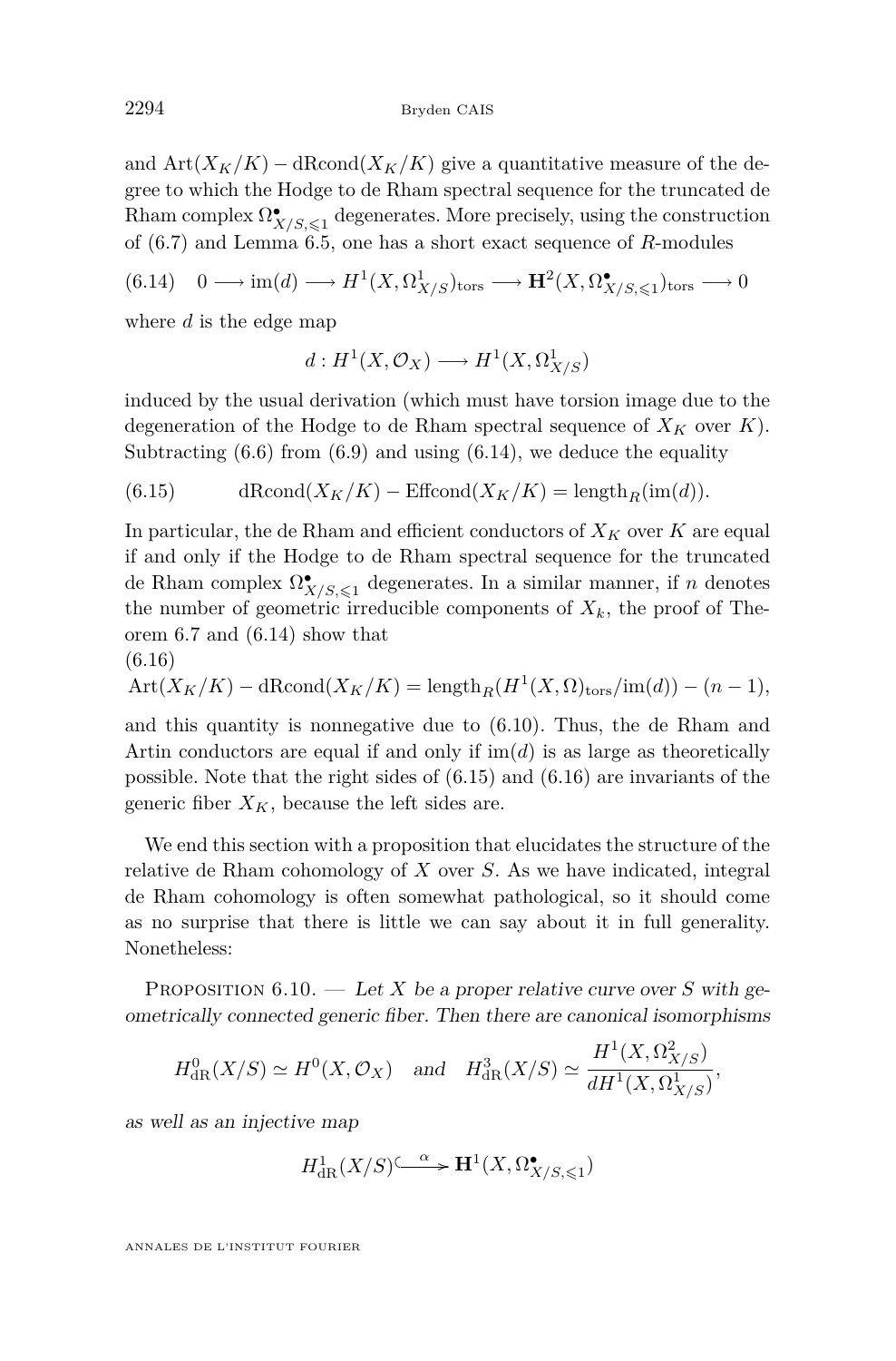<span id="page-41-0"></span>with

$$
\operatorname{length}_R \operatorname{coker}(\alpha) \leqslant \operatorname{length}_R H^0(X, \Omega^2_{X/S}).
$$

Moreover, the cokernel of the canonical map  $H^0(X, \Omega^2_{X/S}) \to H^2_{\text{dR}}(X/S)$ is naturally isomorphic to

$$
\frac{\ker(H^1(X,\Omega^1_{X/S}) \xrightarrow{d} H^1(X,\Omega^2_{X/S}))}{dH^1(X,\mathcal{O}_X)}.
$$

In particular, if *X* is regular and  $X_k$  is not a multiple fiber then  $H^1_{\text{dR}}(X/S)$ is torsion-free. If  $X_k$  is in addition generically smooth, then  $H_{\text{dR}}^3(X/S) = 0$ .

Proof. — A straightforward analysis of the Hodge to de Rham spectral sequence yields the claimed identifications of  $H_{\text{dR}}^0$  and  $H_{\text{dR}}^3$ , as well as the statements concerning  $H_{\text{dR}}^2$  and  $\alpha$ . When *X* is regular and  $X_k$  is not a multiple fiber, we may apply Lemma [6.5](#page-36-0) to deduce that we have an injection  $H^1_{dR}(X/S) \hookrightarrow H^1(X/R)$ ; the latter module is torsion free by Proposition [5.7.](#page-24-0) When  $X_k$  is generically smooth,  $\Omega^2_{X/S}$  is a skyscraper sheaf (as in this case the non-smooth locus of *X* over *S* consists of a finite number of closed points in the closed fiber), so  $H^1(X, \Omega^2_{X/S}) = 0.$ 

Remark  $6.11$ .  $-$  It is natural to ask if one can give a bound for  $L :=$ length  $H^0(X, \Omega^2_{X/S})$ . Using the results of this section, it is not hard to show that when *X* is regular and  $X_k$  is not a multiple fiber, we have  $L \geq n-1$ , where  $X_k$  has *n* geometric irreducible components. When  $X_k$  is in addition generically smooth, one can also show that  $L \leq \text{Art}(X/S)$ .

#### **7. Base change**

Let  $X_K$  be a smooth proper and geometrically connected curve over  $K$ with an admissible model *X* over *R*, and fix a local extension of discrete valuation rings  $R \to R'$  with associated fraction field extension  $K \to K'$ . Extension of scalars gives an integral structure  $H^1(X/R) \otimes_R R'$  on  $H^1_{dR}(X_{K'}/K')$ . When  $X_{K'}$  has an admissible model  $X'$  over  $R'$ , it is natural to ask how this lattice relates to the canonical integral structure  $H^1(X'/R')$ . If the residue field extension  $k \to k'$  is separable and the relative ramification index  $e(R'/R)$  is 1, then  $X' = X \times_R R'$  is an admissible model of  $X_{K'}$ , as we noted in the discussion preceding Proposition [3.5,](#page-14-0) and hence  $H^1(X/R) \otimes_R R'$  and  $H^1(X'/R')$  are canonically isomorphic. This includes the cases  $R' = \hat{R}$  and  $R' = R<sup>sh</sup>$ , so the most interesting cases have *R* complete and  $[K': K]$  finite. For general base change, these two lattices need not coincide, nor must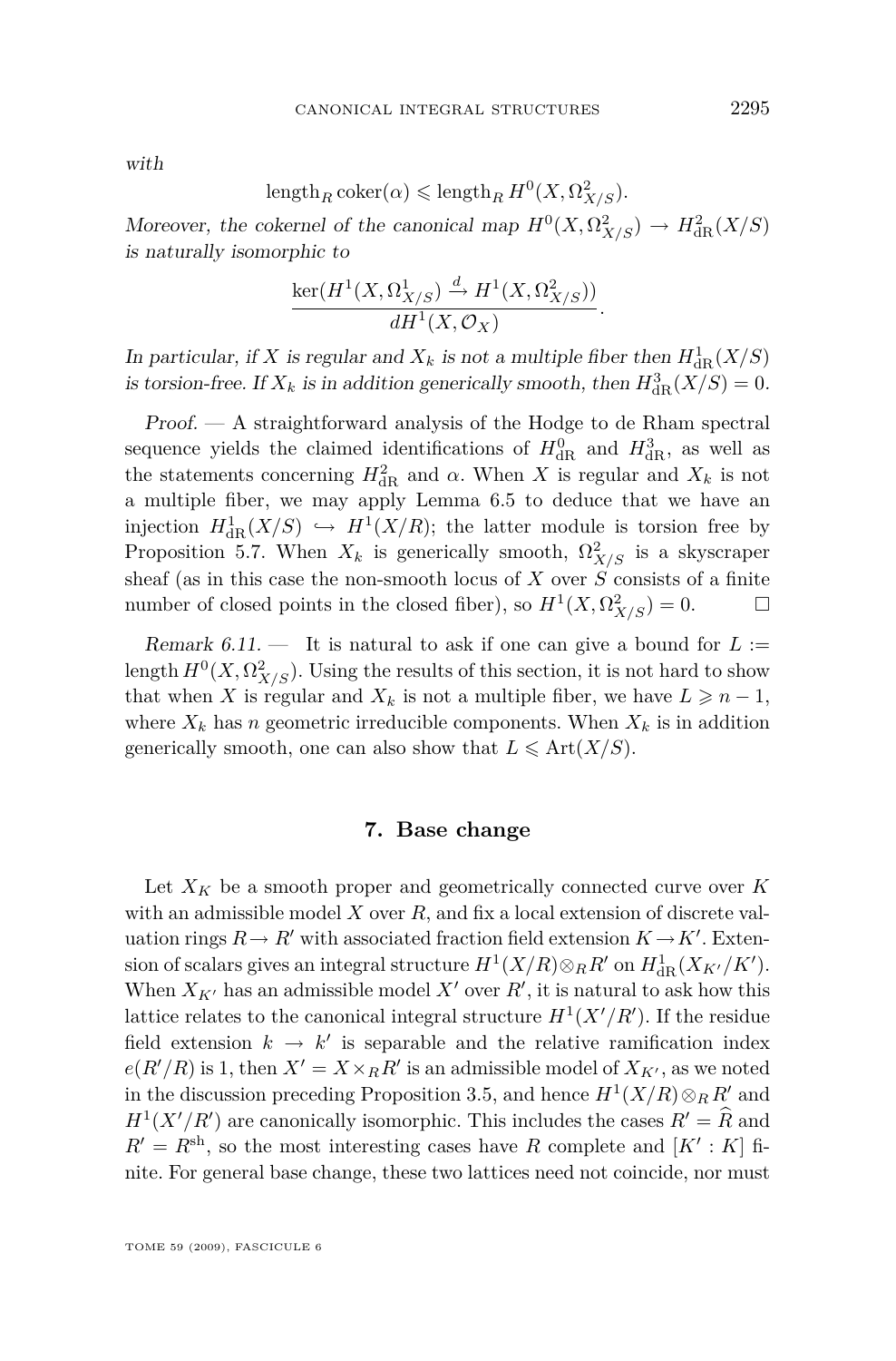<span id="page-42-0"></span>either lattice necessarily contain the other. Nonetheless, we can estimate how far apart these lattices inside  $H_{\text{dR}}^1(X_{K'}/K')$  are in general:

THEOREM 7.1. — Let  $X_K$  be a smooth, proper and geometrically connected curve over *K* with an admissible model *X* over *R*, and assume that  $[K': K]$  is finite and that  $X_{K'}$  has an admissible model  $X'$  over  $R'$ . Set

$$
L := H1(X/R) \otimes_R R' \quad \text{and} \quad L' := H1(X'/R'),
$$

considered as  $R'$ -lattices inside  $H_{dR}^1(X_{K'}/K')$ . Denote by *e* the relative ramification index of  $R'$  over  $R$ , fix a uniformizer  $\pi$  of  $R$ , and put  $E :=$ Effcond $(X_K/K)$  (see [\(6.5\)](#page-35-0) for the definition). Then

- $(1)$   $\pi^E L \subseteq L'$  and  $\pi^E L' \subseteq L$ .
- (2) Each of  $L/L \cap L'$  and  $L'/L \cap L'$  is of finite  $R'$ -length at most  $eE$ .

Proof. — As usual, put  $S = \operatorname{Spec} R$  and  $S' = \operatorname{Spec} R'$ . Thanks to Theorem [5.11](#page-29-0) and Proposition [3.5,](#page-14-0) we may suppose that *X* is regular and that *X<sup><i>i*</sup> is the normalization of  $X_{S'} := X \times_S S'$ . The normalization map  $\rho$  :  $X' \rightarrow X_{S'}$  is then finite and birational, so we have natural maps  $\mathcal{O}_{X_{S'}} \to \rho_* \mathcal{O}_{X'}$  and  $\rho_* \omega_{X'/S'} \to \omega_{X_{S'}/S'}$  whose cokernels are supported on the closed fiber of  $X_{S'}$ . These maps fit naturally into diagrams of 2term (horizontal) complexes on  $X_{S}$ <sup>*o*</sup>



where in each case the middle horizontal arrow is deduced from the bottom one, and the diagrams commute as this may be checked over the generic fiber, where it is obvious. We claim that for each 2-term (horizontal) complex occurring in (7.1) and (7.2), the usual "Hodge to de Rham" spectral sequence for hypercohomology degenerates at the *E*1-stage. Due to such degeneration on the generic fiber, as in the proof of Proposition [5.7](#page-24-0) it suffices to show that  $H^i(X_{S'}, \omega_{X_{S'}/S'})$  and  $H^i(X_{S'}, \rho_*\omega_{X'/S'})$  are torsion free for  $i = 0, 1$ . This follows easily from Theorem [4.4](#page-17-0) (using that X and X' are admissible) after making the canonical identifications

$$
H^i(X_{S'}, \omega_{X_{S'}/S'}) \simeq H^i(X, \omega_{X/S}) \otimes_R R'
$$
  
and  $H^i(X_{S'}, \rho_* \omega_{X'/S'}) \simeq H^i(X', \omega_{X'/S'})$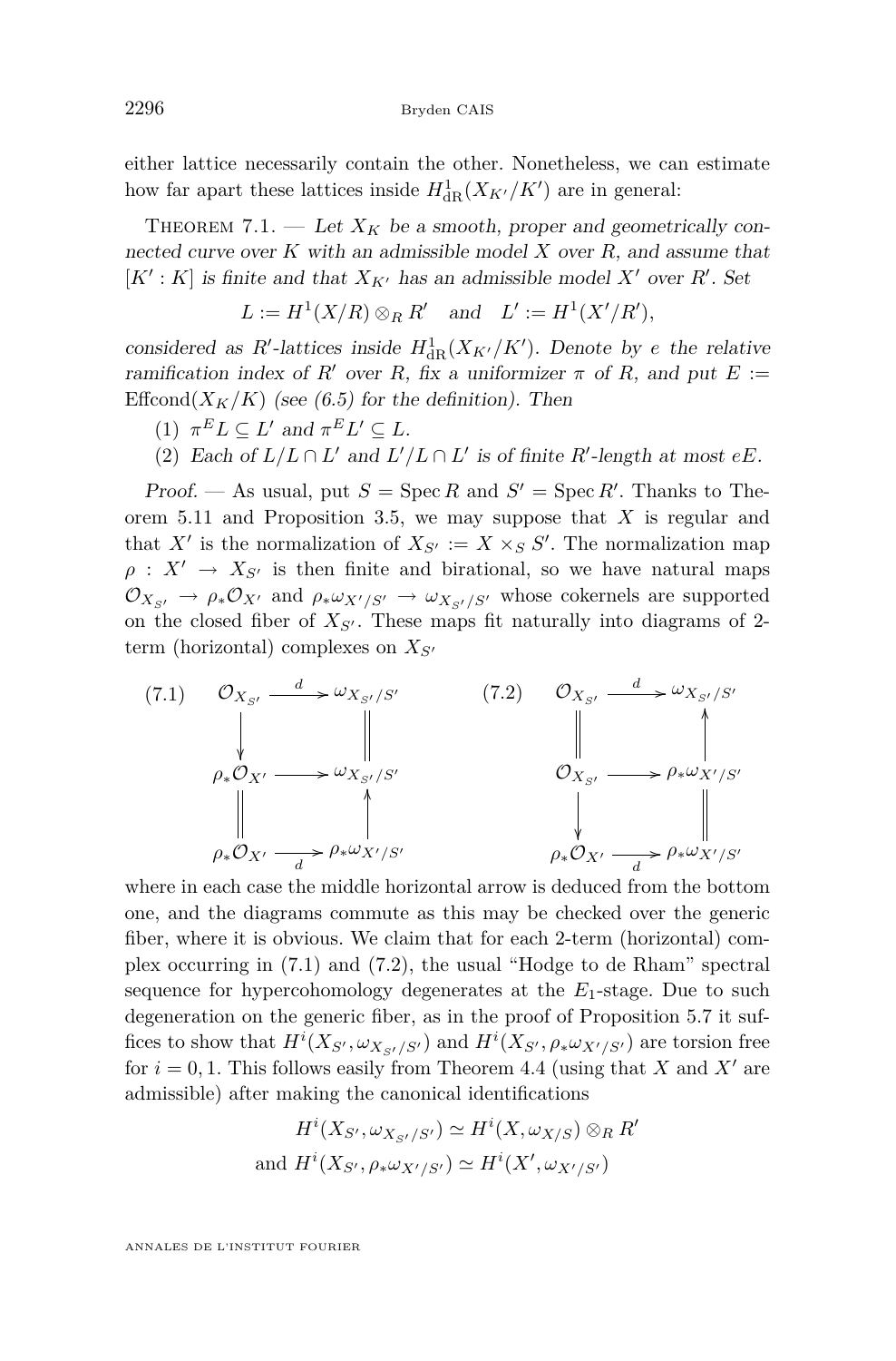<span id="page-43-0"></span>that result from the compatibility of the dualizing sheaf with base change and the finiteness of  $\rho$ , respectively. We deduce from [\(7.1\)](#page-42-0) and [\(7.2\)](#page-42-0) the following commutative diagrams of short exact sequences of free  $R'$ -modules: (7.3)

$$
0 \longrightarrow H^{0}(X, \omega_{X/S}) \otimes_{R} R' \longrightarrow H^{1}(X/R) \otimes_{R} R' \longrightarrow H^{1}(X, \mathcal{O}_{X}) \otimes_{R} R' \longrightarrow 0
$$
  
\n
$$
\downarrow \qquad \qquad \downarrow \qquad \qquad \downarrow \qquad \qquad \downarrow \qquad \qquad \downarrow \qquad \qquad \downarrow \qquad \qquad \downarrow \qquad \qquad \downarrow \qquad \qquad \downarrow \qquad \qquad \downarrow \qquad \qquad \downarrow \qquad \qquad \downarrow \qquad \qquad \downarrow \qquad \qquad \downarrow \qquad \qquad \downarrow \qquad \qquad \downarrow \qquad \qquad \downarrow \qquad \qquad \downarrow \qquad \qquad \downarrow \qquad \qquad \downarrow \qquad \qquad \downarrow \qquad \qquad \downarrow \qquad \qquad \downarrow \qquad \qquad \downarrow \qquad \qquad \downarrow \qquad \qquad \downarrow \qquad \qquad \downarrow \qquad \qquad \downarrow \qquad \qquad \downarrow \qquad \qquad \downarrow \qquad \qquad \downarrow \qquad \qquad \downarrow \qquad \qquad \downarrow \qquad \qquad \downarrow \qquad \qquad \downarrow \qquad \qquad \downarrow \qquad \qquad \downarrow \qquad \qquad \downarrow \qquad \qquad \downarrow \qquad \qquad \downarrow \qquad \qquad \downarrow \qquad \qquad \downarrow \qquad \qquad \downarrow \qquad \qquad \downarrow \qquad \qquad \downarrow \qquad \qquad \downarrow \qquad \qquad \downarrow \qquad \qquad \downarrow \qquad \qquad \downarrow \qquad \qquad \downarrow \qquad \qquad \downarrow \qquad \qquad \downarrow \qquad \qquad \downarrow \qquad \qquad \downarrow \qquad \qquad \downarrow \qquad \qquad \downarrow \qquad \qquad \downarrow \qquad \qquad \downarrow \qquad \qquad \downarrow \qquad \qquad \downarrow \qquad \qquad \downarrow \qquad \qquad \downarrow \qquad \qquad \downarrow \qquad \qquad \downarrow \qquad \qquad \downarrow \qquad \qquad \downarrow \qquad \qquad \downarrow \qquad \qquad \downarrow \qquad \qquad \downarrow \qquad \qquad \downarrow \qquad \qquad \downarrow \qquad \qquad \downarrow \qquad \qquad \downarrow \qquad \qquad \downarrow \qquad \qquad \downarrow \qquad \qquad \downarrow \q
$$

$$
(7.4)
$$
\n
$$
0 \longrightarrow H^{0}(X, \omega_{X/S}) \otimes_{R} R' \longrightarrow H^{1}(X/R) \otimes_{R} R' \longrightarrow H^{1}(X, \mathcal{O}_{X}) \otimes_{R} R' \longrightarrow 0
$$
\n
$$
\uparrow \qquad \qquad \downarrow \qquad \qquad \downarrow
$$
\n
$$
0 \longrightarrow H^{0}(X', \omega_{X'/S}) \longrightarrow H^{1}(\mathcal{O}_{X_{S'}} \to \rho_{*}\omega_{X'/S'}) \longrightarrow H^{1}(X, \mathcal{O}_{X}) \otimes_{R} R' \longrightarrow 0
$$
\n
$$
\downarrow \qquad \qquad \downarrow \qquad \qquad \downarrow
$$
\n
$$
0 \longrightarrow H^{0}(X', \omega_{X'/S'}) \longrightarrow H^{1}(X'/R') \longrightarrow H^{1}(X', \mathcal{O}_{X'}) \longrightarrow 0
$$

Since  $\alpha$  and  $\beta$  have torsion-free sources and become isomorphisms after extending scalars to  $K'$ , we conclude that both maps are injective and have finite-length cokernels. The diagrams (7.3) and (7.4) then imply that *i* and *j* are injective, and that (via the natural maps)

(7.5)  $\operatorname{coker} i \simeq \operatorname{coker} \alpha \simeq \operatorname{coker} j'$  and  $\operatorname{coker} i' \simeq \operatorname{coker} \beta \simeq \operatorname{coker} j$ .

On the other hand, Grothendieck duality for *ρ* ensures that the maps *α* and  $\beta$  are dual, and that there is a canonical isomorphism of finite length  $R'$ -modules

$$
\operatorname{coker} \beta \simeq \operatorname{Ext}^1_{R'}(\operatorname{coker} \alpha, R').
$$

In particular coker  $\alpha$  and coker  $\beta$  have the same  $R'$ -length. Thus, Theo-rem [7.1](#page-42-0) follows easily from  $(7.5)$ , the diagrams  $(7.3)$  and  $(7.4)$ , and the bound

(7.6) 
$$
\operatorname{length}_{R'}(\operatorname{coker}\beta) \leqslant eE.
$$

TOME 59 (2009), FASCICULE 6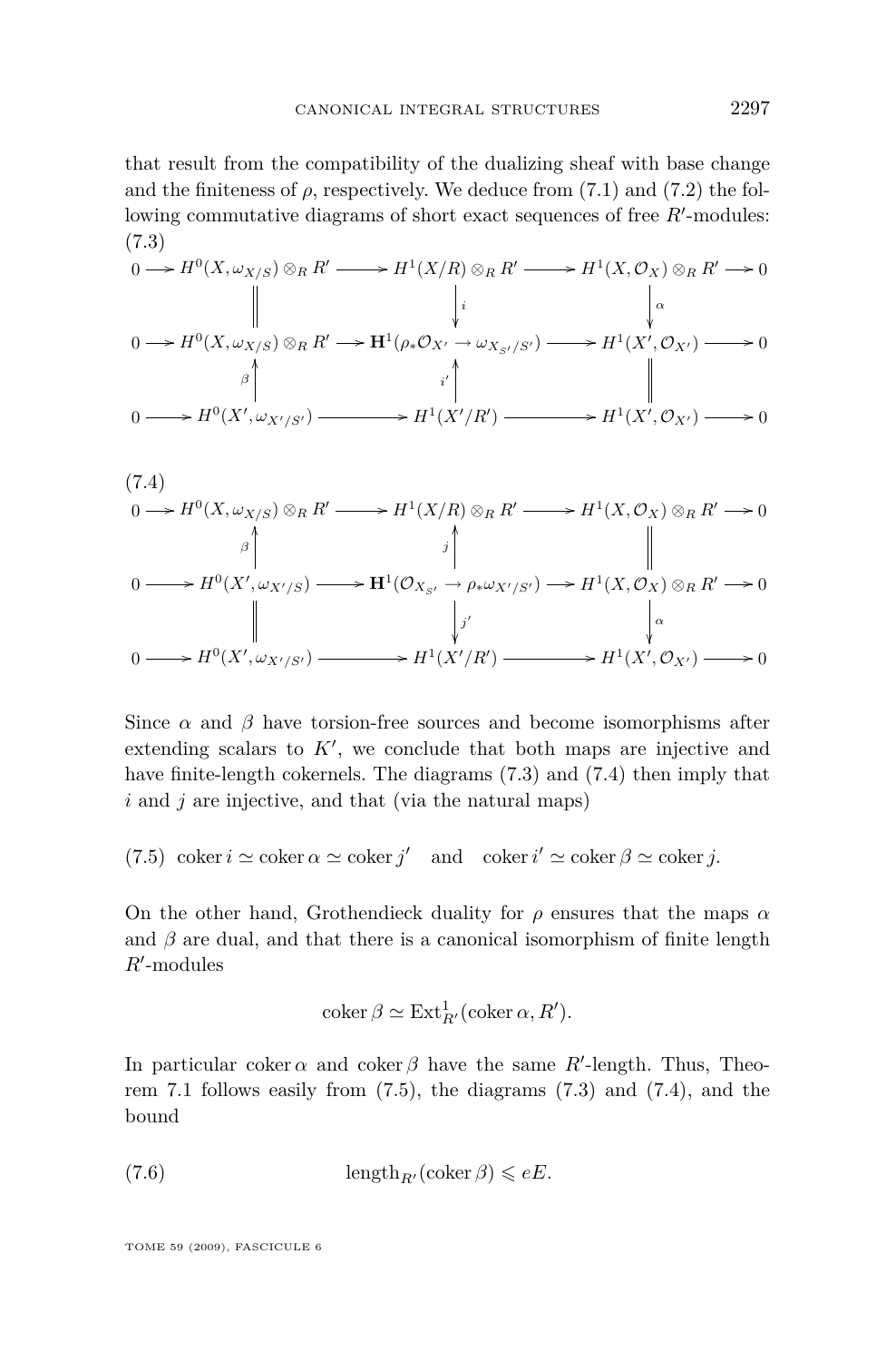<span id="page-44-0"></span>To prove [\(7.6\)](#page-43-0), we first claim that  $\beta$  fits into a commutative diagram

(7.7) 
$$
H^{0}(X, \Omega^{1}_{X/S}) \otimes_{R} R' \longrightarrow H^{0}(X', \Omega^{1}_{X'/S'})
$$

$$
\gamma_{R'} \downarrow \qquad \qquad \downarrow
$$

$$
H^{0}(X, \omega_{X/S}) \otimes_{R} R' \longleftarrow H^{0}(X', \omega_{X'})
$$

where the vertical maps are induced by the canonical maps from differentials to dualizing sheaves (i.e., the map  $\gamma_{R'}$  is the base change of [\(6.4\)](#page-34-0); cf. also Proposition [5.1\)](#page-22-0) and the top horizontal map is the usual pullback map on differentials associated to  $\rho : X' \to X_{S'}$ . Indeed, since  $H^0(X, \omega_{X/S}) \otimes_R R'$  is torsion free, the commutativity of (7.7) may be checked after extending scalars to  $K'$ , where it follows immediately from the construction of the maps involved. As a particular consequence of the commutativity of (7.7), we deduce that

$$
\operatorname{length}_{R'}(\operatorname{coker}\beta)\leqslant \operatorname{length}_{R'}(\operatorname{coker}\gamma_{R'}).
$$

On the other hand, by the definition [\(6.5\)](#page-35-0) of  $E := \text{Effcond}(X_K/K)$  and the fact that  $\gamma_{R'}$  is obtained from the map  $\gamma$  of [\(6.4\)](#page-34-0) by base change, we have

$$
\operatorname{length}_{R'}(\operatorname{coker} \gamma_{R'}) = e \operatorname{length}_{R}(\operatorname{coker} \gamma) = eE,
$$

and the required bound [\(7.6\)](#page-43-0) follows at once.

Remark 7.2. — As we observed immediately preceding Proposition [3.5,](#page-14-0) the hypotheses of Theorem [7.1](#page-42-0) are satisfied by any smooth and geometrically connected curve  $X_K$  equipped with a rational point over a tamely ramified extension of *K*.

Note that the bounds given in Theorem [7.1](#page-42-0) [\(1\)](#page-42-0) do not depend on *R<sup>0</sup>* at all. We do not know if these bounds are sharp; however, it is easy to see that if one of  $L, L'$  contains the other, then they must be equal (as lattices inside  $H^1_{dR}(X_{K'}/K')$ ). Indeed, suppose, for example, that  $L \subseteq L'$ . Then from either of the diagrams [\(7.3\)](#page-43-0) or [\(7.4\)](#page-43-0), we deduce a commutative diagram

$$
0 \longrightarrow H^{0}(X, \omega_{X/S}) \otimes_{R} R' \longrightarrow H^{1}(X/R) \otimes_{R} R' \longrightarrow H^{1}(X, \mathcal{O}_{X}) \otimes_{R} R' \longrightarrow 0
$$
  

$$
\downarrow \qquad \qquad \downarrow
$$
  

$$
0 \longrightarrow H^{0}(X', \omega_{X'/S'}) \longrightarrow H^{1}(X'/R') \longrightarrow H^{1}(X', \mathcal{O}_{X'}) \longrightarrow 0
$$

from which it follows (by a simple diagram chase) that the left vertical injection is an isomorphism. By Grothendieck duality for  $\rho: X' \to X_{R'}$ ,

$$
\Box
$$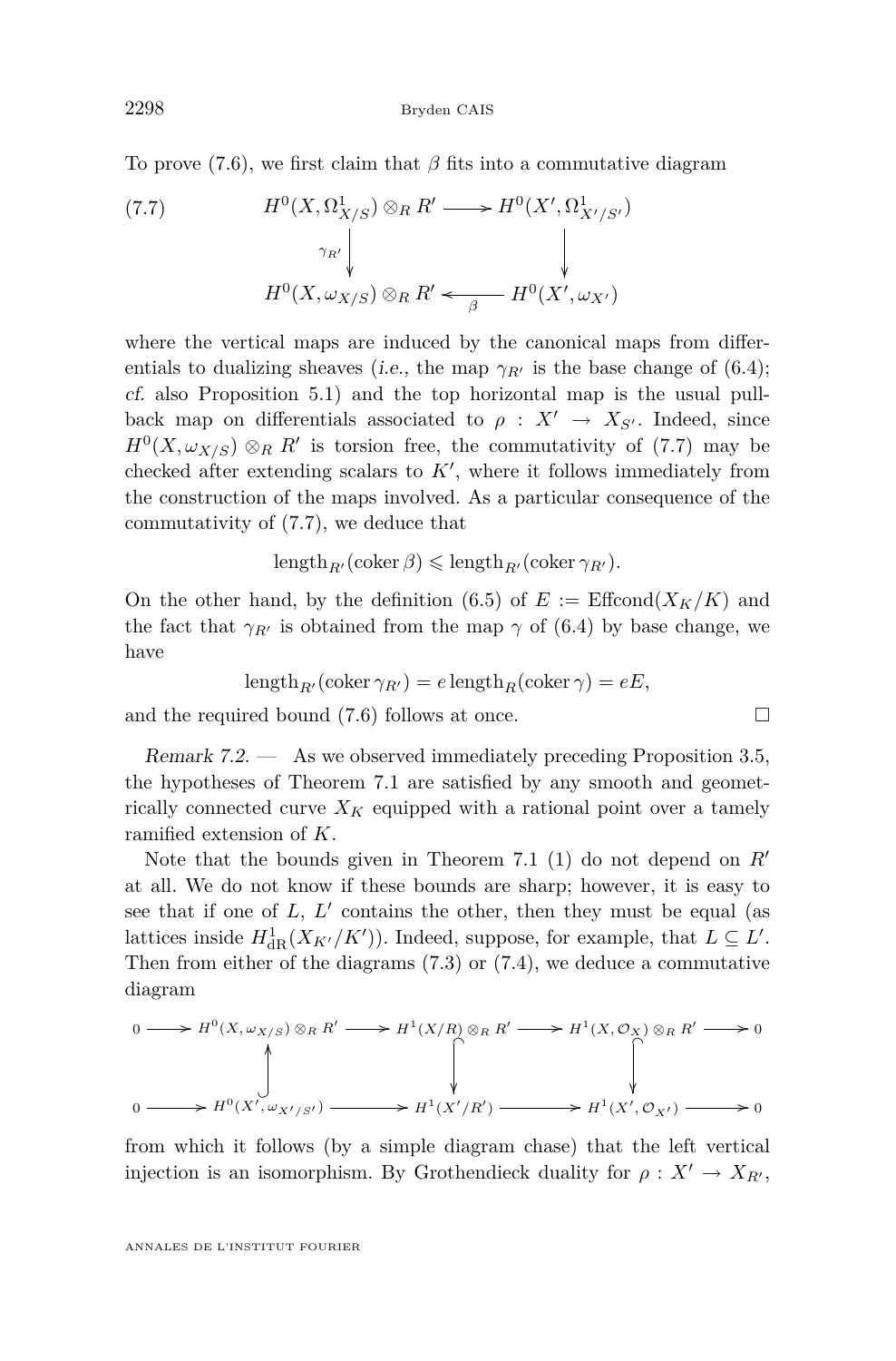<span id="page-45-0"></span>the right map is also an isomorphism, so the same is true for the middle map. The argument in the case of the reverse inclusion of lattices is similar.

Supposing that *k* is perfect, when the closed fiber of *X* is not a multiple fiber (for example, when  $X_K$  has a rational point over an unramified extension of *K*), we may apply Theorem [6.3](#page-35-0) of Liu-Saito to bound *E* above by  $Art(X_K/K)$ .

#### BIBLIOGRAPHY

- [1] S. Abhyankar, "Simultaneous resolution for algebraic surfaces", Amer. J. Math. **78** (1956), p. 761-790.
- [2] ——— , "Resolution of singularities of arithmetical surfaces", in Arithmetical Algebraic Geometry (Proc. Conf. Purdue Univ., 1963), Harper & Row, New York, 1965, p. 111-152.
- [3] M. Artin, "Algebraization of formal moduli. I", in Global Analysis (Papers in Honor of K. Kodaira), Univ. Tokyo Press, Tokyo, 1969, p. 21-71.
- [4] ——— , "Lipman's proof of resolution of singularities for surfaces", in Arithmetic geometry (Storrs, Conn., 1984) (G. Cornell & J. H. Silverman, eds.), Springer, New York, 1986, Papers from the conference held at the University of Connecticut, Storrs, Connecticut, July 30–August 10, 1984, p. 267-287.
- [5] S. BLOCH, "de Rham cohomology and conductors of curves", Duke Math. J. 54 (1987), no. 2, p. 295-308.
- [6] S. Bosch, U. Güntzer & R. Remmert, Non-Archimedean analysis, Grundlehren der Mathematischen Wissenschaften [Fundamental Principles of Mathematical Sciences], vol. 261, Springer-Verlag, Berlin, 1984, A systematic approach to rigid analytic geometry, xii+436 pages.
- [7] S. BOSCH, W. LÜTKEBOHMERT & M. RAYNAUD, Néron models, Ergebnisse der Mathematik und ihrer Grenzgebiete (3) [Results in Mathematics and Related Areas (3)], vol. 21, Springer-Verlag, Berlin, 1990, x+325 pages.
- [8] B. CAIS, "Canonical extensions of Néron models of Jacobians", Submitted, 2008.
- [9] B. CONRAD, Grothendieck duality and base change, Lecture Notes in Mathematics, vol. 1750, Springer-Verlag, Berlin, 2000, vi+296 pages.
- [10] ——— , "Arithmetic moduli of generalized elliptic curves", J. Inst. Math. Jussieu **6** (2007), no. 2, p. 209-278.
- [11] B. CONRAD, B. EDIXHOVEN & W. STEIN, " $J_1(p)$  has connected fibers", Doc. Math. **8** (2003), p. 331-408 (electronic).
- [12] P. Deligne, "Théorie de Hodge. II", Inst. Hautes Études Sci. Publ. Math. (1971), no. 40, p. 5-57.
- [13] P. Deligne & L. Illusie, "Relèvements modulo *p* <sup>2</sup> et décomposition du complexe de de Rham", Invent. Math. **89** (1987), no. 2, p. 247-270.
- [14] P. DELIGNE & D. MUMFORD, "The irreducibility of the space of curves of given genus", Inst. Hautes Études Sci. Publ. Math. (1969), no. 36, p. 75-109.
- [15] P. Deligne & M. Rapoport, "Les schémas de modules de courbes elliptiques", in Modular functions of one variable, II (Proc. Internat. Summer School, Univ. Antwerp, Antwerp, 1972), Springer, Berlin, 1973, p. 143-316. Lecture Notes in Math., Vol. 349.
- [16] R. Elkik, "Rationalité des singularités canoniques", Invent. Math. **64** (1981), no. 1, p. 1-6.